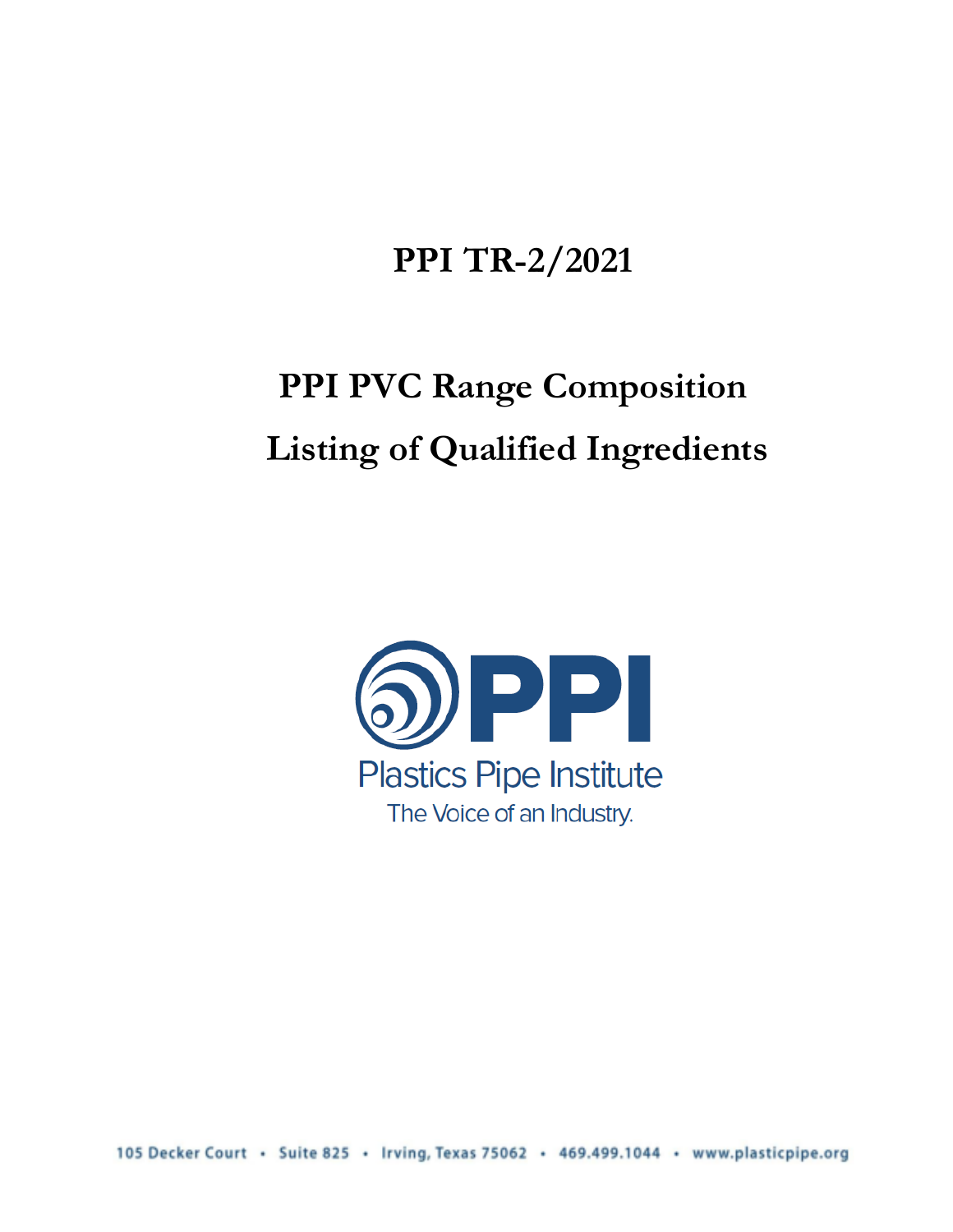| Ι.   |                                                                                                   |     |
|------|---------------------------------------------------------------------------------------------------|-----|
| Π.   |                                                                                                   |     |
| III. |                                                                                                   |     |
|      |                                                                                                   |     |
|      |                                                                                                   |     |
|      |                                                                                                   |     |
|      |                                                                                                   |     |
|      |                                                                                                   |     |
|      |                                                                                                   |     |
|      |                                                                                                   |     |
|      | Part B. PVC Resin, Functionally Equivalent and Other Ingredients Not Exempted from Stress-Rupture |     |
|      |                                                                                                   |     |
|      | Part B.2 Heat Stabilizer, Process Aid, Colorant and other Components Not Complying to Part A22    |     |
|      | Part C. Standard Industry Practice of High Intensity Mixing of PVC Pipe Compounds22               |     |
|      | Part D - Requirements for Obtaining a Dependent Listing Under the PPI PVC Range Composition23     |     |
|      |                                                                                                   |     |
|      | IV. Listing of Pre-qualified and Functionally Equivalent Ingredients                              |     |
|      |                                                                                                   |     |
|      |                                                                                                   |     |
|      |                                                                                                   | .28 |
|      |                                                                                                   |     |
|      |                                                                                                   |     |
|      |                                                                                                   |     |
|      |                                                                                                   |     |
|      |                                                                                                   |     |
|      |                                                                                                   |     |
|      | TABLE 6B - TITANIUM DIOXIDE FUNCTIONAL EQUIVALENT - LIQUID DISPERSED 31                           |     |
|      | TABLE 6C - TITANIUM DIOXIDE FUNCTIONAL EQUIVALENT - DRY POWDERS 32                                |     |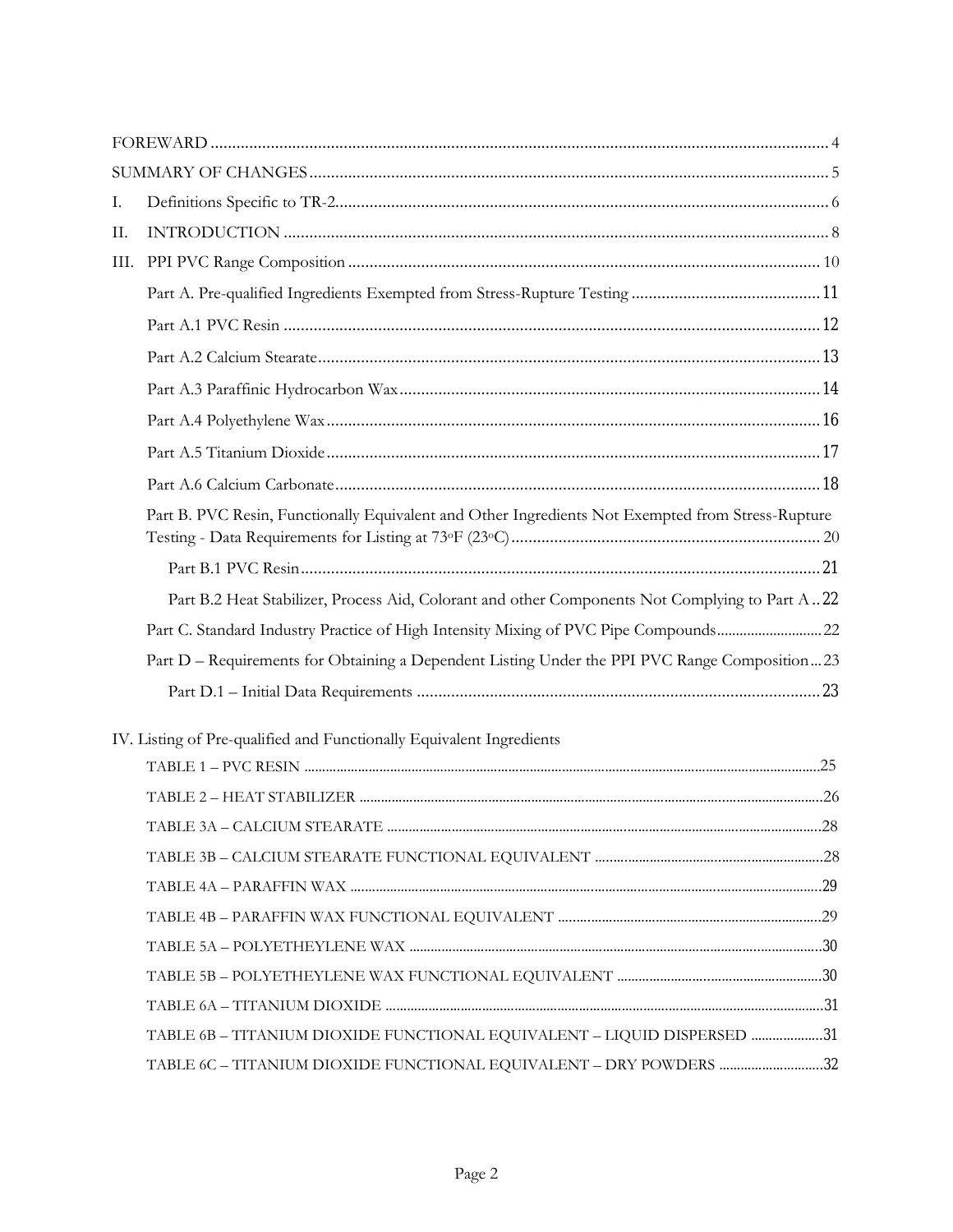#### APPENDIXES

| Appendix A – Example Letter for Requesting Dependent Listing for PPI Range Formulation now online |
|---------------------------------------------------------------------------------------------------|
| Appendix B – PMD Test Procedures & References for the Evaluation of Calcium Carbonate  43         |
| Appendix C – Calculation Example to convert PVC Compound Formulations from PHR to Weight          |
|                                                                                                   |
|                                                                                                   |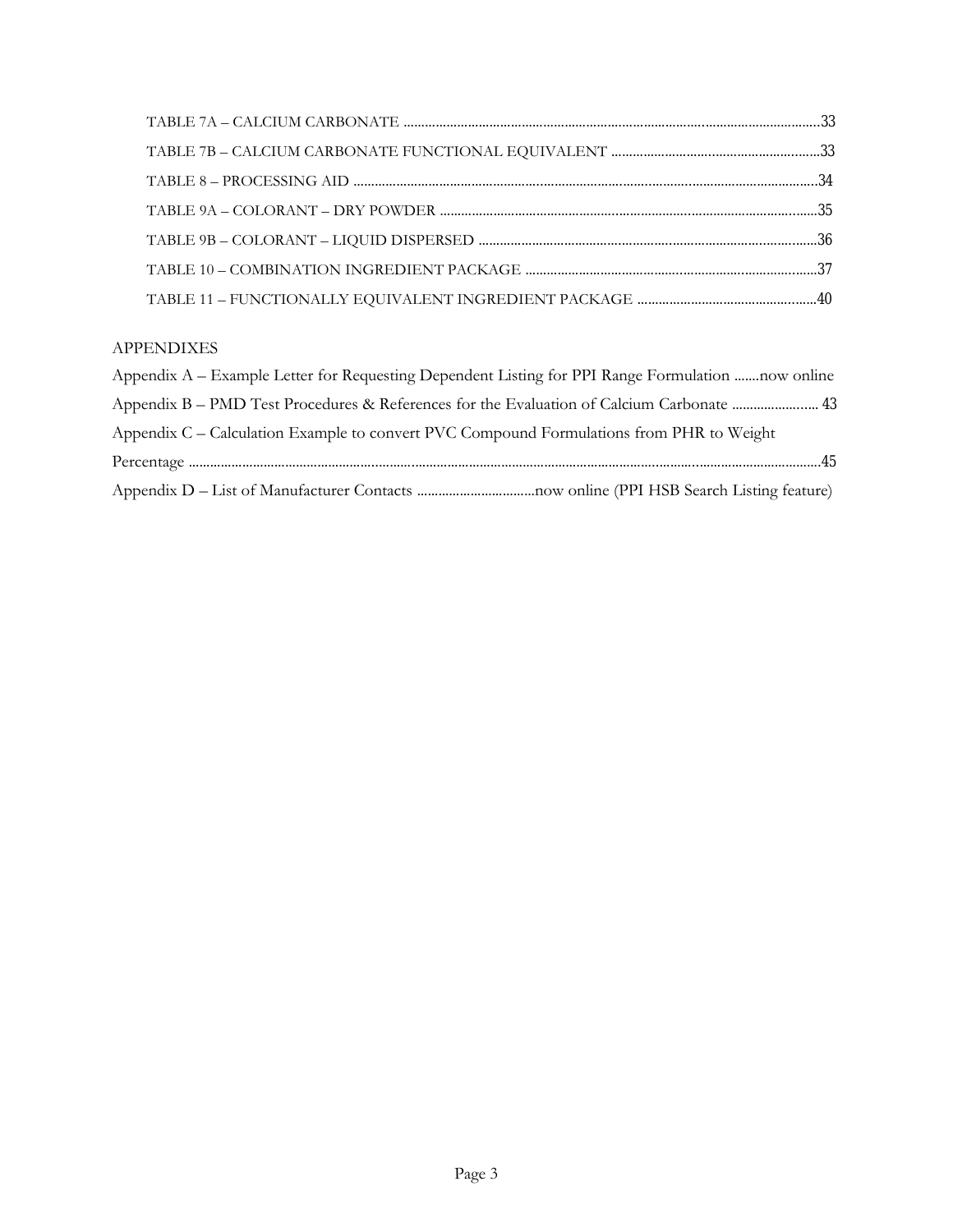# **FOREWARD**

This technical report was developed and published with the technical help of the members of the (Plastics Pipe Institute, Inc.) Hydrostatic Stress Board (PPI HSB). The members have shown their interest in quality products by assisting independent standards-making and user organizations in the development of standards, and also by developing reports on an industry-wide basis to help engineers, code officials, specifying groups, and users.

PPI's PVC range composition and all applicable policies are included in this technical report. This technical report lists of each of the ingredients that have been accepted by the Hydrostatic Stress Board (HSB) by its commercial designation as qualified for use in PPI's PVC Range Composition. Requirements for acceptance are covered by applicable PPI policy or, in cases for which there is no applicable policy, the HSB may determine these requirements through a "Special Case" consideration. The listings included in this report also show allowable use levels for each ingredient and any other applicable limitation.

This report was prepared by the PPI HSB as a service to the industry. The information in this report is offered in good faith and believed to be accurate at the time of its preparation but is offered "as is" without any express or implied warranty, including WARRANTIES OF MERCHANTABILITY AND FITNESS FOR A PARTICULAR PURPOSE. Each product manufacturer that lists compositions with the PPI HSB does so voluntarily and with the express agreement that PPI assumes no liability in regard to the lists, and that it will hold PPI harmless from any claims or liability in connection with its listed pipe compositions.

Additional information may be needed in some areas, especially with regard to unusual or special applications. Consult the manufacturer or material supplier for more detailed information. PPI does not endorse the proprietary products or processes of any manufacturer, and assumes no responsibility for compliance with applicable laws and regulations.

Questions, comments, and problems of interpretation should be referred to the PPI HSB Chair, Plastics Pipe Institute, 105 Decker Court, Suite 825, Irving, TX 75062. Copies of this report, as well as other publications, are available from the PPI website: www.plasticpipe.org.

This report was updated June 11, 2021.

© Copyright, The Plastics Pipe Institute, Inc. 2021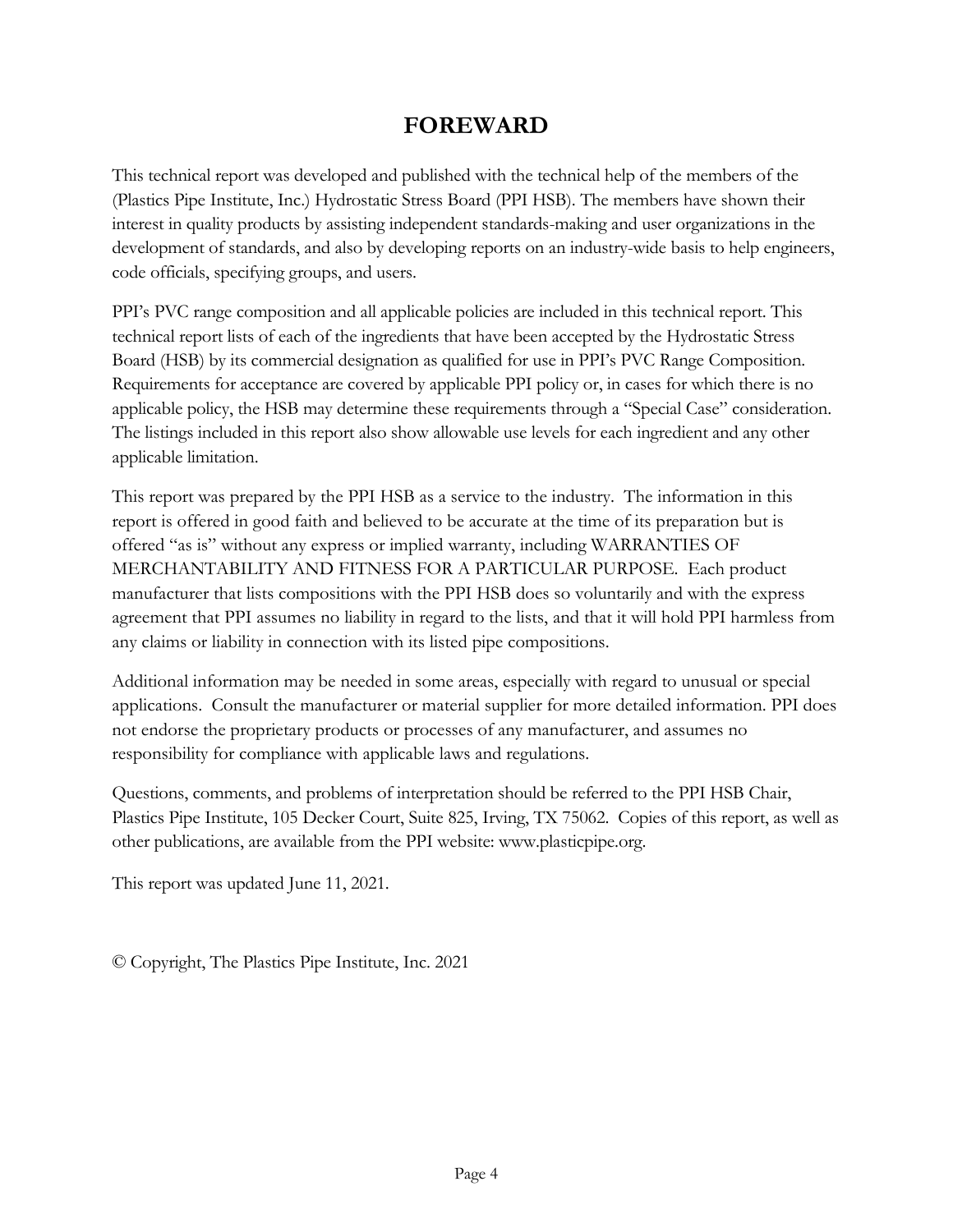# **SUMMARY OF CHANGES**

| TR-2/2014 to TR-2/2016                                                                                     |                                                                                                                                                                                                                                            |  |  |  |  |
|------------------------------------------------------------------------------------------------------------|--------------------------------------------------------------------------------------------------------------------------------------------------------------------------------------------------------------------------------------------|--|--|--|--|
| Part B.2                                                                                                   | Includes requirements when testing liquid dispersed colorants.                                                                                                                                                                             |  |  |  |  |
| 2017                                                                                                       |                                                                                                                                                                                                                                            |  |  |  |  |
| All policy language in the<br>document                                                                     | All policy language moved into PPI TR3 which converted PPI<br>TR2 into a listing document such as PPI TR4.                                                                                                                                 |  |  |  |  |
| 2018                                                                                                       |                                                                                                                                                                                                                                            |  |  |  |  |
| Part D (new)                                                                                               | Part D – Requirements for Obtaining a Dependent Listing<br>Under the PPI PVC Range Composition                                                                                                                                             |  |  |  |  |
| 2020                                                                                                       |                                                                                                                                                                                                                                            |  |  |  |  |
| Foreword                                                                                                   | Editorial revision from "technical help and financial support<br>of the members of the PPI (Plastics Pipe Institute)." to<br>"technical help of the members of the (Plastics Pipe<br>Institute, Inc.) Hydrostatic Stress Board (PPI HSB)." |  |  |  |  |
| Document                                                                                                   | Editorial revision of "Chairman of the HSB" to "PPI HSB<br>Chair".                                                                                                                                                                         |  |  |  |  |
| <b>Table of Contents</b>                                                                                   | Editorial revision of Appendix A and Appendix D noting that<br>the dependent listing request template and manufacturer<br>contact information are now available online.                                                                    |  |  |  |  |
| <b>Section I Definitions</b>                                                                               | Editorial revision to reference the correct policy sections for<br>Prequalified and Functional Equivalent Ingredients, Part A and<br>Part B respectively.                                                                                  |  |  |  |  |
| Part A Table 1                                                                                             | Editorial revision from "Compliance to B.2 and Listing by<br>PPI." to "Compliance to Part B.2 and Listing with the PPI<br>HSB."                                                                                                            |  |  |  |  |
| Part A.2 Ash                                                                                               | Editorial revision adding unit of measure $(%)$ .                                                                                                                                                                                          |  |  |  |  |
| Part A.4 Acid Number                                                                                       | Editorial revision adding reference to comment "(1)".                                                                                                                                                                                      |  |  |  |  |
| TABLE 1 - PVC Resin                                                                                        | Editorial revision to reference the correct policy section for<br>PVC Resin, Part B.1                                                                                                                                                      |  |  |  |  |
| <b>TABLE 6B - TITANIUM</b><br><b>DIOXIDE FUNCTIONAL</b><br><b>EQUIVALENTY - LIQUID</b><br><b>DISPERSED</b> | Editorial revision to the notes to reflect the name changes in<br>the products.                                                                                                                                                            |  |  |  |  |
| 2021                                                                                                       |                                                                                                                                                                                                                                            |  |  |  |  |
| Part B.1, Part B.2                                                                                         | HSBTG25-0219: Revisions to reflect new definition,<br>commercially produced pipe.                                                                                                                                                          |  |  |  |  |
| Table 1                                                                                                    | PVCTG14-0818: New NOTE 2 explaining that some<br>allowable use levels were determined via an HSB Special Case<br>and to reference the colorant tables for the levels.                                                                      |  |  |  |  |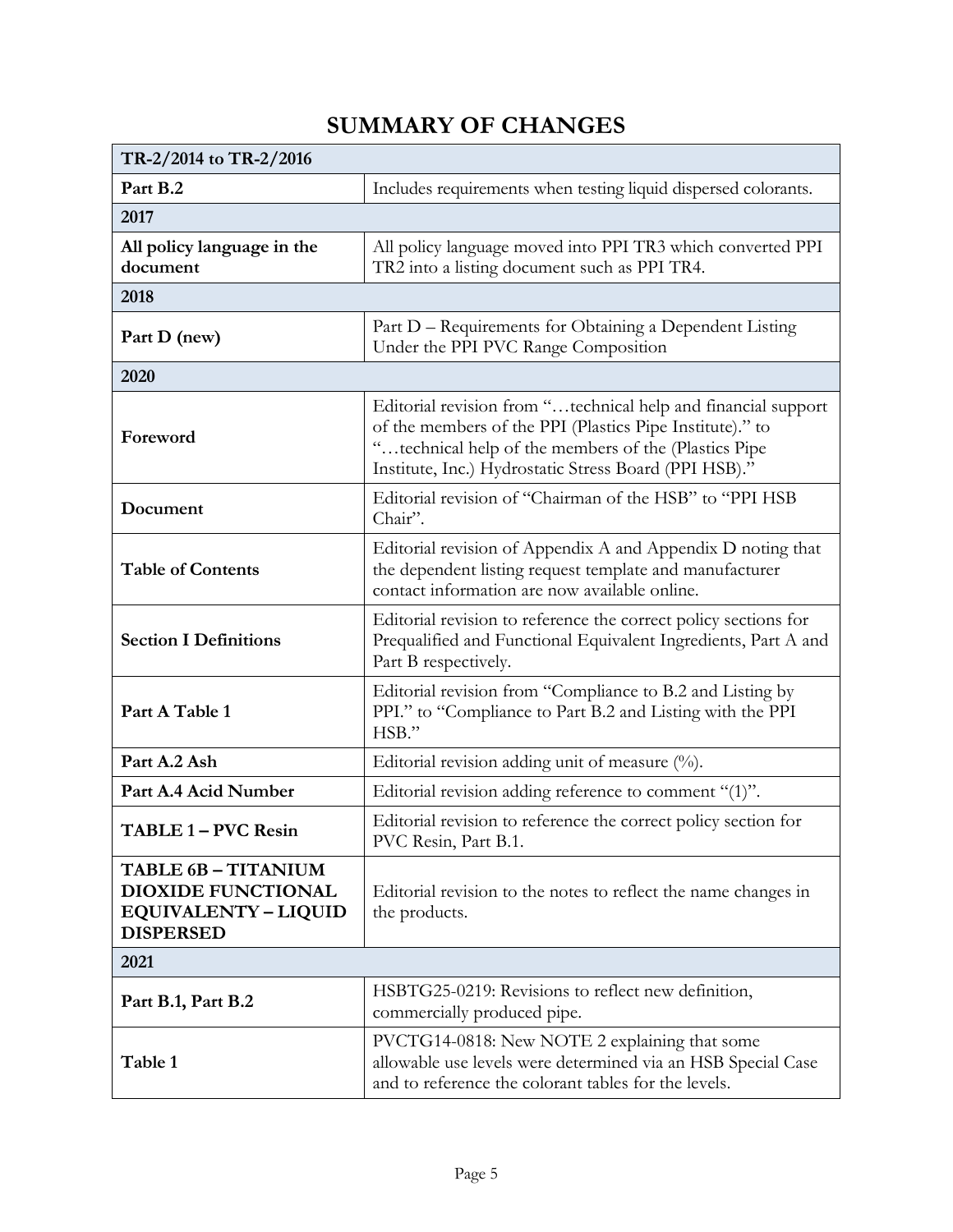# **I. Definitions Specific to TR-2**

**Vinyl Plastics —** Compositions of polymers and ingredients that are based on polymers of vinyl chloride, or copolymers of vinyl chloride with other monomers, the vinyl chloride being in the greatest amount by mass. Within the context of TR-2 the term vinyl is limited to compositions of polyvinyl chloride (PVC).

**Ingredient** — Any chemical, mineral, polymer or other ingredient that has been added to a vinyl composition for the purpose of imparting certain desired processing or product performance properties.

*Pre-qualified Ingredient***—** Any chemical, mineral, polymer, etc. having properties meeting the applicable requirements as set forth in Section III Part A.

**Functionally Equivalent Ingredient—** Any chemical, mineral, polymer, etc. not having properties meeting the applicable requirements as set forth in Section III Part B and shown to function in an equivalent manner through testing.

**Combination Ingredient Package-** A set ratio of a pre-blended combination of prequalified ingredients. As a service to formulators of PVC pipe compounders, some suppliers of ingredients make available "packages" of pre-blended combinations of Prequalified Ingredients provided: 1) each of its individual ingredients is qualified for such use; and 2) the net amount of each individual ingredient that is introduced into the composition, both through the "package" and by direct addition, is in compliance with the composition requirements for that ingredient. It is the responsibility of the formulator to make sure that the PPI PVC range composition is always prepared in accordance with the currently listed composition.

**Functional Equivalent Ingredient Package-** A set ratio of a pre-blended combination of ingredients containing an ingredient/ingredients that is not pre-qualified. This package will be accepted for listing upon completion of testing demonstrating that its use in PPI's PVC Range Composition continues to yield a PVC compound that complies with the minimum property requirements for cell class 12454, in accordance with ASTM D1784, and that qualifies for a 4,000 psi HDB, for water, for 73.4°F, in accordance with ASTM D2837. There is no standard protocol, or policy for effecting this demonstration. Minimum data requirements are established by the HSB for each case, depending on the nature of the ingredients, and the information already available. Those seeking to qualify these kinds of combinations of ingredients should make a "Special Case" request of the PPI HSB Chair.

**PPI PVC Range Composition** - A PVC composition, classified as PVC 1120, Class 12454 in accordance with applicable ASTM requirements, that carries a PPI recommended hydrostatic design basis (HDB) of 4,000 psi (27.58 MPa) for water for 73.4°F (23°C), with such basis having been established in accordance with requirements stated in PPI Technical Reports TR-2 and TR-3. This composition is maintained by the HSB of PPI and is made available for use by the general public.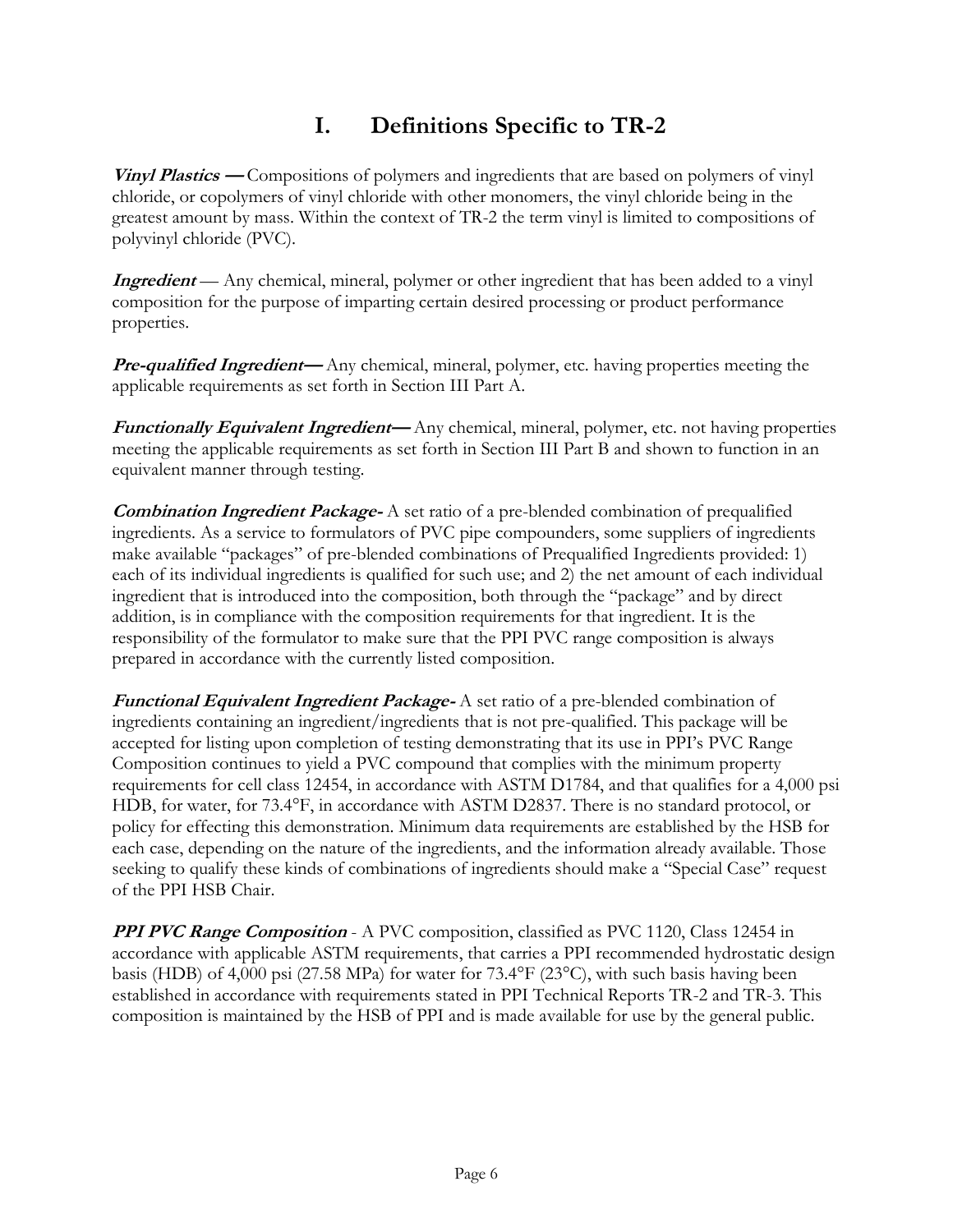**Privately held PVC Composition -** A privately held PVC composition that carries a PPI recommended hydrostatic design basis (HDB) that has been established based on the requirements of PPI Technical Reports TR-2 and TR-3. This private composition is maintained by a specific company or organization and is not made available by PPI to the general public.

**Standard Grade (S) -** A PPI HSB recommended rating that is valid for a five-year period, given to those materials that comply with the full data requirements of TR-2 and TR-3.

**Experimental Grade (E)** - A PPI HSB recommended rating that is valid for a limited duration, given to those materials covered by data that do not yet comply with the full requirements of the Standard Grade, but satisfy the applicable minimum preliminary data requirements that are detailed in TR-2 and TR-3. The owner of an experimental listing must understand there is a potential risk in commercial sale of an experimental ingredient in case it does not meet all theTR-2 requirements.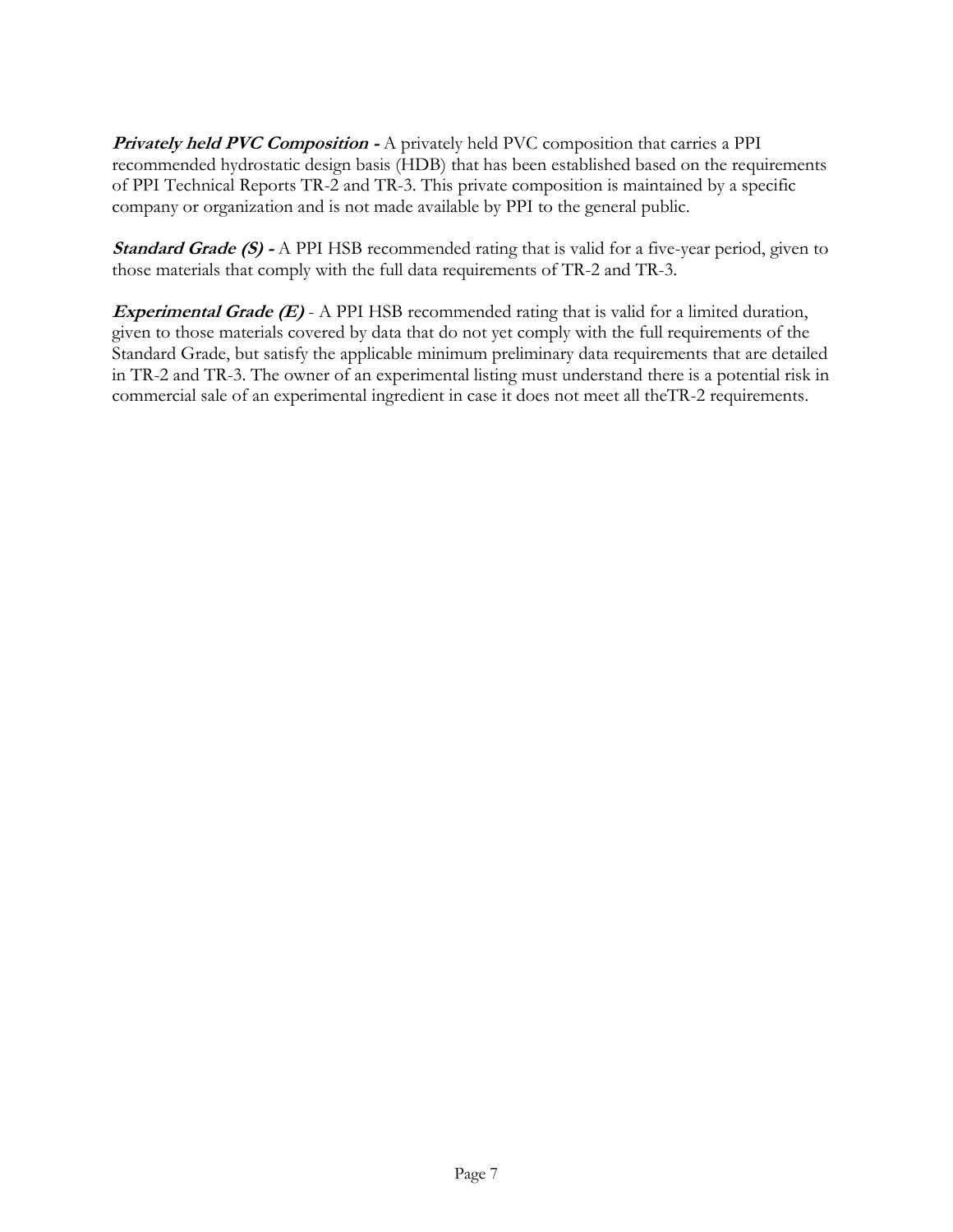# **II. INTRODUCTION**

It was recognized early in the evolution of the thermoplastics pipe industry that in consequence of its viscoelastic nature, the fracture strength of a thermoplastic polymer is significantly influenced — for any given set of conditions of temperature and environment — by duration of loading. The longer a load is sustained; the lower is the fracture strength. It was also recognized that the long-term strength of a thermoplastics composition is not only determined by the primary ingredient, the base polymer, but can also be profoundly influenced by the nature and quantity of ingredients — such as property modifiers, processing aids, stabilizers, and colorants — that are used to enhance performance and facilitate processing, and to give product identification. But in those early days there existed no standard method by which reliable design stresses could be established for thermoplastic compositions intended for pressure pipe. All too often, design stresses were based on results of relatively short-term loading with **safety factors** that — based on experience, educated guess, limited experience, or other rationale — were said to adequately compensate for the reduction in long-term strength that characteristically occurs with all plastics when subjected to prolonged loading. Unfortunately, this approach was not only inconsistent from material to material, but oftentimes it was unreliable. The long-term strength of some materials was overestimated, while that of others was underestimated.

To remedy this situation, the Thermoplastics Pipe Division (subsequently named the Plastics Pipe Institute) of the Society of the Plastics Industry established in November 1958 the Working Stress Subcommittee, the predecessor to the Hydrostatic Stress Board (HSB), consisting of technical persons well versed in the state-of-the-art of the evaluation and forecast of the long-term strength of plastics. Two and half years later, in April 1961, this group agreed on a uniform Tentative Method for Estimating Long-Term Hydrostatic Strength and Hydrostatic Design Stress of Thermoplastic Pipe; and in July 1963, it issued its first hydrostatic design stress recommendations for compositions for which data had been submitted in accordance with this method.

A frequent challenge to the HSB was the evolutionary nature of the industry, particularly in the case of PVC pipe compositions. At first, each PVC composition was a fixed and very specific composition, with the use level and identity of each ingredient spelled out. The ingredient identification would often consist of a manufacturer's trade designation. In search of more effective and less costly sources of ingredients, companies holding listings for PVC compositions would often qualify alternative sources of a certain ingredient. To demonstrate qualification a company had to submit to the HSB extensive long-term data that showed the proposed change would not compromise a listed composition's longterm strength. From the knowledge learned by this work, policies were developed whereby a newly proposed ingredient, for example, a calcium carbonate — can qualify for that purpose provided it is demonstrated that its physical and chemical properties comply to requirements that have been established for that class of ingredient based on results of industry wide testing. These policies provided for prequalification of ingredients that greatly facilitated the process of determining equivalence.

Later on, during the seventies, the concept of "PVC range compositions" was introduced. As new and improved extrusion technology began to be used, it was discovered that fine-tuning the quantity of certain ingredients — particularly, so called "internal" and "external" lubricants — would greatly benefit production rate and product quality. To avoid the impracticality of having to qualify each composition variation, industry expanded their fixed content recipes into range compositions,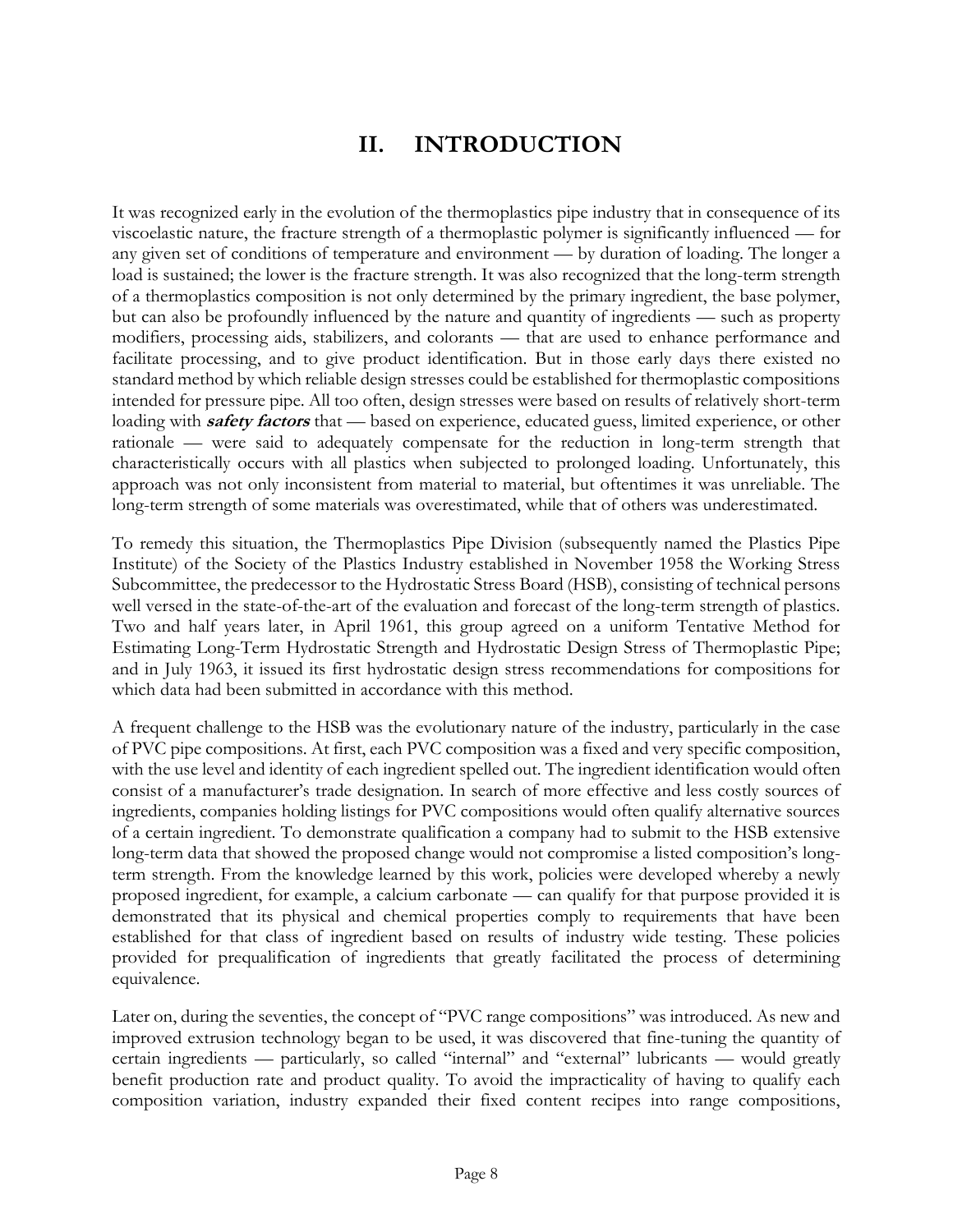whereby the allowable content of certain ingredients was defined not by a fixed amount but rather, by a minimum/maximum range. The acceptable ranges of ingredient content had also to be established by long-term data documentation.

To make it possible to use resins and other ingredients from different suppliers, extruders of PVC pipe had to qualify a number of "different" range PVC compositions — each provided by a different resin supplier — which in fact were often times quite the same except for source of resin, or some other key ingredient. For a manufacturer of a new ingredient, or of an alternative to an existing ingredient, having to qualify his product for inclusion in the many private PVC range compositions that then abounded was a costly and time-consuming process. In recognition of this situation, the HSB proposed in 1983 to establish a single, generic and public PVC range composition which then included all PVC resins and ingredients which had been qualified in privately held compositions of the same kind. To accomplish this required the cooperation of all major holders of PVC compositions, including their willingness to share with the HSB their confidential recipes. This cooperation was obtained, the compositions of the many stress-rated compositions were compared, and a single, generic, state-of-the-art composition was established which allowed a wide choice in PVC resins and in ingredients.

The HSB next worked on defining the policies and procedures for qualifying new ingredients. In 1985 the PPI PVC range composition and related policies were agreed upon and are published in this report. Since that time many new alternate ingredients have been qualified for use in this composition.

The policies and procedures in this Technical Report are intended to cover ingredient listings for most PVC piping applications. PPI recognizes there may be unusual cases, issues or circumstances that are not covered in TR-2, and that may justify an exception to the standard policies. To allow manufacturers an opportunity to have their ingredient(s) listed by PPI when this occurs, the HSB has provided a "Special Case" system. The manufacturer may present its "Case" to the HSB at one of their two annual meetings, usually in February and August, using the approved "Special Case" form in TR-3. All information provided to HSB in these special cases will be made available for review only by HSB members and PPI staff, and will be held by them in strict confidence, in accordance with PPI's written confidentiality procedures (available from the PPI HSB Chair). There is a PPI fee for each special case. You must contact the PPI HSB Chair well in advance of each meeting to arrange for your special case. A completed HSB submission form **must** be received at least two (2) weeks prior to the HSB meeting to permit HSB consideration at that meeting.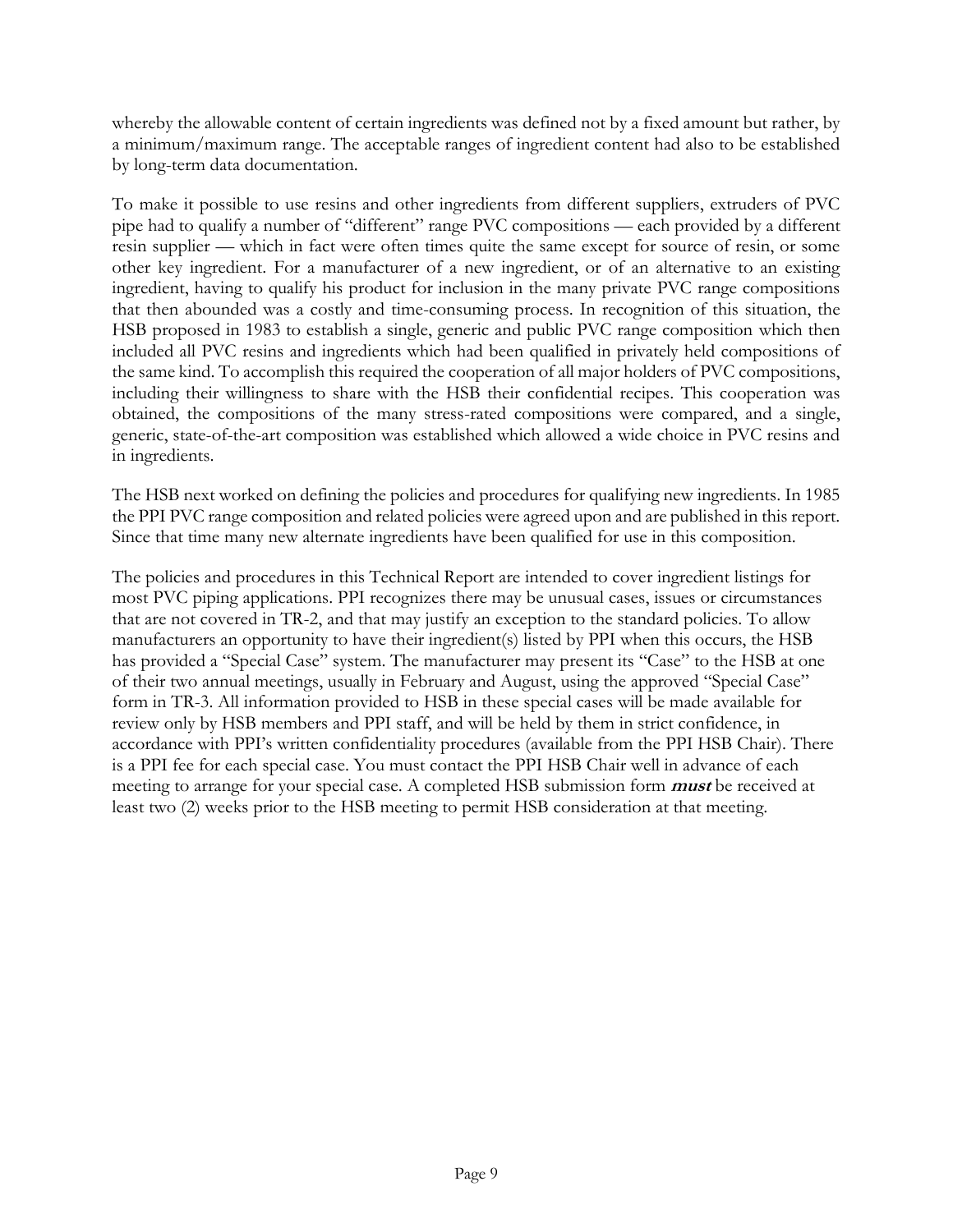# **III. PPI PVC Range Composition**

The PPI PVC Range Composition in PPI TR-2 Section III Table 1 is divided into categories which are detailed in Section I Definitions Specific to PPI TR-2.

Qualified ingredients are listed in accordance with the above categories.

Because the PPI PVC Range Composition has been established from a matrix of PPI listed range compositions – each of which has a 4,000-psi hydrostatic design basis at 73.4°F that has been established through extensive stress-rupture testing – a company may obtain a dependent listing under this composition by meeting the requirements set forth in Part D of TR-2.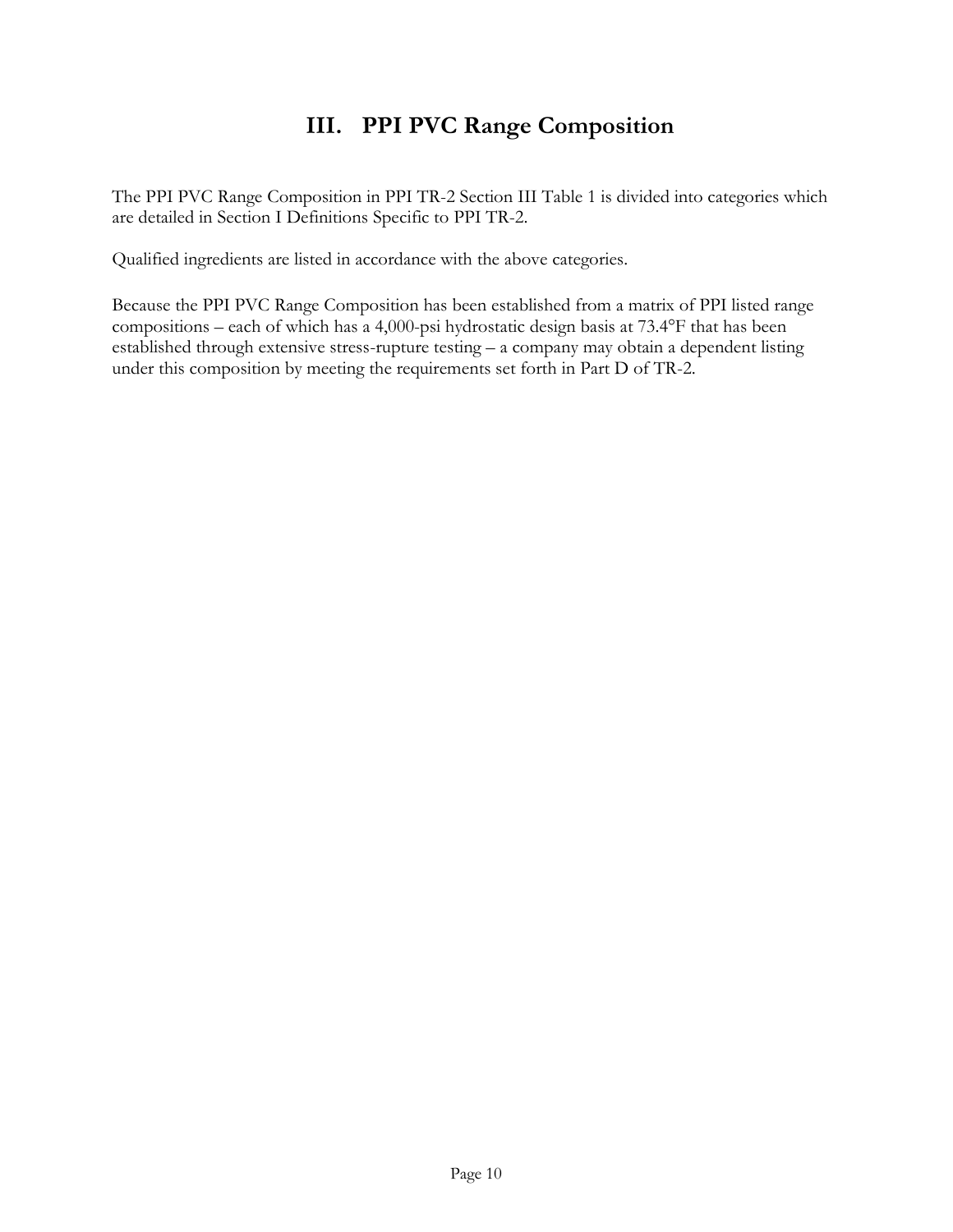# **Part A. Pre-qualified Ingredients Exempted from Stress-Rupture Testing**

An individual or combination ingredient that meets the allowable content range in Table 1 and the physical property requirements of Part A is a pre-qualified ingredient and is exempt from stress rupture testing for qualification. An ingredient manufacturer may still elect to publish this prequalified ingredient in the appropriate table in TR-2.

A PVC composition that complies with the minimum property requirements of cell class 12454 according to ASTM D 1784 and that satisfies the limitations of the PVC range formulation given in Table I, qualifies for a recommended hydrostatic design basis (HDB) of 4,000 psi at 73°F (23°C) without the need to submit the stress-rupture data. A manufacturer wishing to register this PVC range composition for use in his plant should apply to the PPI HSB Chair and identify the manufacturer's commercial designation for this composition. These PVC compositions are dependent on the PPI PVC range composition and are published in PPI TR-4.

| $1111110$ and $\frac{1}{2}$ composition for Eisting at 15 1 (25 G) |                                                                                                          |                                                                         |  |  |  |  |
|--------------------------------------------------------------------|----------------------------------------------------------------------------------------------------------|-------------------------------------------------------------------------|--|--|--|--|
| Ingredient                                                         | <b>Qualification Requirements</b>                                                                        | <b>Allowable Content Range</b><br>(in parts per hundred parts of resin) |  |  |  |  |
| <b>PVC</b> Resin                                                   | Compliance to B.1 and<br>Listing with the PPI HSB                                                        | 100                                                                     |  |  |  |  |
| Heat Stabilizer                                                    | Compliance to B.2 and<br>Listing with the PPI HSB                                                        | $0.3 - 1.0$                                                             |  |  |  |  |
| Calcium Stearate                                                   | Compliance to A.2                                                                                        | $0.4 - 1.5$                                                             |  |  |  |  |
| Paraffin Wax                                                       | Compliance to A.3                                                                                        | $0.6 - 1.5$                                                             |  |  |  |  |
| Polyethylene Wax                                                   | Compliance to A.4                                                                                        | $0.0 - 0.3$                                                             |  |  |  |  |
| Titanium Dioxide                                                   | Compliance to A.5                                                                                        | $0.5 - 3.0$                                                             |  |  |  |  |
| Calcium Carbonate                                                  | Compliance to A.6                                                                                        | $0.0 - 5.0$                                                             |  |  |  |  |
| Process Aid                                                        | Compliance to B.2 and<br>Listing with the PPI HSB                                                        | $0.0 - 2.0$                                                             |  |  |  |  |
| Colorant                                                           | Compliance to B.2 and Listing with the<br>PI HSB, or compliance to TR-3 Part D.1<br>Listing with PPI HSB | See listings in PPI TR-2 of<br>qualified colorants                      |  |  |  |  |

**Table 1 PPI PVC Range Composition for Listing at 73°F (23°C)**

NOTE 1: See TR-2, Section IV for listing of Prequalified and Functionally Equivalent Ingredients

NOTE 2: Ingredient tables should be referenced for specific approved ranges. PHR levels outside of the general ranges shown are the result of HSB Special Case approvals. For more information on the HSB Special Case process, contact the PPI HSB Chair.

The pipe manufacturer is encouraged to perform some stress-rupture testing on any combination of ingredients that is new to him to ensure that the anticipated strength is realized under the selected processing conditions. One of the best means to check for proper processing is by use of either the Accelerated Regression Test (ASTM D 2241) or other long-term stress-rupture data generated in accordance with ASTM D 1598 and analyzed by the method of least squares as described in ASTM D 2837.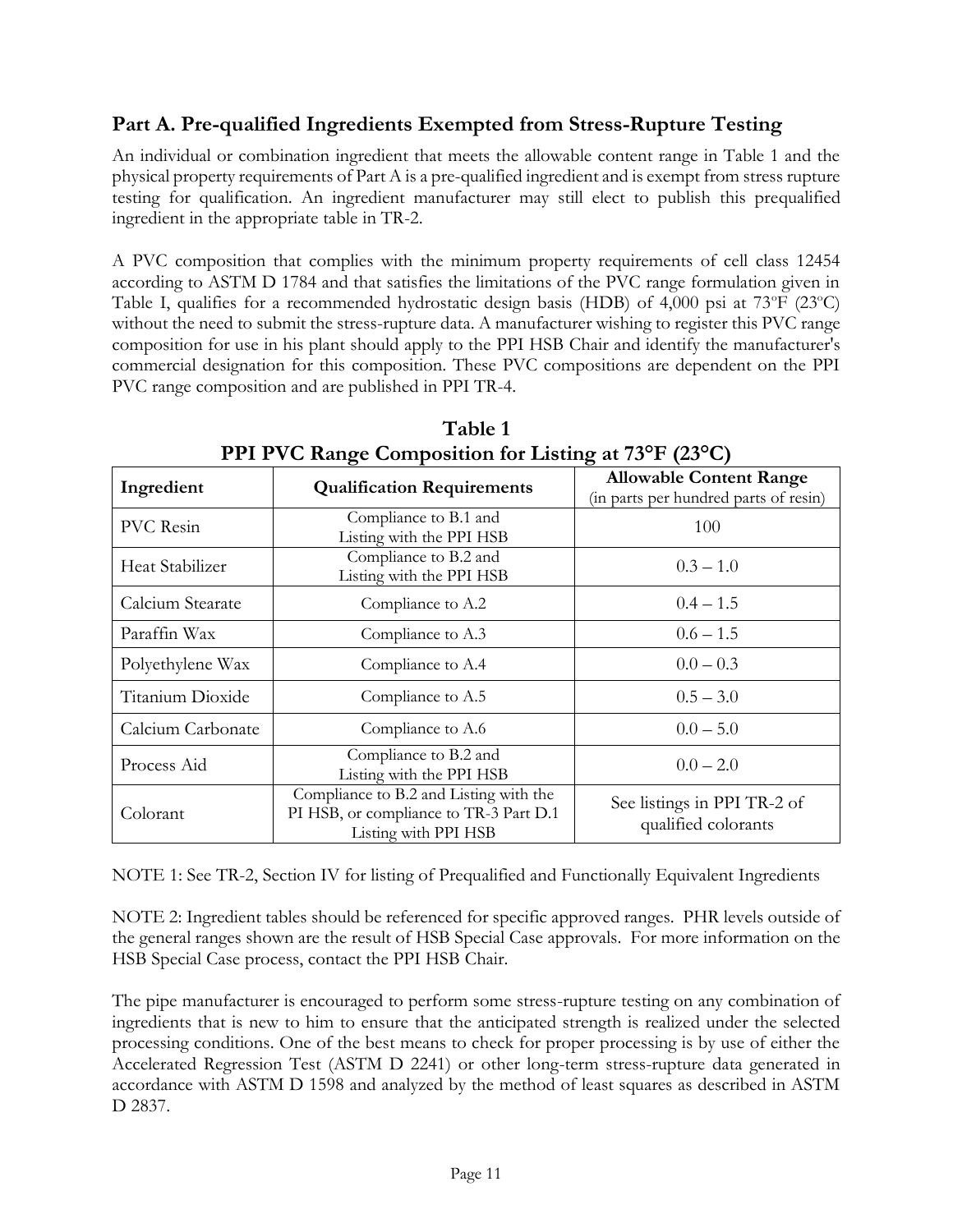# **Part A.1 PVC Resin**

This policy only applies to mass and suspension grades of PVC resins.

There are no pre-qualified PVC resins for the PPI PVC Generic Range Formulation. All PVC resins must be qualified according to Part B.

PVC Resin made in a new plant — For equivalent PVC resin that is currently listed in TR-2 that is made in a new plant, a provisional listing will be granted based on manufacturer's data supporting equality of the resin through chemical and physical property analysis. E-2 level hydrostatic data is required for a standard grade listing.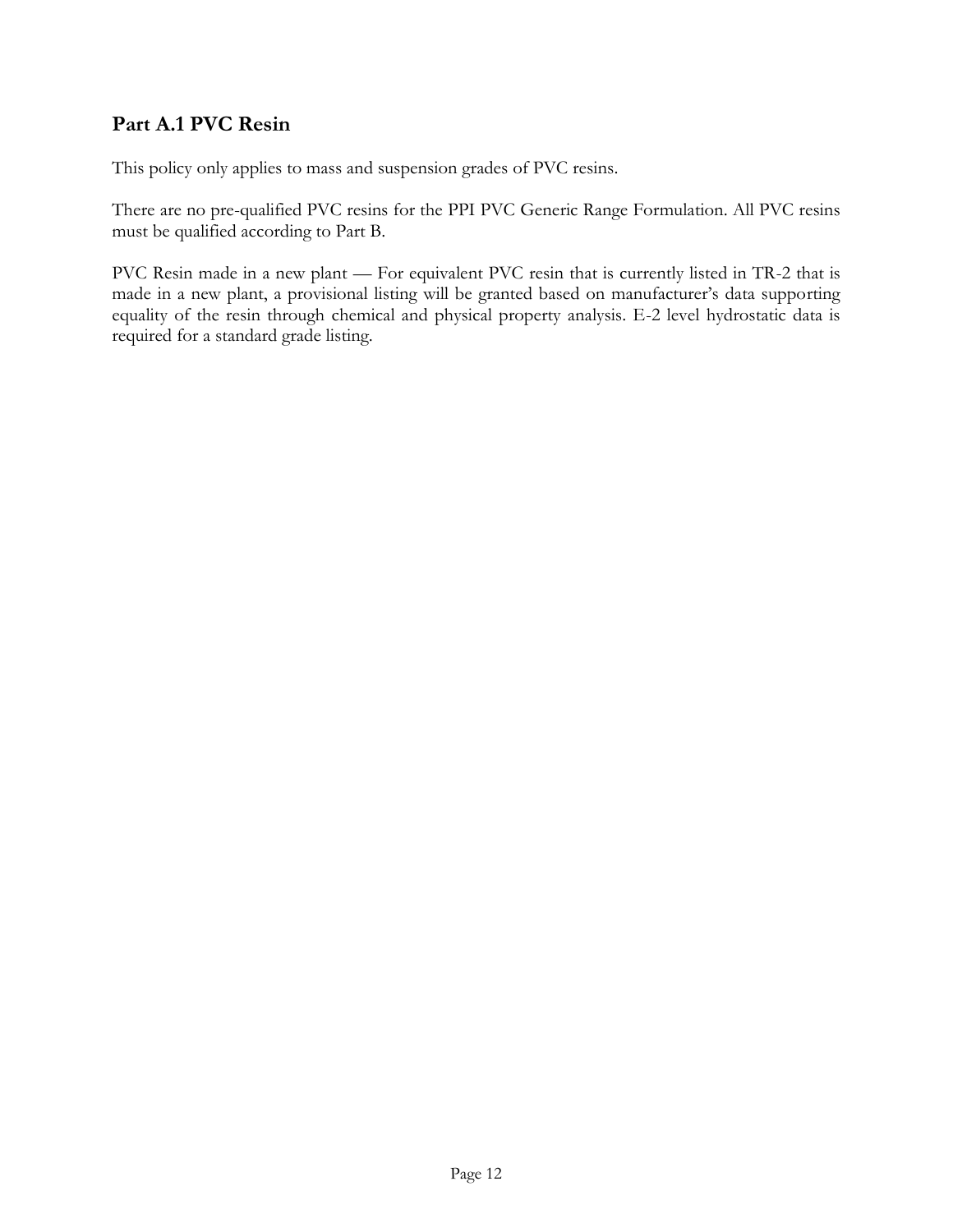# **Part A.2 Calcium Stearate**

The following guidelines are not to be considered as specifications or standards to indicate the requirements for calcium stearates, nor is it intended that they describe all the commercial calcium stearates that are suitable for use in polyvinyl chloride (PVC) plastic pipe compounds. The intent is only to give guidelines for alternative use of members of a group of commercial calcium stearates that are apparently chemically identical and that have been found by physio- chemical analysis, by engineering pipe testing, and by use of pipe in the field to be sufficiently similar in nature to produce pipe and fittings that are basically the same in properties and performance. Consideration has been given to physio-chemical analysis of the calcium stearates, long-term hydrostatic pressure testing of pipe, and requirements of the applicable pipe standards.

Commercial calcium stearates may be substituted one for another in polyvinyl chloride (PVC) plastic pipe and fitting compounds without additional long-term pipe testing provided (1) the substitution is for the same amount, (2) the substitution in the compound is 1.5 parts or less per hundred parts of resin and (3) the properties fall within the ranges given below:

| <b>Property (see Note1)</b>                    | Units                        | <b>Test Methods</b> | Requirements                                  |
|------------------------------------------------|------------------------------|---------------------|-----------------------------------------------|
| Melting Point                                  | $^{\circ}$ F ( $^{\circ}$ C) |                     | $293 - 329 (145 - 165)$                       |
| Chlorides, as chloride ion                     | $\%$ max                     |                     | 0.3                                           |
| Free fatty acid,                               | $\%$ max                     |                     |                                               |
| Acid number                                    |                              |                     | $200 + (-15)$<br>(see NOTE 2)                 |
| Iodine value                                   | max                          |                     | 5<br>(see NOTE 2)                             |
| Volatile content, at 221°F<br>$(105^{\circ}C)$ | $\%$ max                     | see NOTE 1          | 3.5                                           |
| Ash (as CaO) at 1832°F<br>$(1000^{\circ}C)$    | $\frac{0}{0}$                |                     | $9.0 - 12.0$                                  |
| Iron                                           | ppm<br>max                   |                     | 100                                           |
| Color                                          |                              |                     | White to off-white                            |
| Particle Size                                  |                              |                     | At least 95% through U.S.<br>Standard 20 mesh |

NOTE 1: The test methods shall be those commonly used in the calcium stearate industry.

NOTE 2: Acid number and iodine value apply to the stearic acid raw material.

Calcium stearates not meeting these guidelines may be evaluated as a functional equivalent in accordance with the policies and procedures in Part B of TR-2. When sufficient data, background, and successful usage, both in production and service, have been developed with other calcium stearates, they may be considered for inclusion in a new group under these guidelines.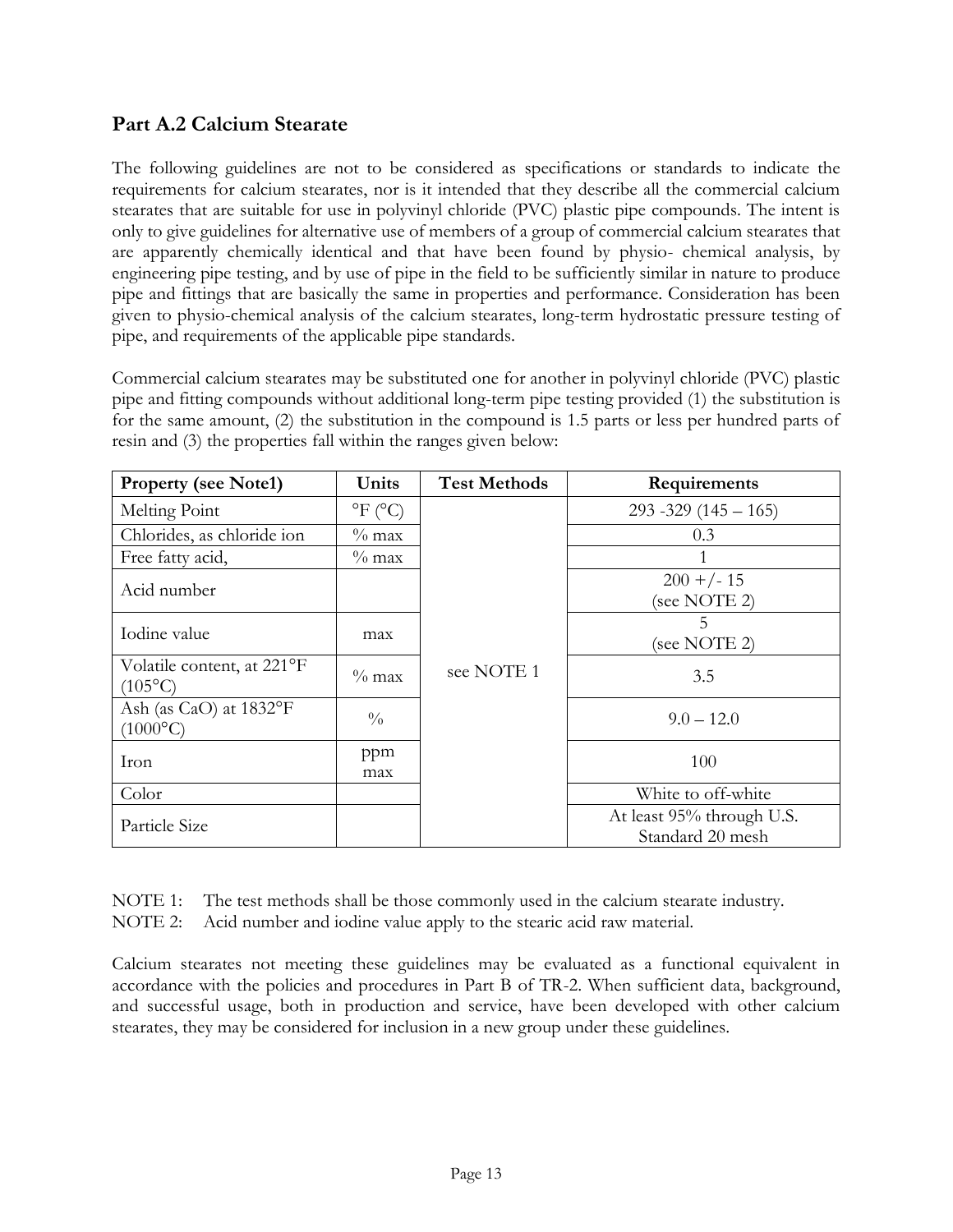# **Part A.3 Paraffinic Hydrocarbon Wax**

The following guidelines are not to be considered as specifications or standards to indicate the requirements for hydrocarbon waxes, nor is it intended that they describe all the commercial hydrocarbon waxes that are suitable for use in polyvinyl chloride plastic (PVC) pipe compounds. The intent is only to give guidelines for the alternate use of members of a group of commercial paraffinic hydrocarbon waxes that have been found by physio-chemical analysis, by engineering pipe testing, and by use of pipe in the field to be sufficiently similar in properties and performance. Consideration has been given to physio-chemical analysis of the hydrocarbon waxes, long-term hydrostatic pressure testing of pipe, and requirements of the applicable standards (See Note 1).

Commercial paraffinic hydrocarbon waxes may be substituted one for another in polyvinyl chloride (PVC) plastic pipe and fitting compounds without additional long-term pipe testing provided (1) the substitution is for the same amount, (2) the substitution in the compound is 1.5 parts or less per hundred parts of resin, (3) the particle size is approximately the same and (4) the properties fall within the ranges given below:

| Property                                           | <b>Test Method</b><br>Units           |                  | Requirements                             |  |
|----------------------------------------------------|---------------------------------------|------------------|------------------------------------------|--|
| Chemical Type                                      |                                       | See NOTE 1       | Hydrocarbon wax*                         |  |
| Congealing Point, ${}^{\circ}$ F ( ${}^{\circ}$ C) | $^{\circ}$ F ( $^{\circ}$ C)          | ASTM D938        | $149 - 169(65 - 76)$                     |  |
| Viscosity at 210°F                                 | cSt                                   | <b>ASTM D445</b> | $5.5 - 7.5$                              |  |
|                                                    |                                       |                  | Min $80\%$ C26 - C50                     |  |
| Kinematic Carbon Number<br>Distribution of Normal  |                                       | ASTM D5442       | $\leq$ 20% C26 and below                 |  |
| Hydrocarbon                                        | $\frac{0}{0}$                         |                  | $\leq 10\%$ above C50                    |  |
|                                                    |                                       |                  | Zero above C85                           |  |
| Non-normal paraffin                                | $\%$ content                          | ASTM D5442       | $10 - 50$                                |  |
| Needle Penetration (77°F)                          |                                       | ASTM D1321       | $10 - 18$                                |  |
| Oil Content                                        | $\%$ max                              | <b>ASTM D721</b> | $1\%$                                    |  |
| Flash point                                        | $\rm{^{\circ}F}$ ( $\rm{^{\circ}C}$ ) | <b>ASTM D92</b>  | 449 (230)                                |  |
| Color (Saybolt)                                    | min                                   | ASTM D156        | $+10$                                    |  |
| Acid Number                                        | max                                   | ASTM D1386       | 0.5                                      |  |
| Density                                            | g/cm3                                 | ASTM D792        | $0.915 - 0.940$                          |  |
| Physical Appearance                                |                                       |                  | Small uniform flake Prill or<br>powder** |  |

\*Hydrocarbon waxes containing linear and branched chains with carbon numbers from C20 to C60. \*\*This requirement is not applicable when the wax is added as a liquid.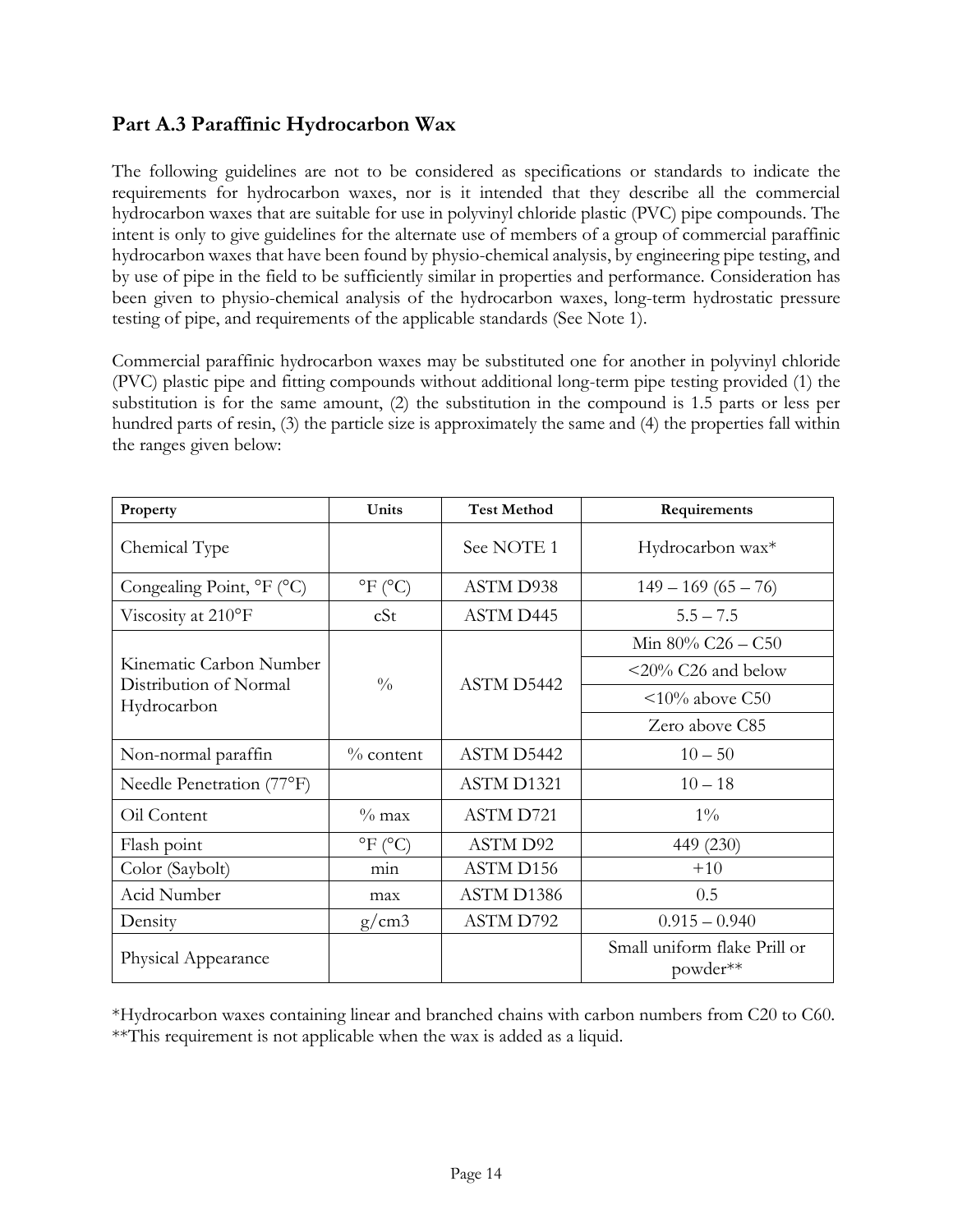- NOTE 1: Hydrocarbon waxes not meeting these guidelines may be evaluated as a functional equivalent in accordance with the policies and procedures in Part B of TR-2. When sufficient data, background, and successful usage, both in production and service, have been developed with other hydrocarbon waxes, they may be considered for inclusion in a new group under these guidelines.
- NOTE 2: The test methods not prescribed shall be those currently used in the industry.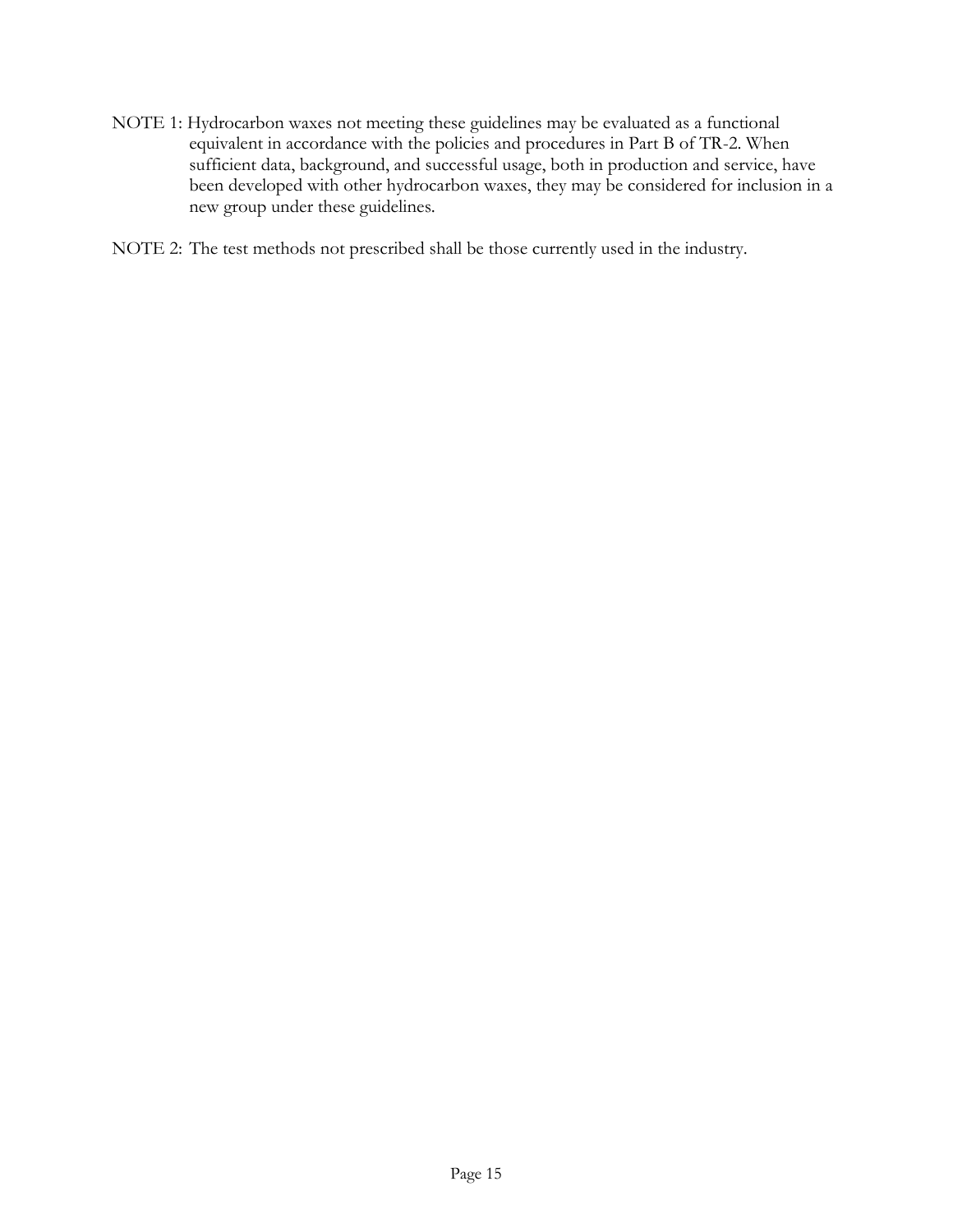# **Part A.4 Polyethylene Wax**

The following guidelines are not to be considered as specifications or standards to indicate the requirements for polyethylene waxes, nor is it intended that they describe all the commercial polyethylene waxes that are suitable for use in polyvinyl chloride (PVC) plastic pipe compounds. The intent is only to give guidelines for alternative use of members of a group of commercial polyethylene waxes that are apparently identical and that have been found by physio-chemical analysis, by engineering pipe testing, and by the use of pipe in the field to be sufficiently similar in nature to produce pipe and fittings that are basically the same in properties and performance. Consideration has been given to physio-chemical analysis of the polyethylene waxes, long-term hydrostatic pressure testing of pipe, and requirements of the applicable standards (See Note 1).

Commercial polyethylene waxes may be substituted one for another in polyvinyl chloride (PVC) plastic pipe and fitting compounds without additional long-term pipe testing provided (1) the substitution is for the same amount, (2) the substitution in the compound is 0.3 parts or less per hundred parts of resin and (3) the properties fall within the ranges given below:

| Property                           | Units                                 | <b>Test Method</b> | Requirements           |
|------------------------------------|---------------------------------------|--------------------|------------------------|
| Gardner Color (Molten Wax)         | max                                   | D <sub>1544</sub>  |                        |
|                                    |                                       |                    | $500(260)$ open cup    |
| Flash point                        | min ${}^{\circ}F$ ( ${}^{\circ}C$ )   | D92                | 425 (218) closed cup   |
| Ring and Ball Softening Point      | $^{\circ}$ F ( $^{\circ}$ C)          | E <sub>28</sub>    | $210 - 225(99 - 107)$  |
| $\Omega$ r                         |                                       |                    |                        |
| Mettler Drop Point Test            | $\rm{^{\circ}F}$ ( $\rm{^{\circ}C}$ ) | D3954              | $203 - 221$ (95 - 105) |
| Thermosel Viscosity $\omega$ 283°F |                                       | D3236              | $70 - 400$             |
| Penetration Hardness               |                                       | D <sub>5</sub>     | $3 - 6$                |
| Acid Number, mg KOH/g              | (1)                                   |                    | $10 - 18$              |

(1) The test method may be any that is commonly used by the industry such as Allied Chemical W-305-TW-1 or Eastman Chemical ECD 27-102.

NOTE 1: Polyethylene waxes not meeting these guidelines may be evaluated as a functional equivalent in accordance with the policies and procedures in Part B of TR-2. When sufficient data, background, and successful usage, both in production and service, have been developed with other polyethylene waxes, they may be considered for inclusion in a new group under these guidelines.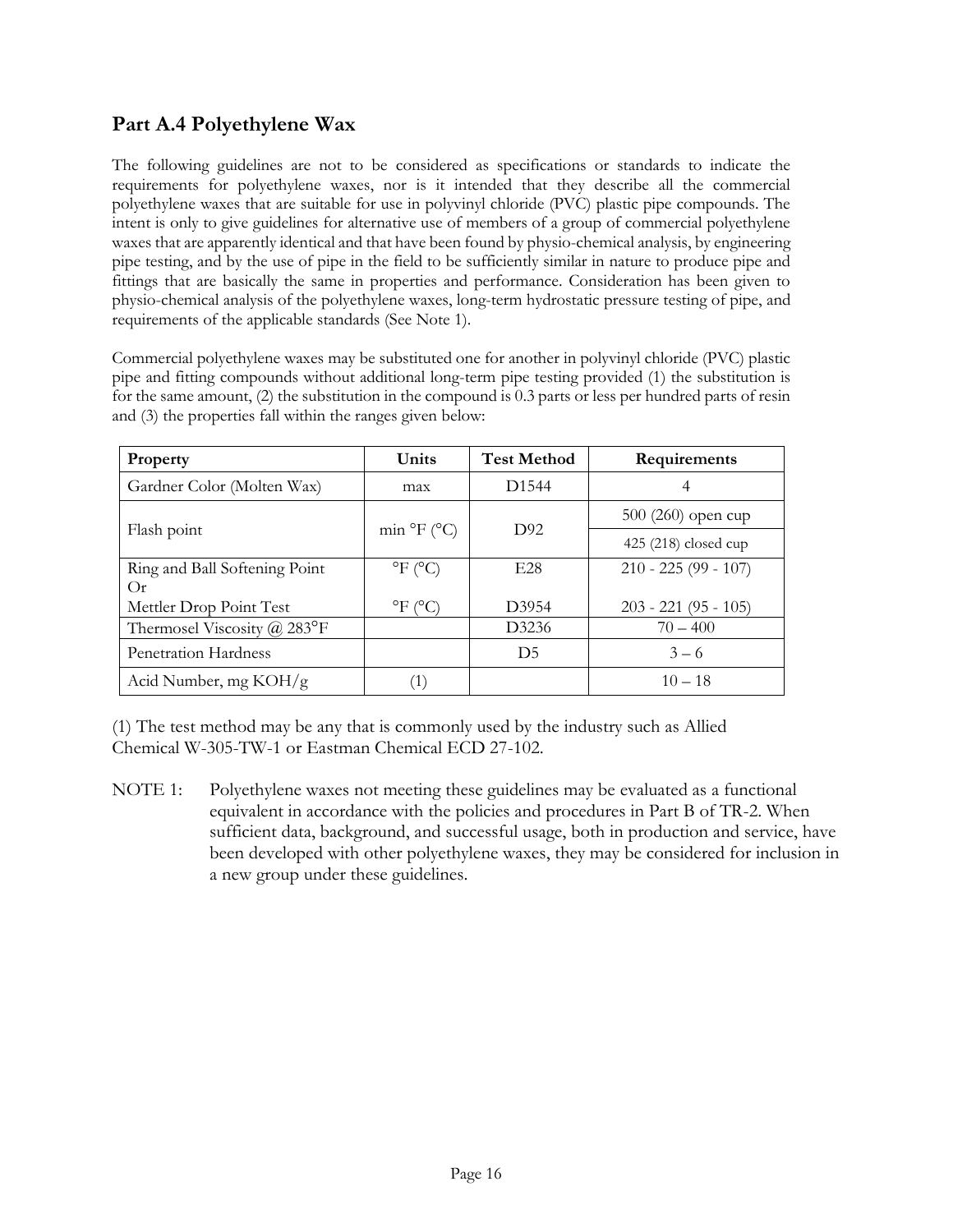# **Part A.5 Titanium Dioxide**

The following guidelines are not to be considered as specifications or standards to indicate the requirements for titanium dioxides, nor is it intended that they describe all the commercial titanium dioxides that are suitable for use in polyvinyl chloride (PVC) plastic pipe compounds. The intent is only to give guidelines for alternative use of members of a group of commercial titanium dioxides that are apparently chemically identical and that have been found by physiochemical analysis, by engineering pipe testing, and by use of pipe in the field, to be sufficiently similar in nature to produce pipe and fittings that are basically the same in properties and performance. Consideration has been given to physiochemical analysis of the titanium dioxides, long-term hydrostatic pressure testing of pipe, and requirements of the applicable pipe standards. (See Note 1)

Commercial titanium dioxides may be substituted one for another in polyvinyl chloride (PVC) plastic pipe and fitting compounds without additional long-term pipe testing provided (1) the substitution is for the same amount, (2) the substitution in the compound is three parts or less per hundred parts of resin, and (3) they meet the following requirements:

| Property                                                               | Units              | <b>Test Methods</b> | Requirement           |
|------------------------------------------------------------------------|--------------------|---------------------|-----------------------|
| Crystal structure                                                      |                    |                     | Rutile                |
| Particle size                                                          | Average<br>microns |                     | $0.10 - 0.35$         |
| Retained on 325 mesh screen                                            | $\%$ max           |                     | 0.2                   |
| Titanium dioxide content                                               | $\%$ min           |                     | 92                    |
| Chemical modification                                                  | see NOTE 1         |                     | alumina and/or silica |
| Carbon content, at 1652°F (900°C)<br>- burn and measure carbon dioxide | $\%$ max           |                     | 0.3                   |
| Volatile content loss at 221°F (105°C)                                 | $\%$ max           |                     | 0.7                   |
| Specific gravity                                                       |                    |                     | $4.0 - 4.3$           |

- NOTE 1: Titanium dioxides not meeting these guidelines may be evaluated as a functional equivalent in accordance with the policies and procedures in Part B of TR-2. When sufficient data, background and successful usage, both in production and service, have been developed with other titanium dioxides, they may be considered for inclusion in a new group under these guidelines.
- NOTE 2: The test methods shall be those described in ASTM D 476, "Standard Specification for Titanium Dioxide Pigments."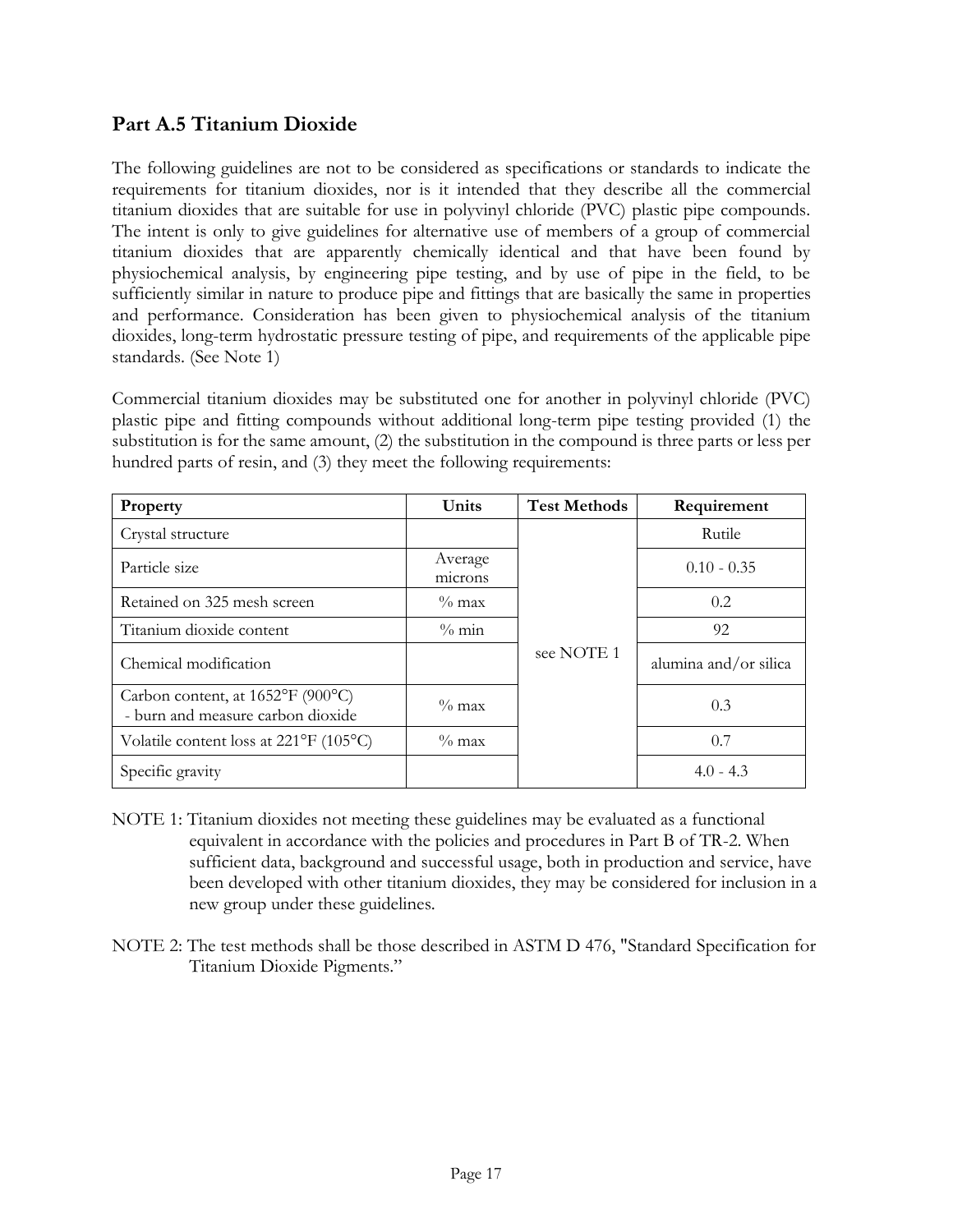# **Part A.6 Calcium Carbonate**

The following guidelines are not to be considered as specifications or standards to indicate the requirements for calcium carbonate, nor is it intended that they describe all the commercial calcium carbonates that are suitable for use in polyvinyl chloride (PVC) plastic pipe and fitting compounds. The intent is only to give guidelines for the alternative use of members of two groups of commercial calcium carbonates that are apparently chemically identical (within each group) and that have been found by physio-chemical analysis, by engineering pipe testing, and by use of pipe in the field to be sufficiently similar (within each group) in nature to produce pipe and fittings that are basically the same in properties and performance. Consideration has been given to physio-chemical analysis of the calcium carbonates, long-term hydrostatic pressure testing of pipe, and requirements of the applicable pipe standards.

These guidelines cover two separate groups of calcium carbonates, Group A in which the particles are not coated with another material and Group B in which the particles are coated with commercial calcium stearate and/or stearic acid. Substitutions may be made within a group but not from one group to the other (See Note 1).

### **Group A (uncoated particles)**

Uncoated commercial calcium carbonates may be substituted one for another in polyvinyl chloride (PVC) plastic pipe and fitting compounds without additional long-term testing provided (1) the substitution is for the same amount, (2) the amount used in the compound is five parts or less per hundred parts of resin, and (3) the properties fall within the ranges given below:

| Property                                    | Units                                     | <b>Test Methods</b>                    | Requirements     |  |  |  |  |
|---------------------------------------------|-------------------------------------------|----------------------------------------|------------------|--|--|--|--|
| <b>General Description</b>                  | Calcium Carbonate<br>(uncoated particles) |                                        |                  |  |  |  |  |
| <b>Chemical Analysis</b>                    |                                           |                                        |                  |  |  |  |  |
| Calcium carbonate analysis                  | $\%$ min                                  |                                        | $94.00\%$        |  |  |  |  |
| Iron, as ferric oxide                       | $\%$ max                                  | (PMD Test Methods -                    | $0.25\%$         |  |  |  |  |
| Silica, $SiO2$                              | $\%$ max                                  | See Appendix B)                        | $1.25\%$         |  |  |  |  |
| Weight loss at $221^{\circ}F(105^{\circ}C)$ | $\%$ max                                  |                                        | $0.50\%$         |  |  |  |  |
| <b>Particle Properties</b>                  |                                           |                                        |                  |  |  |  |  |
| Type                                        |                                           |                                        | Microcrystalline |  |  |  |  |
| Size, range                                 | micron                                    | (PMD Test Methods -<br>See Appendix B) | $0.02 - 15.00$   |  |  |  |  |
| Size, mean                                  | micron                                    |                                        | $0.05 - 3.50$    |  |  |  |  |
| <b>Other Properties</b>                     |                                           |                                        |                  |  |  |  |  |
| Density                                     | $g/cm^3$                                  | (PMD Test Methods -<br>See Appendix B) | $2.65 - 2.71$    |  |  |  |  |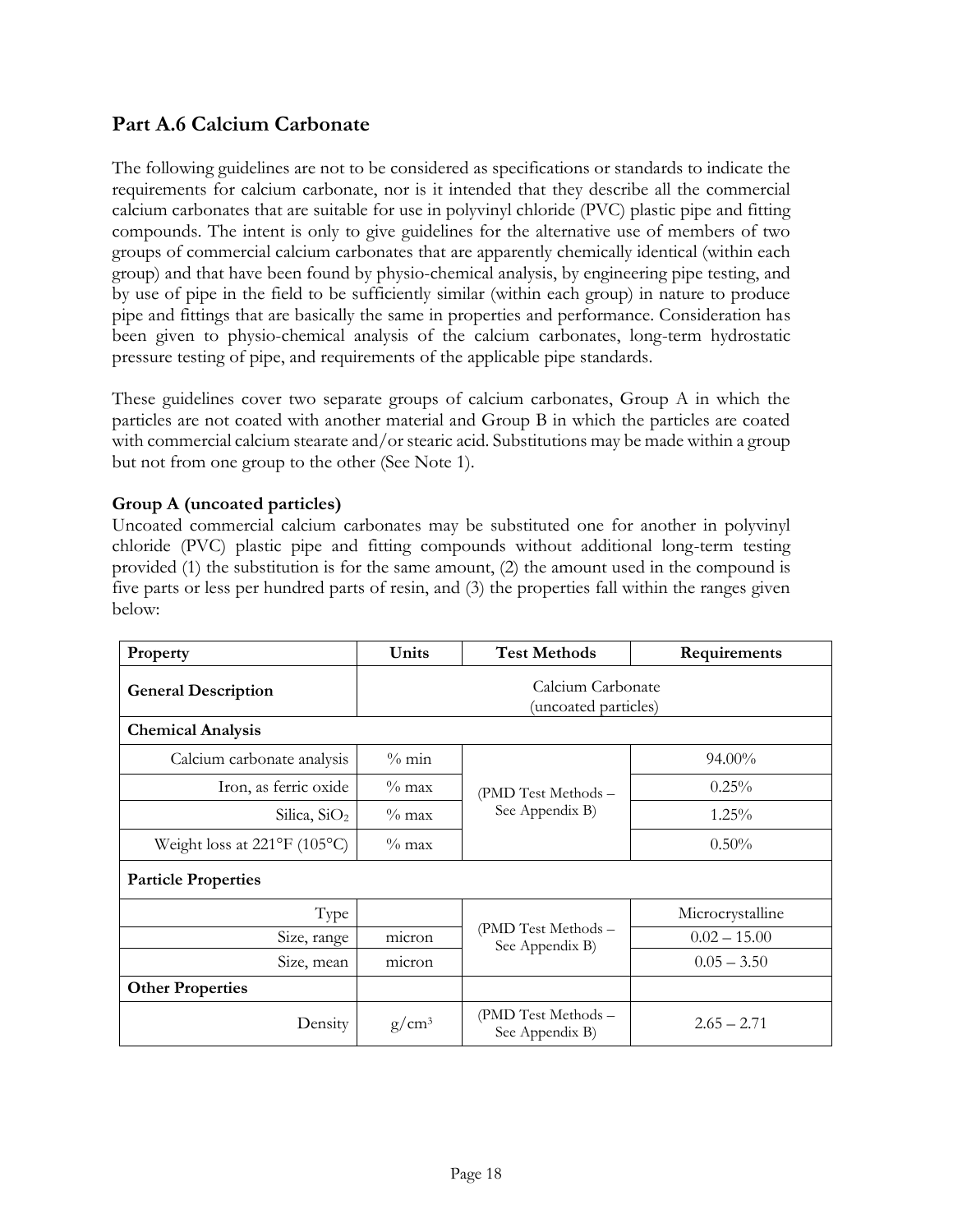### **Group B (Stearate coated)**

Stearate coated commercial calcium carbonates may be substituted one for another in polyvinyl chloride (PVC) plastic pipe and fitting compounds without additional long-term pipe testing provided (1) the substitution is for the same amount, (2) the amount used in the compound is five parts or less per hundred of resin, and (3) the properties fall within the ranges given below:

| Property                                    | Units                                                          | <b>Test Methods</b>                      | Requirements     |  |  |
|---------------------------------------------|----------------------------------------------------------------|------------------------------------------|------------------|--|--|
| <b>General Description</b>                  | Calcium Carbonate coated with calcium stearate<br>(See NOTE 1) |                                          |                  |  |  |
| <b>Chemical Analysis</b>                    |                                                                |                                          |                  |  |  |
| Calcium carbonate analysis                  | $\%$ min                                                       |                                          | 93.00%           |  |  |
| Iron, as ferric oxide                       | $\%$ max                                                       |                                          | 0.25%            |  |  |
| Silica, $SiO2$                              | $\%$ max                                                       | (PMD Test Methods                        | 1.25%            |  |  |
| Weight loss at $221^{\circ}F(105^{\circ}C)$ | $\%$ max                                                       | - See Appendix B)                        | $0.50\%$         |  |  |
| Fatty acids<br>- as stearic acid            |                                                                |                                          | $0.75 - 2.00$    |  |  |
| <b>Particle Properties</b>                  |                                                                |                                          |                  |  |  |
| Type                                        |                                                                |                                          | Microcrystalline |  |  |
| Size, range                                 | micron                                                         | (PMD Test Methods<br>$-$ See Appendix B) | $0.02 - 15.00$   |  |  |
| Size, mean                                  | micron                                                         |                                          | $0.05 - 3.50$    |  |  |
| <b>Other Properties</b>                     |                                                                |                                          |                  |  |  |
| Density                                     | g/cm3                                                          | (PMD Test Methods<br>- See Appendix B)   | $2.65 - 2.71$    |  |  |

(a) This group covers commercial calcium carbonates in which the particles are coated with commercial grades of calcium stearate and/or stearic acid. The fatty acid mixtures in these stearates are over 50 percent by weight stearic acid (C18) with other fatty acids, mainly palmitic (C16) and a small amount of myristic (C14).

NOTE 1: Calcium carbonates not meeting either of these two groups of guidelines may be evaluated as a functional equivalent in accordance the policies and procedures in Part B of TR-2. When sufficient data, background, and successful usage both in production and service have been developed with other calcium carbonates, they may be considered for inclusion in a new group under these guidelines.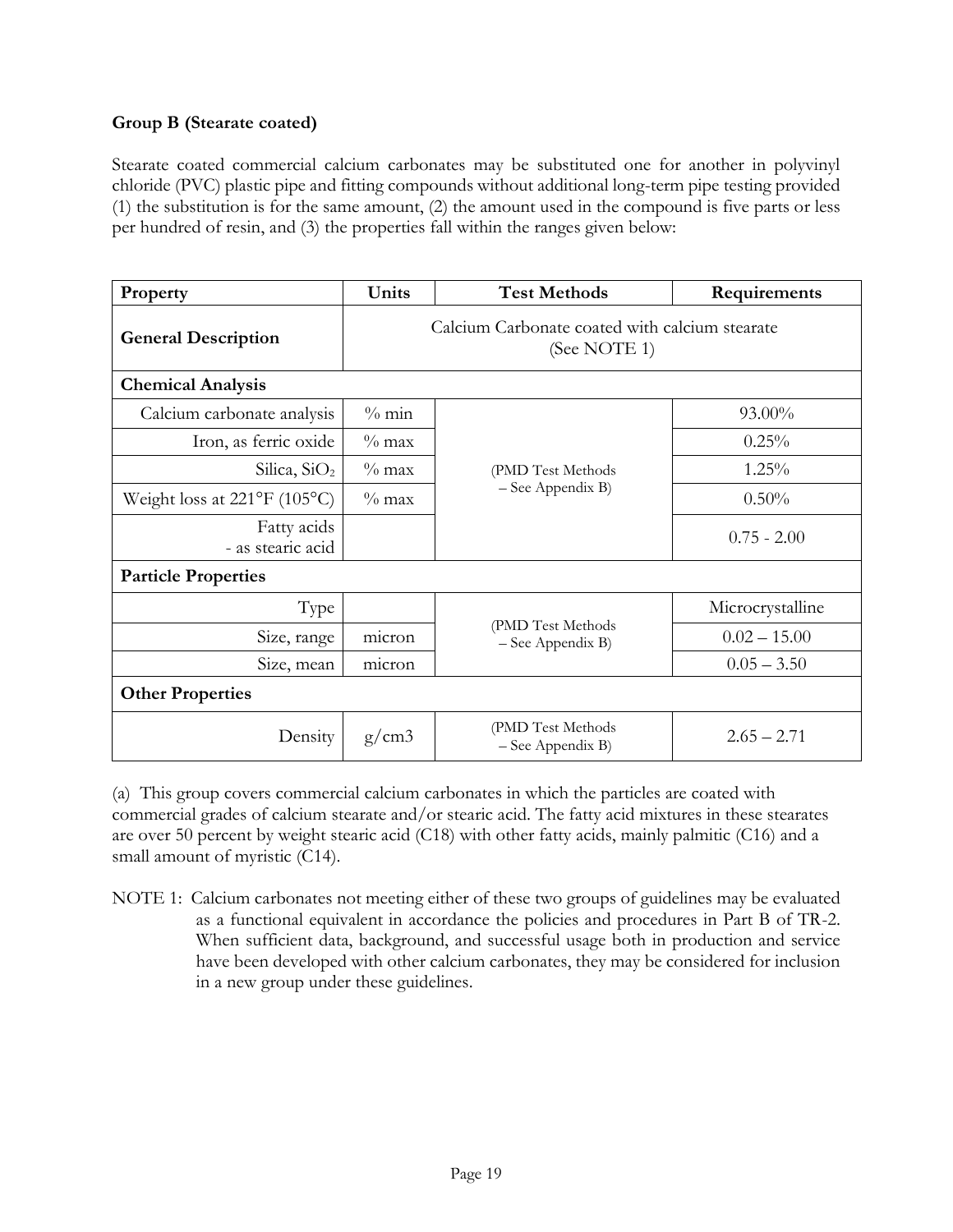# **Part B. PVC Resin, Functionally Equivalent and Other Ingredients Not Exempted from Stress-Rupture Testing - Data Requirements for Listing at 73<sup>o</sup>F (23<sup>o</sup>C)**

An individual or combination ingredient that does not meet the allowable content range in Table 1 or the physical property requirements of Part A is a functionally equivalent ingredient and is not exempt from stress rupture testing. All functionally equivalent ingredients are published in the appropriate tables in TR-2.

The principal consideration in the establishment of policies and rulings regarding the determination of equivalence of a commercially offered ingredient for its use in PPI's PVC Range Composition is the potential adverse effect that the subject ingredient can have on the short-term and the long-term properties of the resultant composition. This composition must always be formulated so that it is in compliance with the ASTM requirements for PVC 1120 materials, Class 12454 as per ASTM D 1784. A particular concern of the HSB is that the longterm hydrostatic strength of this composition should always satisfy the ASTM requirements for a hydrostatic design basis (HDB) of 4,000 psi (27.58 MPa) for water at 73.4°F (23°C). It is not the HSB's role to consider the effect of the use of an alternate ingredient on the quality of the fluid that may be transported by the piping made from PPI's PVC Range Composition. This consideration is left to others. In the case of the transport of potable water the most commonly referenced standards that address this issue are NSF/ANSI Standard 14, "Plastics Piping Systems components and Related Materials", and NSF/ANSI Standard 61, "Drinking Water System Components — Health Effects". Agencies, such as NSF International, have established programs by which plastic piping compositions, including each of the composition's ingredients, are evaluated in accordance with these standards and listed when found acceptable. Because of their additional health effects criteria, some of the ingredients listed in this report may not be included in listing issued by these certifying agencies. Agencies certifying compliance to the above listed NSF/ANSI standards should be contacted for the specifics relating their listing programs.

This policy is intended only to apply to the PPI Range Composition, with alternative formulation components that have been determined to be satisfactory for the commercial production of PVC pressure pipe yielding a 4,000-psi HDB for water at 73°F (23°C). The requirements given herein are not to be considered as specifications or standards that describe the only PVC range formulation and components suitable for production of PVC 1120 or PVC 1220 pipe.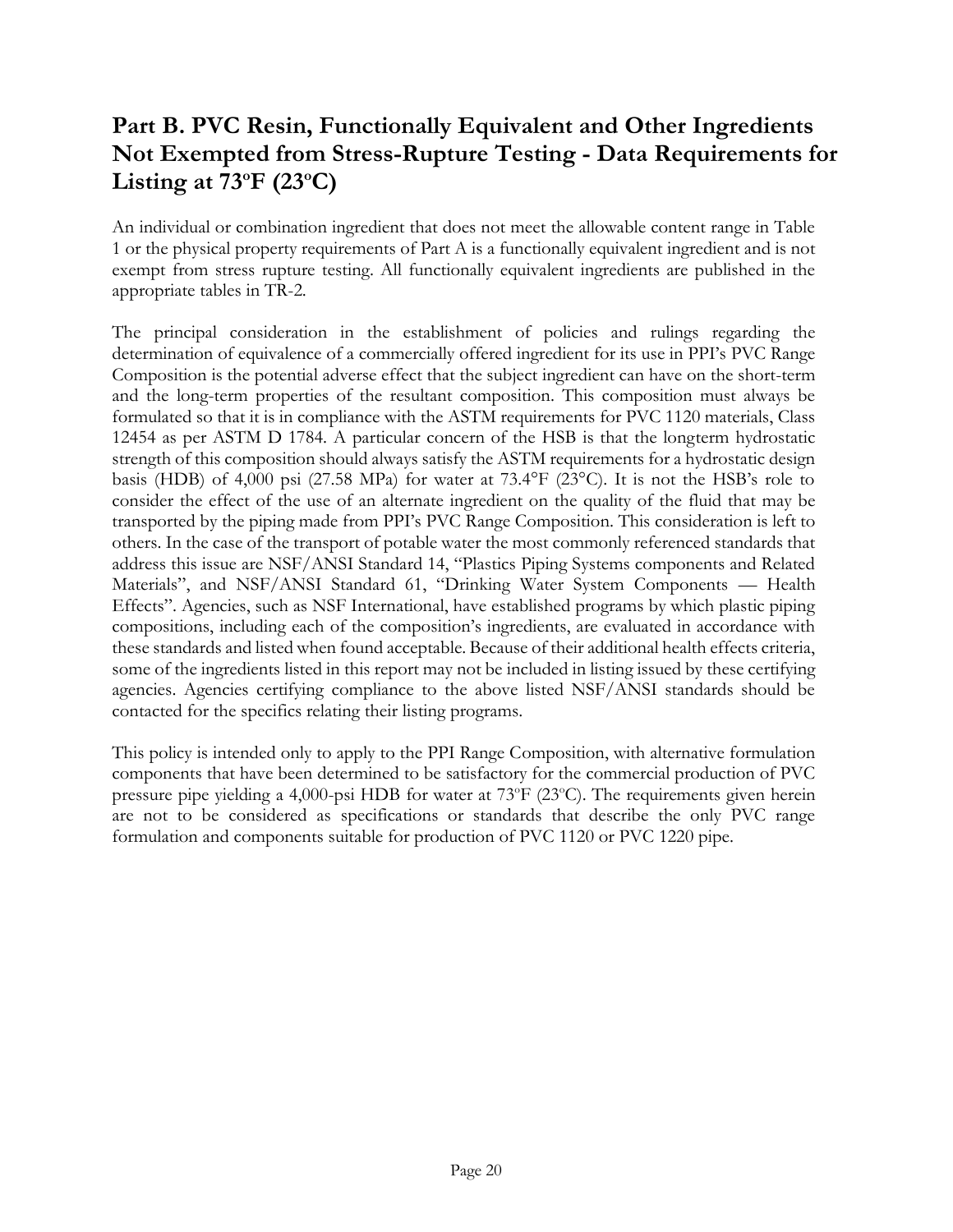# **Part B.1 PVC Resin**

This policy only applies to suspension and mass grades of PVC resins.

1. The PVC resin must meet the property requirements given below:

| Property                         | Units  | <b>Test Method</b>                  | Requirements           |
|----------------------------------|--------|-------------------------------------|------------------------|
| Type of Material                 |        |                                     | <b>PVC</b> Homopolymer |
| <b>Inherent Viscosity</b>        |        | ASTM D1243                          | $0.88 - 0.96$          |
| Heat Loss (water)                | $wt\%$ | 1 Hr @ $221^{\circ}F(105^{\circ}C)$ | $0.5 \text{ max}$      |
| <b>Apparent Bulk Density</b>     | gm/cc  | ASTM D1895                          | $0.46 - 0.62$          |
| <b>Compacted Bulk</b><br>Density | gm/cc  |                                     | $0.54 - 0.72$          |
| <b>RVCM</b>                      |        |                                     | $10$ ppm max           |

- 2. Stress-rupture data obtained on commercially produced pipe from a PVC composition with components falling within the ranges given in Part A, except for liquid stabilizer and calcium carbonate which must be at the maximum levels, confirm that the use of the alternate PVC resin yields the anticipated HDB of 4,000 psi for water for  $73^{\circ}F(23^{\circ}C)$ . The data must be obtained in accordance with TR-3 and evaluated according to ASTM D 2837.
	- a. Experimental listing of a new PVC resin shall be available upon the presentation of acceptable E-2 or higher-grade data for one lot of pipe. The experimental listing expires one year following the effective date. The owner of an experimental listing must understand there is a potential risk in commercial sale of an experimental ingredient in case it does not meet all theTR-2 requirements.
	- b. Standard listing, with no expiration date, shall be available upon the presentation of acceptable E-10, or higher-grade data for one lot and E-2, or higher-grade data on two other lots.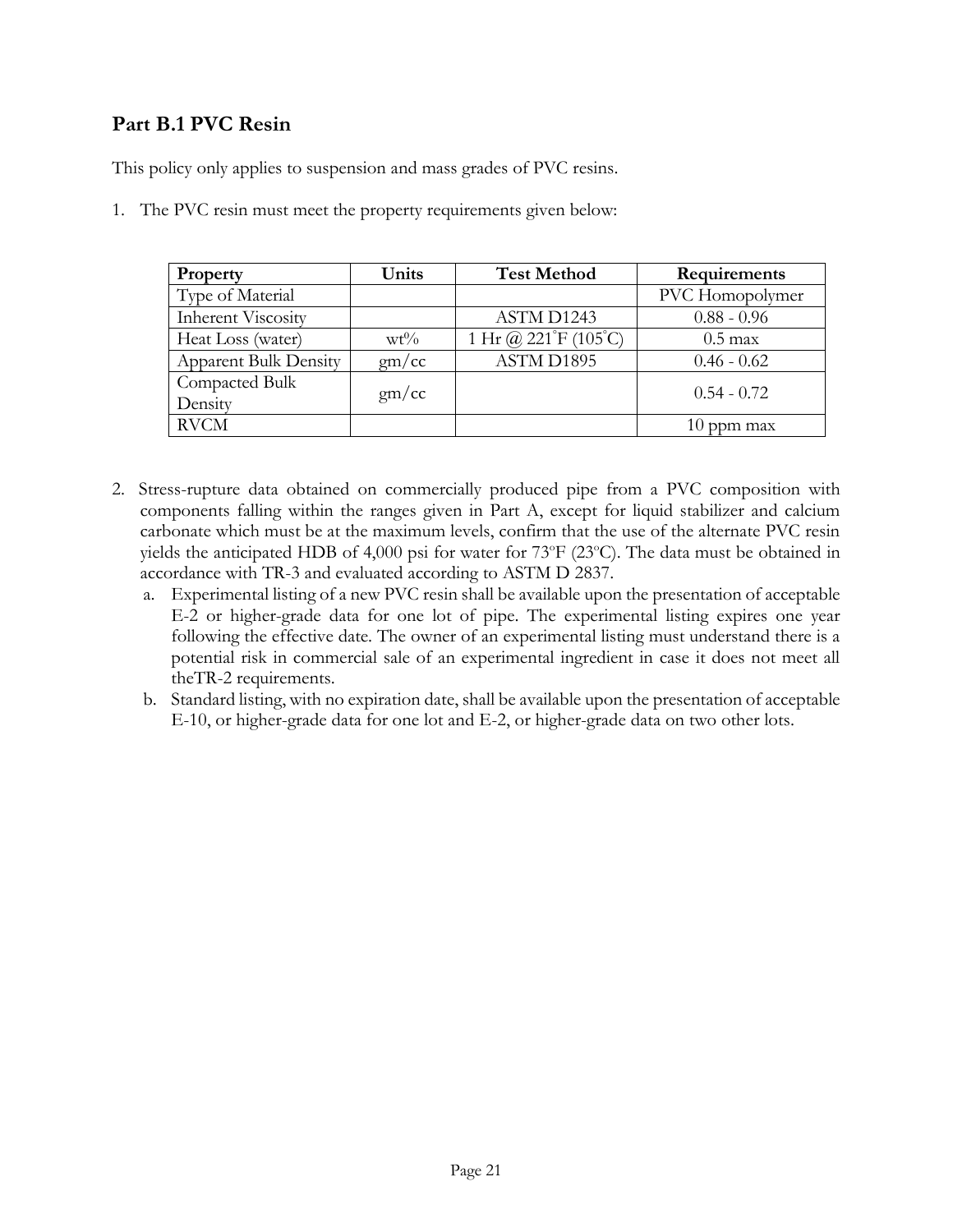# **Part B.2 Heat Stabilizer, Process Aid, Colorant and other Components Not Complying to Part A**

Any heat stabilizer, process aid, or colorant and any calcium stearate, paraffin wax, polyethylene wax, titanium dioxide or other ingredient not meeting the guidelines given in Part A will be accepted for listing when the appropriate stress-rupture data confirm the anticipated HDB of 4,000 psi for water at 73°F (23°C) when evaluated according to ASTM D 2837. The data shall be obtained on commercially produced pipe and from a composition that falls within the ranges listed in Part A except for the subject component that shall be at the maximum proposed use level. In cases where the minimum proposed use level is greater than zero, the composition shall be formulated in two lots with the subject component at the maximum proposed use level and with the subject component at the minimum proposed use level. The data must be obtained in accordance with TR-3 and evaluated according to ASTM D 2837.

- **a.** Experimental listing of the component shall be available upon the presentation of acceptable E-2 or higher-level data for one lot of pipe that has been formulated with the subject component at the maximum proposed use level (for approval of a liquid colorant, this lot of pipe also has to be made with maximum amount of paraffin wax). The experimental listing expires one year following its effective date. The owner of an experimental listing must understand there is a potential risk in commercial sale of an experimental ingredient in case it does not meet all the TR-2 requirements.
- **b.** Standard listing, with no expiration date, shall be available upon the presentation of acceptable E-10 or higher-grade data for one lot and E-2 or higher-grade level data for two other lots. One of these lots of pipe shall include the subject component at the minimum proposed use level as required per the above paragraph. Each of these three lots shall be formulated with different qualified PVC resin.

# **Part C. Standard Industry Practice of High Intensity Mixing of PVC Pipe Compounds**

It is recognized that the method of mixing affects dispersion of ingredients in compounds and potentially the quality of pipe. Therefore, when qualifying new chemically equivalent ingredients to the current **PPI Range Formula** the method of mixing is to be described. Part E.1 of TR-3 describes the standard industry practice of high intensity mixing of PVC pipe compounds.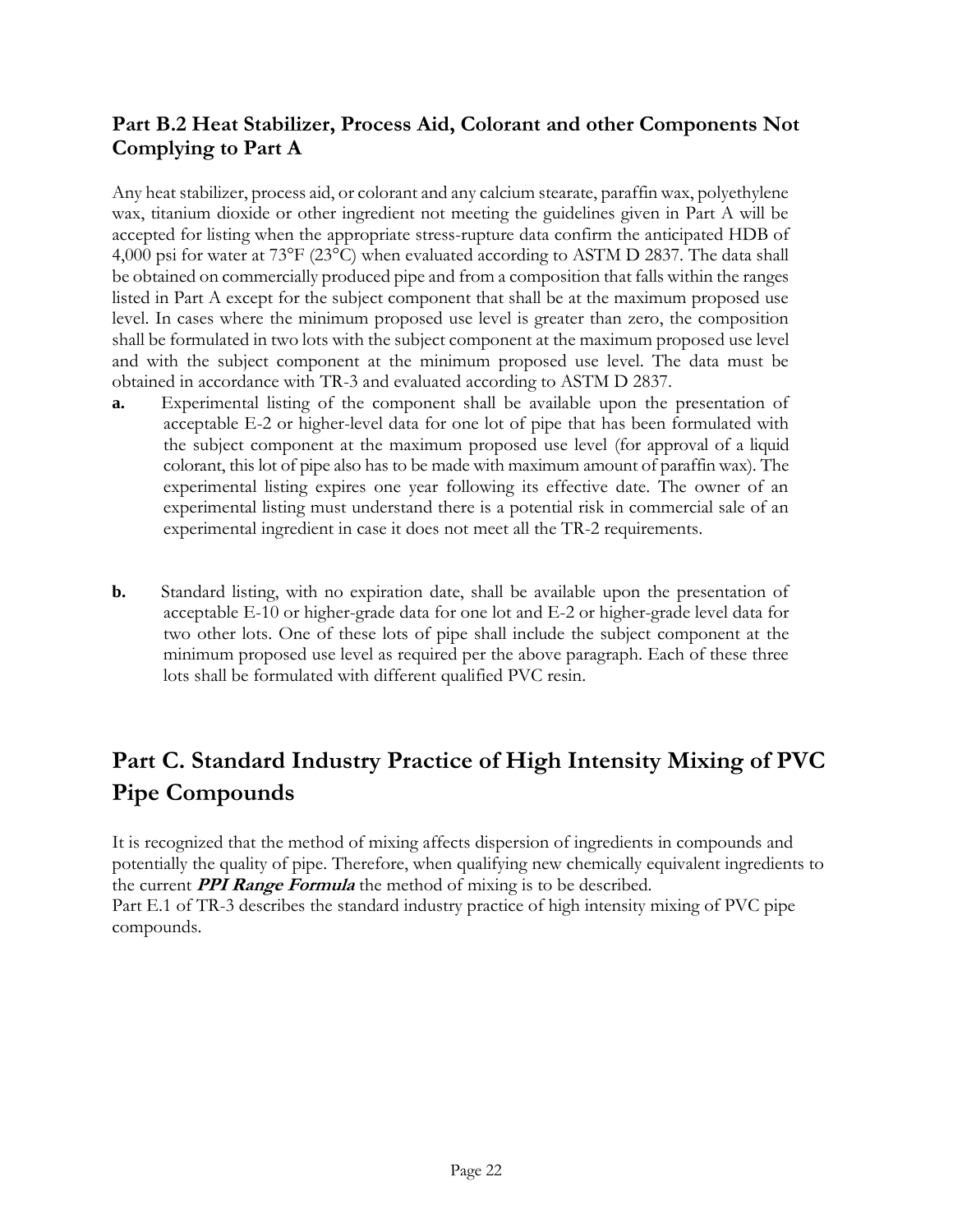# **Part D – Requirements for Obtaining a Dependent Listing Under the PPI PVC Range Composition**

# **Part D.1 – Initial Data Requirements**

This policy details the information and data requirements for obtaining an initial dependent listing of a PPI PVC Range Composition. The intended owner of the dependent listing shall provide the PPI HSB Chair, on a confidential basis, with the following information in writing by completion of a request letter. An example request letter, in an electronic template format, is available on the PPI HSB web section.

- 1. The identification by which the resultant dependent listing is to be listed
- 2. Stress rupture data generated per ASTM D1598 at 73°F obtained on pipe made from the subject formulation, with data point distribution per PPI TR-3, Part A.1.2.1, Experimental Grade level E2.
- 3. Complete details of the formulation used to generate the submitted stress rupture data.
- 4. The cell classification, when determined in accordance with ASTM D1784, of the formulation that was used to generate the submitted stress rupture data.

An example request letter, in an electronic template format, is available on the PPI HSB web section.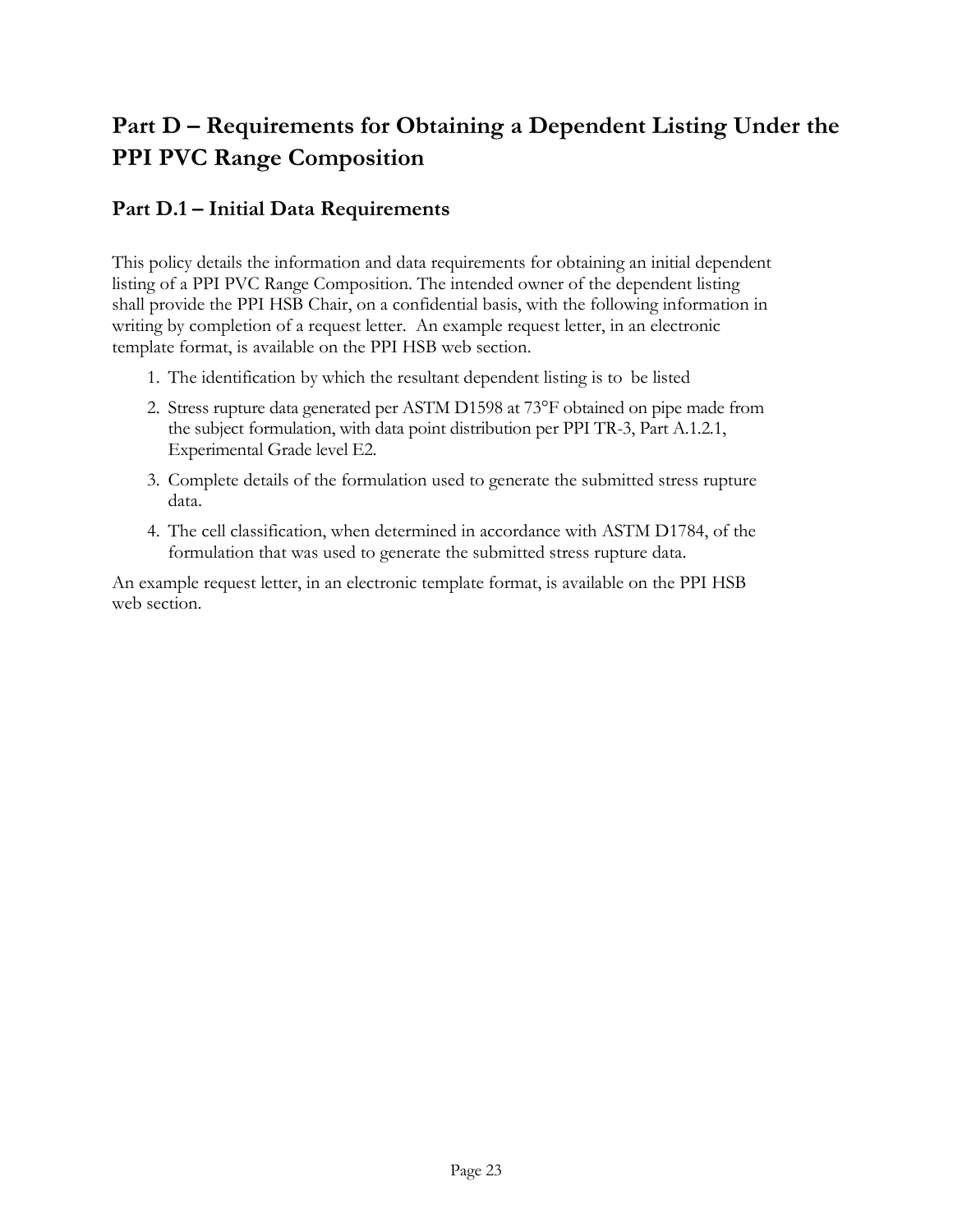**IV. Listing of Pre-qualified and Functionally Equivalent Ingredients**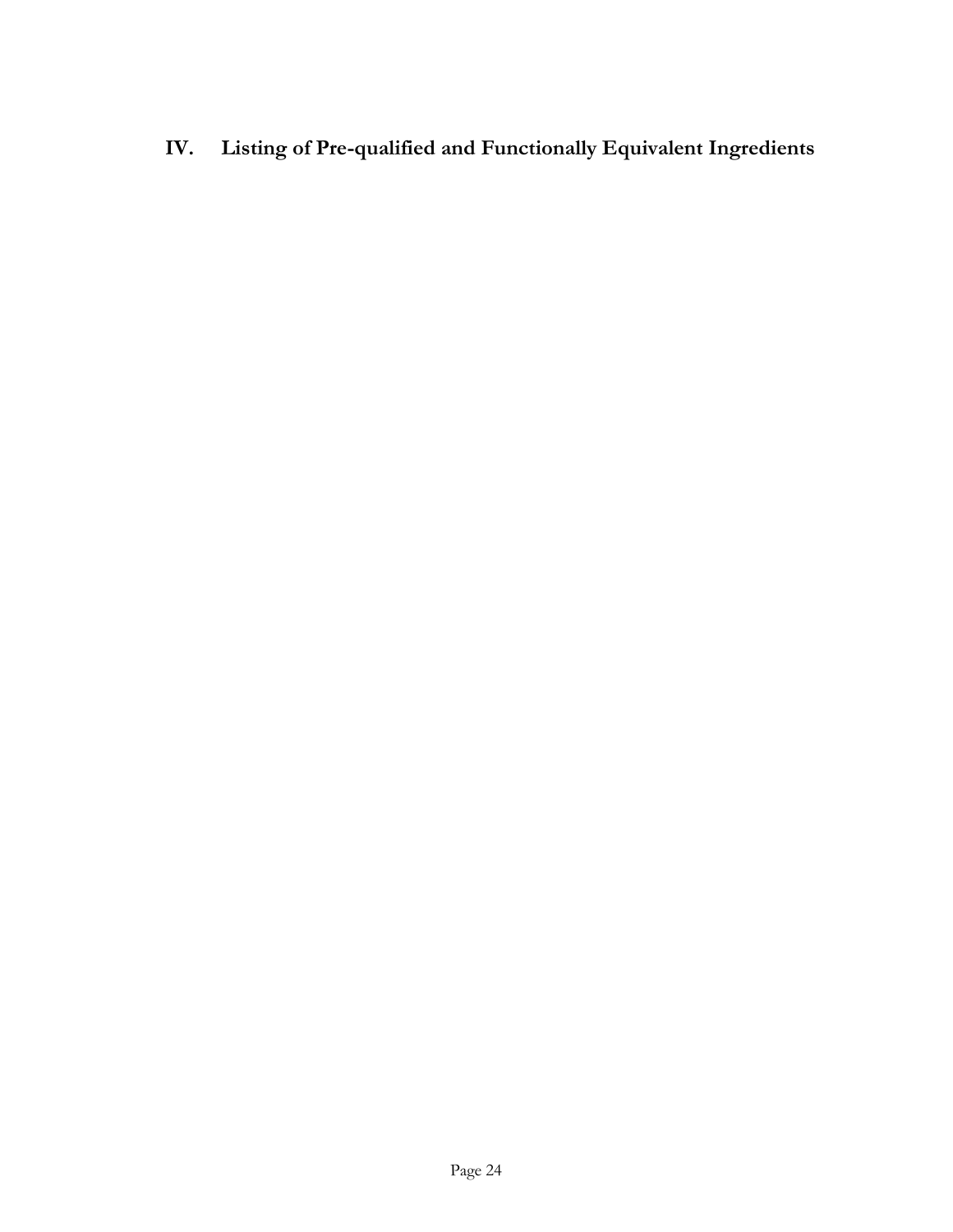#### TABLE 1 – PVC RESIN

| <b>Ingredient Class</b> | <b>Qualification Requirement</b>                           | Allowable Use Level (Phr) |
|-------------------------|------------------------------------------------------------|---------------------------|
| <b>PVC Resin</b>        | Listing by PPI or compliance 100.0 to Section III Part A.1 | 100.0                     |

#### PVC Resin

| <b>Manufacturer</b>                  | <b>Product</b>            | Limitations | Range, phr |
|--------------------------------------|---------------------------|-------------|------------|
| Braskem S.A.                         | NORVIC SP 767RA PROCESSA+ |             | 100.00     |
| <b>Finolex Industries Limited</b>    | FS-6701*                  |             | 100.00     |
| Formosa Plastics Corporation, U.S.A. | Formolon 622              |             | 100.00     |
| Formosa Plastics Corporation, U.S.A. | Formolon 622F             |             | 100.00     |
| Formosa Plastics Corporation, U.S.A. | Formolon 622S             |             | 100.00     |
| Formosa Plastics Corporation, U.S.A. | Formolon S-65             |             | 100.00     |
| Oxy Vinyls, LP                       | OxyVinyls 225             |             | 100.00     |
| Oxy Vinyls, LP                       | OxyVinyls 225 G           |             | 100.00     |
| Oxy Vinyls, LP                       | OxyVinyls 225 P           |             | 100.00     |
| Shintech, Inc.                       | SE1100                    |             | 100.00     |
| Shintech, Inc.                       | SE-950                    |             | 100.00     |
| Shintech, Inc.                       | <b>SE-950EG</b>           |             | 100.00     |
| Shintech, Inc.                       | <b>SE-950W</b>            |             | 100.00     |
| <b>Westlake Chemical Corporation</b> | Georgia Gulf 1091         |             | 100.00     |
| <b>Westlake Chemical Corporation</b> | Georgia Gulf 5385         |             | 100.00     |
| <b>Westlake Chemical Corporation</b> | Westlake 1230P K          |             | 100.00     |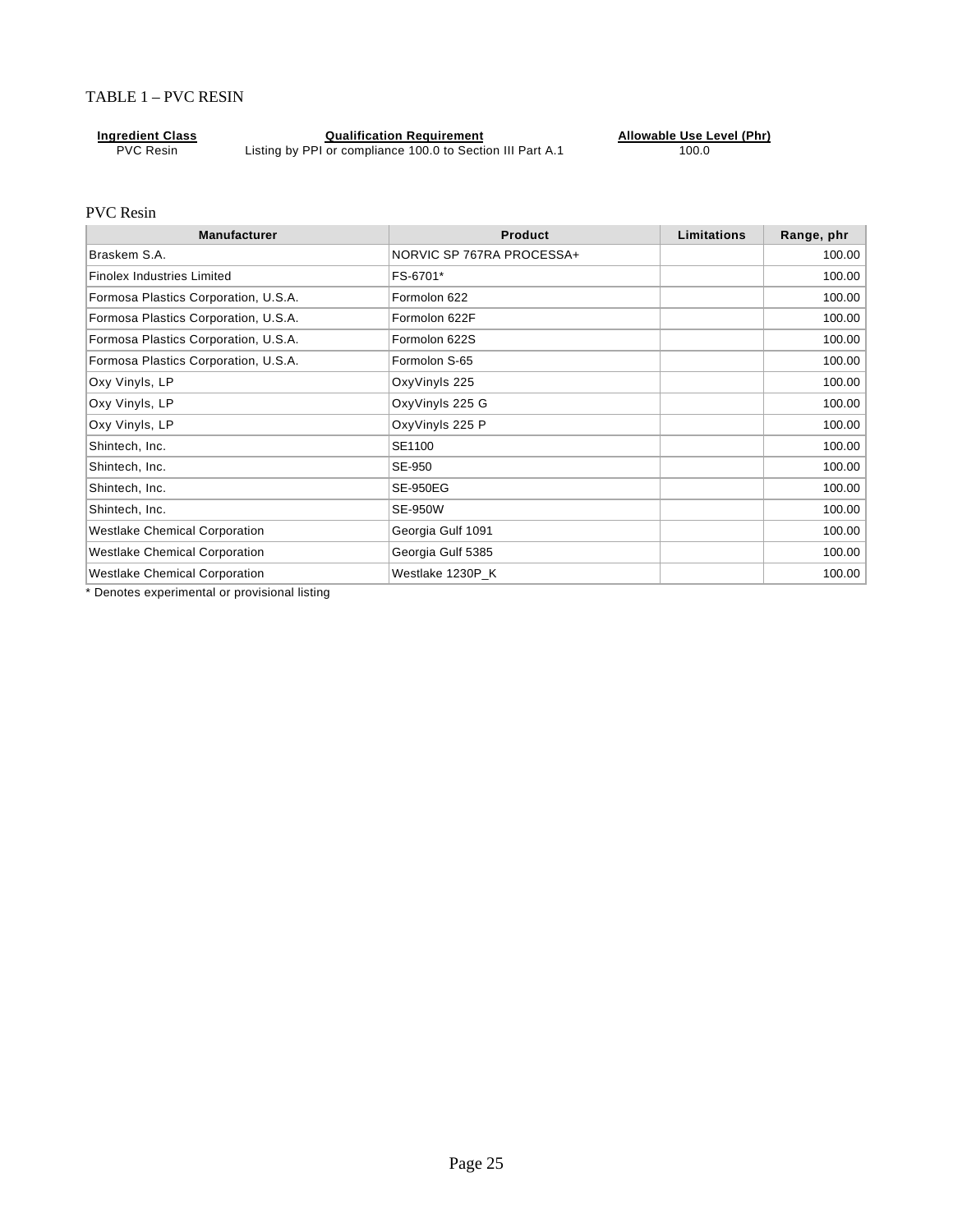#### TABLE 2 – HEAT STABILIZER

**Ingredient Class Qualification Requirement Allowable Use Level (Phr)** Heat Stabilizer **Listing by PPI** 0.3 - 1.0 (unless otherwise stated)

#### Heat Stabilizer

| <b>Manufacturer</b>      | <b>Product</b>       | Limitations | Range, phr    |
|--------------------------|----------------------|-------------|---------------|
| Galata Chemicals         | Mark 1925            |             | $0.30 - 1.00$ |
| Galata Chemicals         | Mark 1930            |             | $0.30 - 1.00$ |
| <b>Galata Chemicals</b>  | Mark 1939            |             | $0.30 - 1.00$ |
| Galata Chemicals         | Mark 1942*           |             | $0.30 - 1.00$ |
| Galata Chemicals         | Mark 1971            |             | $0.30 - 1.00$ |
| Galata Chemicals         | <b>Mark 1971L</b>    |             | $0.30 - 1.00$ |
| <b>Galata Chemicals</b>  | Mark 2903            |             | $0.30 - 1.00$ |
| PMC Organometallix, Inc. | Advastab TM-181FS    |             | $0.30 - 1.00$ |
| PMC Organometallix, Inc. | Advastab TM-283SP    |             | $0.30 - 1.00$ |
| PMC Organometallix, Inc. | Advastab TM-3412     |             | $0.30 - 1.00$ |
| PMC Organometallix, Inc. | Advastab TM-691      |             | $0.30 - 1.00$ |
| PMC Organometallix, Inc. | Advastab TM-694      |             | $0.30 - 1.00$ |
| PMC Organometallix, Inc. | Advastab TM-694-OM   |             | $0.30 - 1.00$ |
| PMC Organometallix, Inc. | Advastab TM-696      |             | $0.30 - 1.00$ |
| PMC Organometallix, Inc. | Advastab TM-697      |             | $0.20 - 1.00$ |
| PMC Organometallix, Inc. | Advastab TM-697-OM   |             | $0.20 - 1.00$ |
| PMC Organometallix, Inc. | Advastab TM-698      |             | $0.30 - 1.00$ |
| PMC Organometallix, Inc. | Advastab TM-900F     |             | $0.30 - 1.00$ |
| PMC Organometallix, Inc. | Thermolite 121       |             | $0.30 - 1.00$ |
| PMC Organometallix, Inc. | Thermolite 130       |             | $0.30 - 1.00$ |
| PMC Organometallix, Inc. | Thermolite 135       |             | $0.30 - 1.00$ |
| PMC Organometallix, Inc. | Thermolite 140       |             | $0.30 - 1.00$ |
| PMC Organometallix, Inc. | Thermolite 150       |             | $0.30 - 0.40$ |
| PMC Organometallix, Inc. | Thermolite 161       |             | $0.30 - 1.00$ |
| PMC Organometallix, Inc. | Thermolite 170       |             | $0.30 - 0.50$ |
| PMC Organometallix, Inc. | Thermolite 176       |             | $0.30 - 1.00$ |
| PMC Organometallix, Inc. | Thermolite 176C      |             | $0.30 - 1.00$ |
| PMC Organometallix, Inc. | Thermolite 178       |             | $0.30 - 1.00$ |
| PMC Organometallix, Inc. | Thermolite 197       |             | $0.30 - 1.00$ |
| Reagens USA              | REA TIN OR RT 6610   |             | $0.30 - 1.00$ |
| Reagens USA              | REA TIN OR RT 6610 M |             | $0.30 - 1.00$ |
| Reagens USA              | REA TIN OR RT 6611   |             | $0.30 - 1.00$ |
| Reagens USA              | REA TIN OR RT 6611 A |             | $0.30 - 1.00$ |
| Reagens USA              | REA TIN OR RT 6611 S |             | $0.30 - 1.00$ |
| Reagens USA              | REA TIN OR RT 6612   |             | $0.30 - 1.00$ |
| Reagens USA              | REA TIN OR RT 6631   |             | $0.30 - 1.00$ |
| Reagens USA              | REA TIN OR RT 6634   |             | $0.30 - 1.00$ |
| Reagens USA              | REA TIN OR RT 6638   |             | $0.30 - 1.00$ |
| Reagens USA              | REA TIN OR RT 6640   |             | $0.30 - 1.00$ |
| Reagens USA              | REA TIN OR RT 6650   |             | $0.30 - 1.00$ |
| Reagens USA              | REA TIN OR RT 6676   |             | $0.30 - 1.00$ |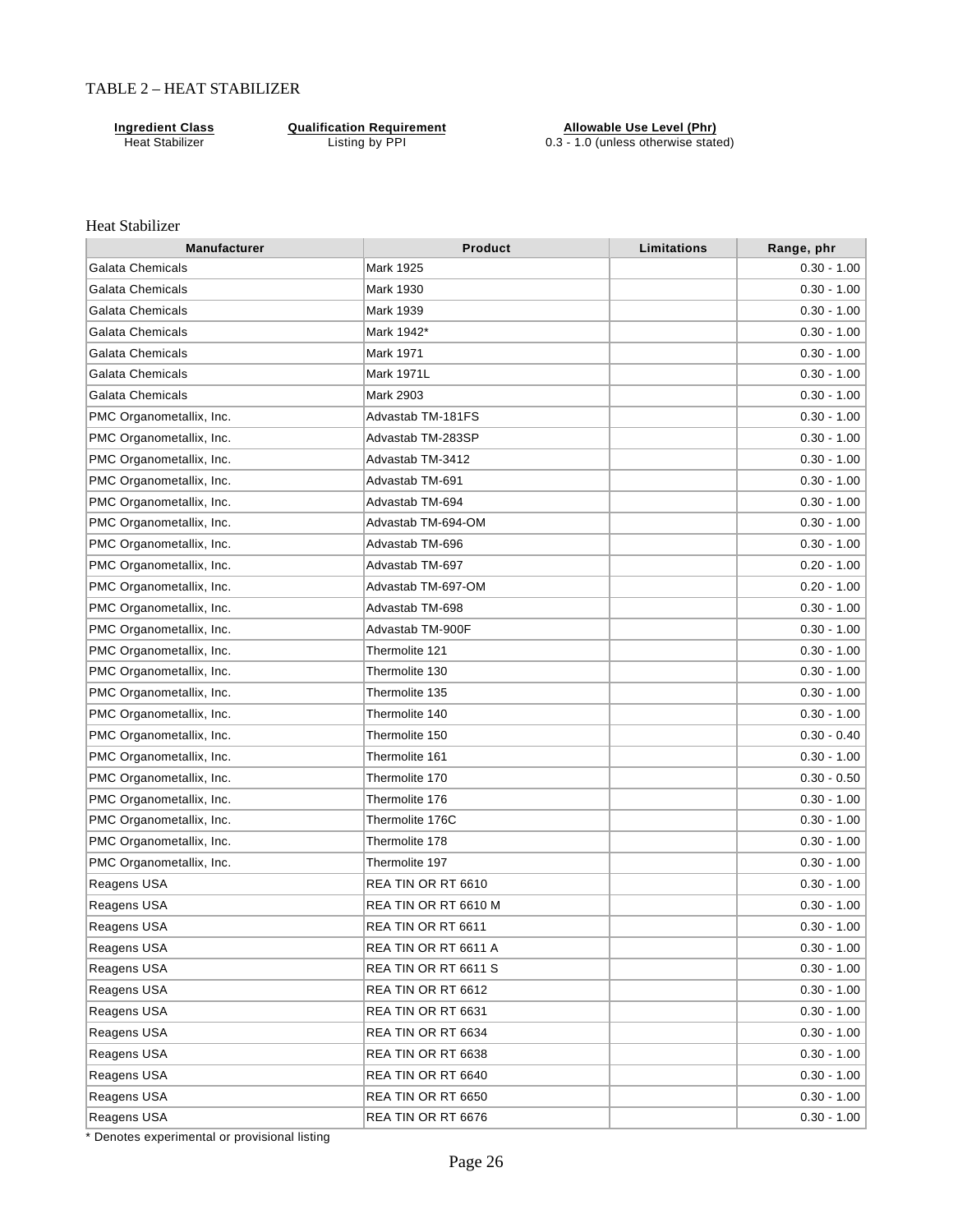| <b>Manufacturer</b>         | <b>Product</b>        | Limitations | Range, phr    |
|-----------------------------|-----------------------|-------------|---------------|
| Reagens USA                 | IREA TIN OR RT 6676 S |             | $0.30 - 1.00$ |
| Valtris Specialty Chemicals | Akcrostab T-5277      |             | $0.30 - 1.00$ |
| Valtris Specialty Chemicals | Akcrostab T-5311P     |             | $0.30 - 1.00$ |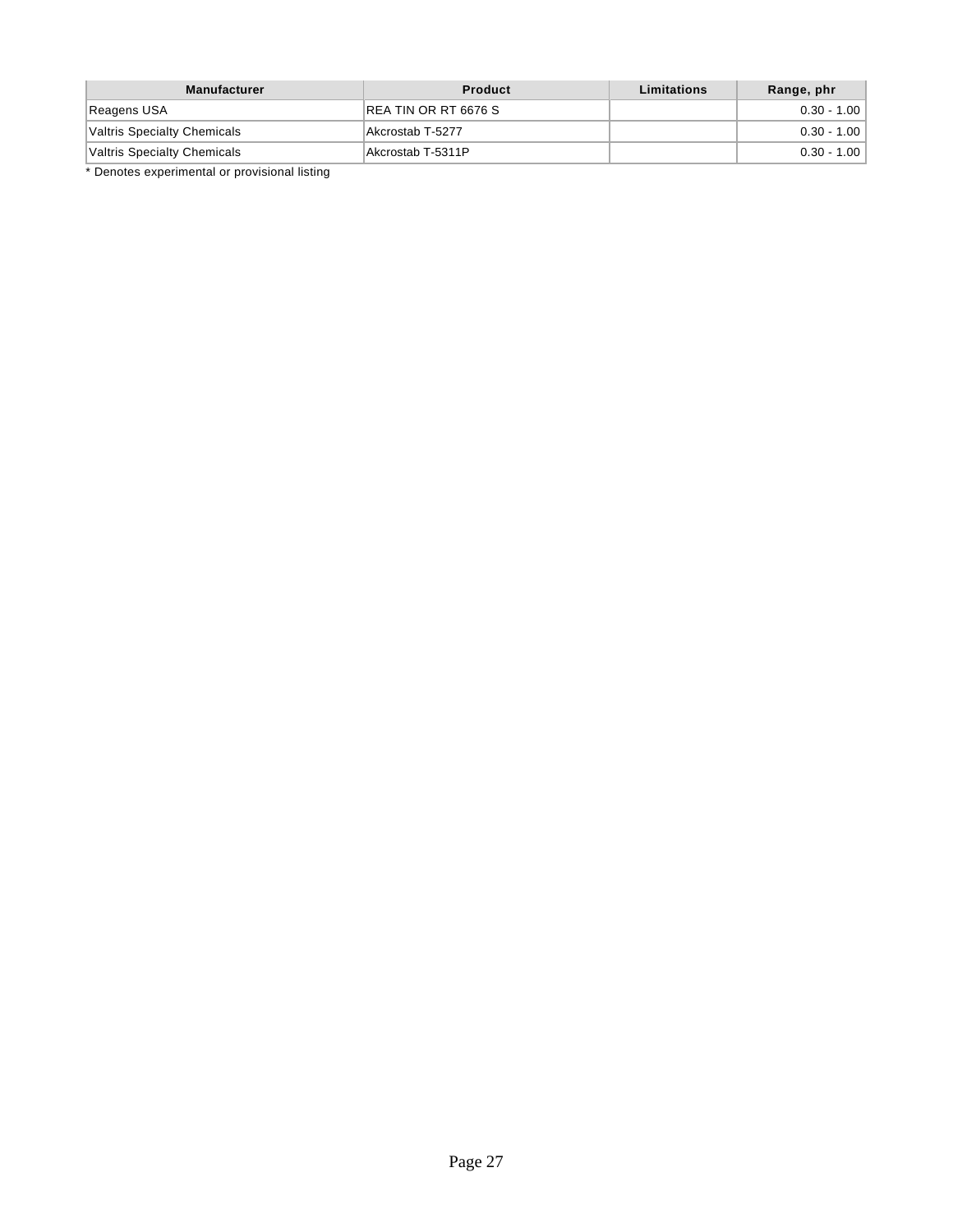#### TABLE 3A – CALCIUM STEARATE

Note – Tables of Prequalified Ingredients contain products commonly used by industry. Calcium stearates in compliance with Section III Part A.2 need not appear on this table to be used in the PPI Range Composition.

| <b>Ingredient Class</b> | <b>Qualification Requirement</b>   | Allowable Use Level (Phr) |
|-------------------------|------------------------------------|---------------------------|
| Calcium Stearate        | Compliance to Section III Part A.2 | $0.4 - 1.5$               |

Calcium Stearate

| <b>Manufacturer</b>         | <b>Product</b>              | Limitations | Range, phr    |
|-----------------------------|-----------------------------|-------------|---------------|
| Dover Chemical Corporation  | Doverlube CA-20             |             | $0.40 - 1.50$ |
| Dover Chemical Corporation  | Doverlube CA-21             |             | $0.40 - 1.50$ |
| Valtris Specialty Chemicals | Synpro Calcium Stearate 12B |             | $0.40 - 1.50$ |
| Valtris Specialty Chemicals | Synpro Calcium Stearate 15F |             | $0.40 - 1.50$ |

\* Denotes experimental or provisional listing

#### TABLE 3B – CALCIUM STEARATE FUNCTIONAL EQUIVALENT

Note – Cannot be used with other functional equivalents.

#### Calcium Stearate Functional Equivalent

| <b>Manufacturer</b> | าduct<br>п. | nitations | Range, phr<br>$\cdots$ $\cdots$ |
|---------------------|-------------|-----------|---------------------------------|
|                     |             |           |                                 |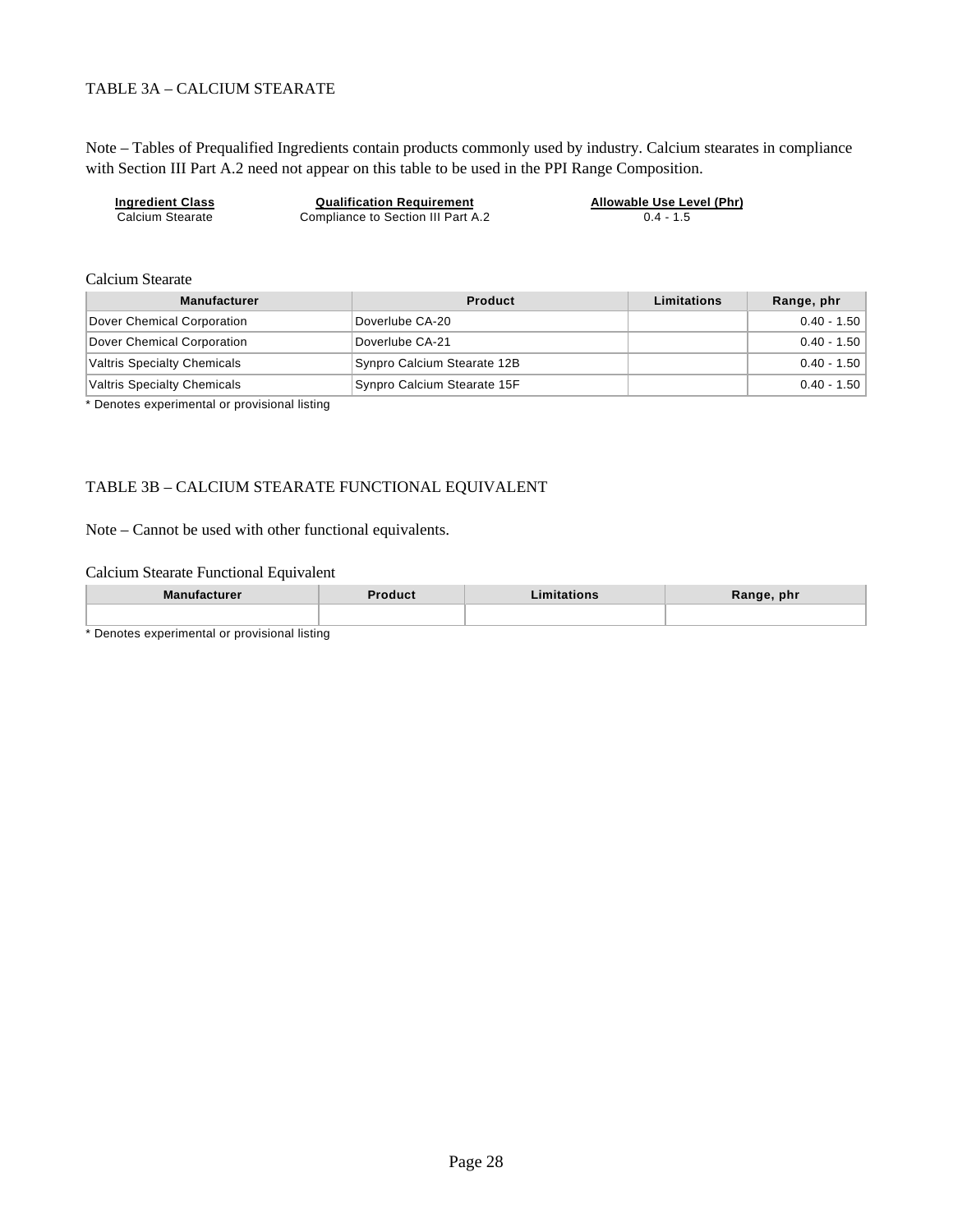#### TABLE 4A – PARAFFIN WAX

Note – Tables of Prequalified Ingredients contain products commonly used by industry. Paraffin waxes in compliance with Section III Part A.3 need not appear on this table to be used in the PPI Range Composition.

| <b>Ingredient Class</b> | <b>Qualification Requirement</b>   | Allowable Use Level (Phr) |
|-------------------------|------------------------------------|---------------------------|
| Paraffin Wax            | Compliance to Section III Part A.3 | $0.6 - 1.5$               |

#### Paraffin Wax

| <b>Manufacturer</b>                | <b>Product</b>     | Limitations | Range, phr    |
|------------------------------------|--------------------|-------------|---------------|
| Honeywell Inc.                     | <b>RL 165</b>      |             | $0.60 - 1.50$ |
| Honeywell Inc.                     | RL 250             |             | $0.60 - 1.50$ |
| <b>International Group</b>         | <b>INTERFLO 66</b> |             | $0.60 - 1.50$ |
| <b>International Group</b>         | INTERFLO L-6530B   |             | $0.60 - 1.50$ |
| Masterank Wax, Inc.                | MR7073             |             | $0.60 - 1.50$ |
| Masterank Wax, Inc.                | <b>MR7173</b>      |             | $0.60 - 1.50$ |
| Reagens USA                        | Realube RW 70      |             | $0.60 - 1.50$ |
| Reagens USA                        | Realube RW 73      |             | $0.60 - 1.50$ |
| <b>Rheogistics LLC</b>             | Synertive Rx-165   |             | $0.60 - 1.50$ |
| <b>Rheogistics LLC</b>             | Synertive Rx-170   |             | $0.60 - 1.50$ |
| <b>Valtris Specialty Chemicals</b> | PETRAC 165         |             | $0.60 - 1.50$ |
| <b>Valtris Specialty Chemicals</b> | PETRAC 200         |             | $0.60 - 1.50$ |

\* Denotes experimental or provisional listing

#### TABLE 4B – PARAFFIN WAX FUNCTIONAL EQUIVALENT

Note – Cannot be used with other functional equivalents.

#### Paraffin Wax Functional Equivalent

| <b>Manufacturer</b>           | <b>Product</b>            | Limitations | Range, phr    |
|-------------------------------|---------------------------|-------------|---------------|
|                               |                           |             |               |
| <b>International Group</b>    | <b>INTERFLO 39</b>        |             | $0.60 - 1.50$ |
| Norac Additives               | Norac XL-65A              |             | $0.70 - 1.60$ |
| Petro-Canada Lubricants, Inc. | Puretol PSO 550           |             | $1.00 - 2.00$ |
| Reagens USA                   | RW 1600                   |             | $0.60 - 1.50$ |
| Sasol Chemicals (USA) LLC     | Sasolwax B52              |             | $0.60 - 1.10$ |
| Sasol Chemicals (USA) LLC     | Sasolwax L6600            |             | $0.60 - 1.50$ |
| Sasol Chemicals (USA) LLC     | Sasolwax L6800            |             | $0.60 - 1.00$ |
| Sasol Chemicals (USA) LLC     | SASOLWAX P100             |             | $0.60 - 1.00$ |
| Sasol Chemicals (USA) LLC     | SASOLWAX P200             |             | $0.60 - 1.00$ |
| Sonneborn, Inc.               | <b>HYDROBRITE PVC OIL</b> |             | $1.00 - 2.00$ |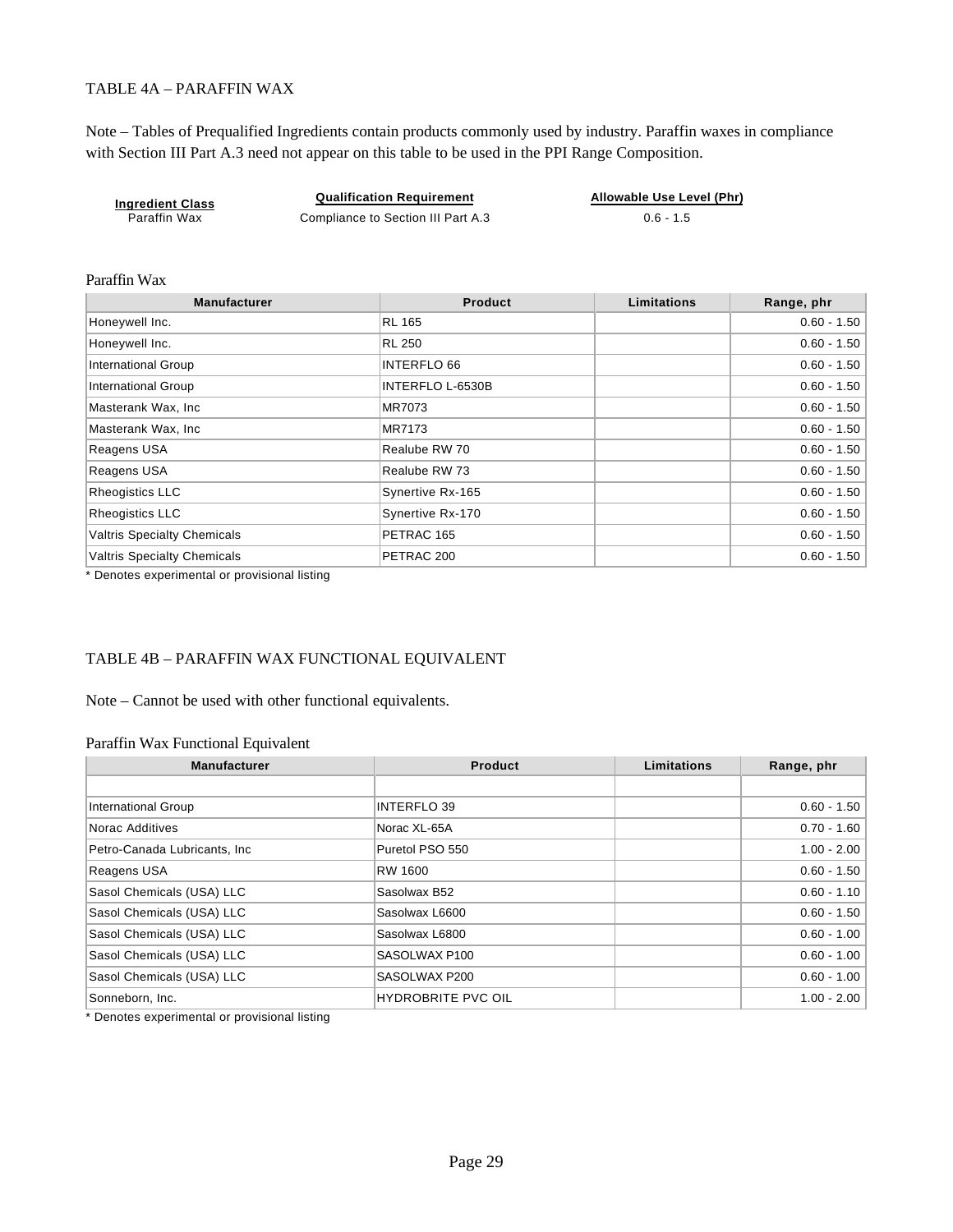#### TABLE 5A – POLYETHYLENE WAX

Note – Tables of Prequalified Ingredients contain products commonly used by industry. Polyethylene waxes in compliance with Section III Part A.4 need not appear on this table to be used in the PPI Range Composition.

| Ingredient Class | Qualification Requirement          | Allowable Use Level (Phr)             |
|------------------|------------------------------------|---------------------------------------|
| Polyethylene Wax | Compliance to Section III Part A.4 | $0.0 - 0.3$ (unless otherwise stated) |

#### Polyethylene Wax

| <b>Manufacturer</b>                | <b>Product</b>   | Limitations | Range, phr    |
|------------------------------------|------------------|-------------|---------------|
| Honeywell Inc.                     | A-C 629          |             | $0.00 - 0.50$ |
| Honeywell Inc.                     | A-C 629A         |             | $0.00 - 0.50$ |
| Rheogistics LLC                    | Synertive Rx-215 |             | $0.00 - 0.30$ |
| Rheogistics LLC                    | Synertive RX-729 |             | $0.00 - 0.30$ |
| <b>Valtris Specialty Chemicals</b> | PETRAC 215       |             | $0.00 - 0.30$ |
| <b>Westlake Polymers</b>           | EPOLENE E-14     |             | $0.00 - 0.30$ |
| <b>Westlake Polymers</b>           | EPOLENE E-14P    |             | $0.00 - 0.30$ |

\* Denotes experimental or provisional listing

#### TABLE 5B – POLYETHYLENE WAX FUNCTIONAL EQUIVALENT

Note – Cannot be used with other functional equivalents.

#### Polyethylene Wax Functional Equivalent

| <b>Manufacturer</b>       | Product      | <b>Limitations</b> | Range, phr    |
|---------------------------|--------------|--------------------|---------------|
| Honeywell Inc.            | A-C 307      |                    | $0.00 - 0.50$ |
| Honeywell Inc.            | A-C 307A     |                    | $0.00 - 0.50$ |
| Honeywell Inc.            | A-C 316      |                    | $0.00 - 0.50$ |
| Honeywell Inc.            | A-C 316 A    |                    | $0.00 - 0.50$ |
| Sasol Chemicals (USA) LLC | Sasolwax A28 |                    | $0.00 - 0.30$ |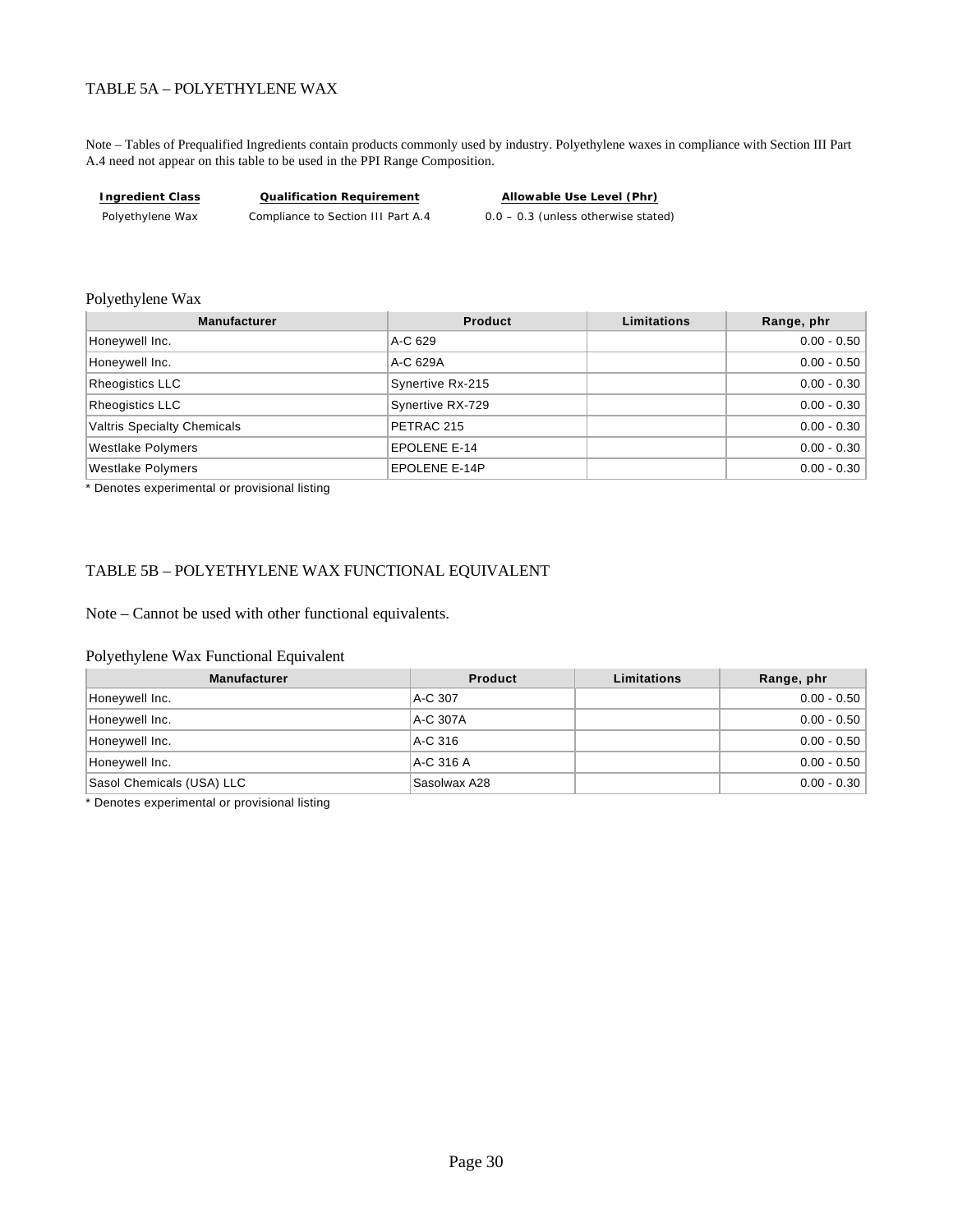#### TABLE 6A – TITANIUM DIOXIDE

Note – Tables of Prequalified Ingredients contain products commonly used by industry. Titanium Dioxides in compliance with Section III Part A.5 need not appear on this table to be used in the PPI Range Composition.

**Ingredient Class Qualification Requirement Allowable Use Level (Phr)** Titanium Dioxide Compliance to Section III Part A.5 0.5 - 3.0

Titanium Dioxide

| <b>Manufacturer</b> | วduct<br>--- | ange, phr<br>nany <del>o</del> , |
|---------------------|--------------|----------------------------------|
|                     |              |                                  |

\* Denotes experimental or provisional listing

#### TABLE 6B – TITANIUM DIOXIDE FUNCTIONAL EQUIVALENT -- LIQUID DISPERSED

**Note:** PPI Range Composition requires 0.5-phr minimum titanium dioxide content meeting the requirements of Section III Part A.5. Functional equivalents must demonstrate equivalent weathering performance when formulated at their minimum use level.

| <b>Manufacturer</b>          | <b>Product</b>           | Limitations | Range, phr    |
|------------------------------|--------------------------|-------------|---------------|
| ColorMatrix Corp.            | CC10201254, White        | Note 1      | $0.60 - 2.00$ |
| ColorMatrix Corp.            | CC10201255, White        | Note 1      | $0.70 - 1.00$ |
| ColorMatrix Corp.            | CC10201265, Blue         | Note 1      | $0.70 - 1.10$ |
| ColorMatrix Corp.            | CC10201269, White        | Note 1      | $0.60 - 1.40$ |
| ColorMatrix Corp.            | CC10201270, White        | Note 1      | $0.60 - 1.40$ |
| ColorMatrix Corp.            | CC10201414, Blue         | Note 1      | $0.70 - 1.30$ |
| ColorMatrix Corp.            | CC10201418, Bright White | Note 1      | $0.70 - 1.00$ |
| KibbeChem, Inc.              | KC-TI75 Blue             | Note 2      | $0.67 - 1.35$ |
| KibbeChem, Inc.              | KC-TI75 Gray             | Note 2      | $0.67 - 1.35$ |
| KibbeChem, Inc.              | KC-TI75 Green            | Note 2      | $0.67 - 1.35$ |
| KibbeChem, Inc.              | KC-TI75 Purple           | Note 2      | $0.67 - 1.35$ |
| KibbeChem, Inc.              | KC-TI75 White            | Note 2      | $0.67 - 1.35$ |
| KibbeChem, Inc.              | KC-TI80 White            | Note 2      | $0.63 - 1.35$ |
| KibbeChem, Inc               | KC-TI85 White            | Note 2      | $0.59 - 1.35$ |
| New Tech Color and Additives | WBM-00428V6 Blue White   | Note 4      | $0.70 - 1.10$ |
| New Tech Color and Additives | WHM-00275V6 White        | Note 4      | $0.60 - 1.40$ |

#### Titanium Dioxide Functional Equivalent - Liquid Dispersed

\* Denotes experimental or provisional listing

**NOTE 1:**When using any of the ColorMatrix liquid titanium dioxide dispersions, additional titanium dioxide may be added but it must be in dry form, comply with Section III Part A.5, and cannot exceed the following amounts:<br>Dispersion Maximum additional TiO2 (phr)

| <b>PISPEISION</b>          | <b>MAXIMUM AUGHORAL LIVZ (DIII)</b> |
|----------------------------|-------------------------------------|
| CC10201414ES, Blue         | 2.0                                 |
| CC10201265TT, Blue         | 1.75                                |
| CC10201255PP, White        | 2.1                                 |
| CC10201418ES, Bright White | 2.3                                 |
| CC10201269TT, White        | 1.9                                 |
| CC10201270TT, White        | 1.9                                 |
| CC10201254TT, White        | 1.3                                 |
|                            |                                     |

#### **Maximum additional TiO2 (phr)**

| $\overline{J}$<br>1 |
|---------------------|
| $\frac{2}{2}$       |
|                     |
| 1                   |
| 1                   |
|                     |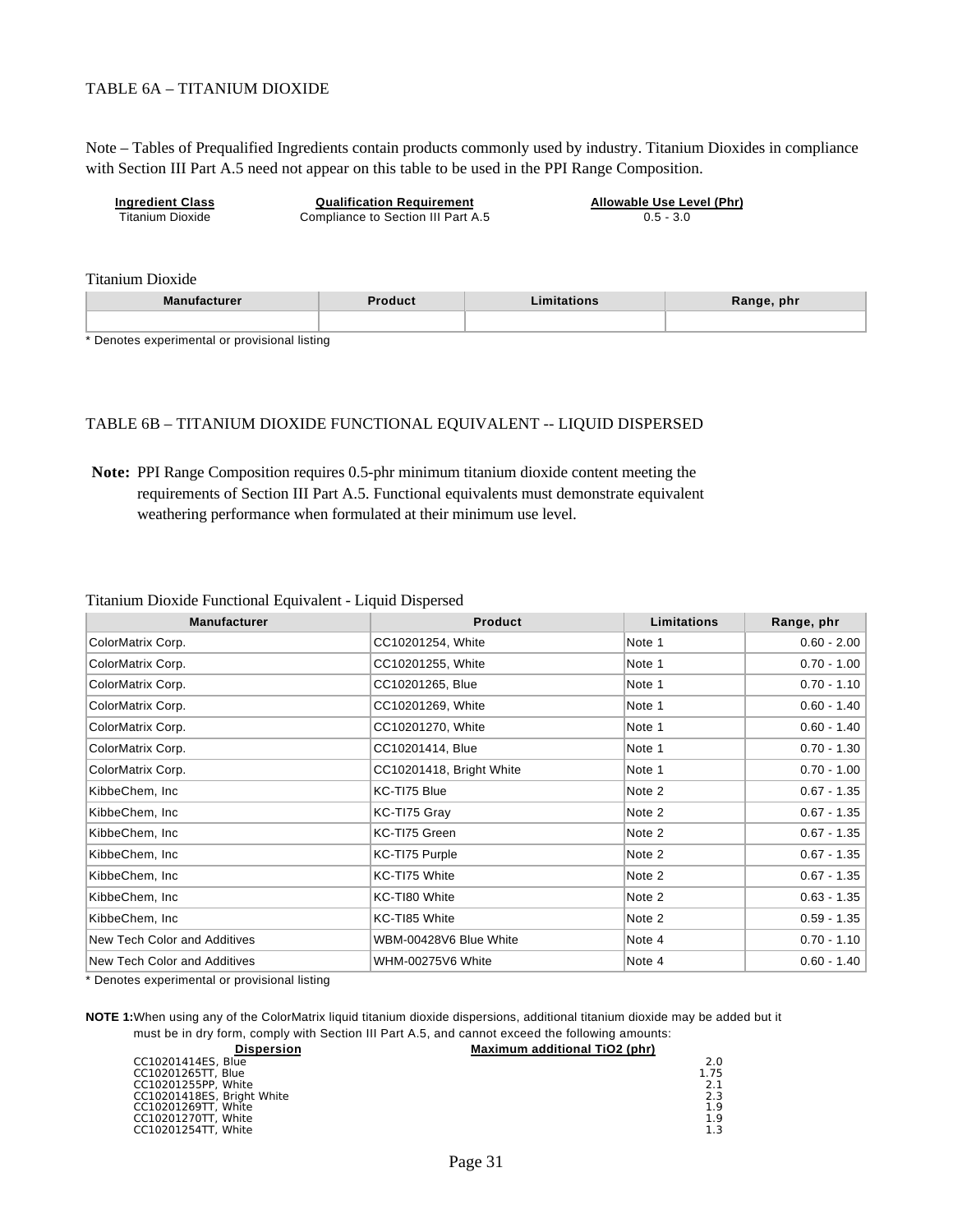**NOTE 2:**When using any of the KibbeChem liquid titanium dioxide dispersions, additional titanium dioxide may be added, but it must be in dry form, comply with Section III Part A.5, and cannot exceed the following amounts.

Consult the manufacturer on requirements to add KC-TI175 Blue ingredients separately such that the level of the diluent does not exceed that set by KC-TI175 Blue.

| Dispersion     | Maximum additional TiO2 (phr) |
|----------------|-------------------------------|
| KC-TI75 Blue   | 2.0                           |
| KC-TI75 Gray   | 2.0                           |
| KC-TI75 Green  | 2.0                           |
| KC-T175 Purple | 2.0                           |
| KC-TI75 White  | 2.0                           |
| KC-TI80 White  | 1.92                          |
| KC-TI85 White  | 1.85                          |

**NOTE 3:**When using any of the Ferro Corporation liquid titanium dioxide dispersions, additional titanium dioxide may be added, but it must be in dry form, comply with Section III Part A.5, and cannot exceed the following amounts:

| <b>Dispersion</b>    | Maximum additional TiO2 (phr) |  |
|----------------------|-------------------------------|--|
| Spectraflo 98-105040 |                               |  |

**NOTE 4:**When using any of the New Tech Color liquid titanium dioxide dispersions, additional titanium dioxide may be added, but it must be in dry form, comply with Section III Part A.5, and cannot exceed the following amounts:

| <b>Dispersion</b>      | Maximum additional TiO2 (phr) |
|------------------------|-------------------------------|
| WBM-00428V6 Blue White | 2.23                          |
| WHM-00275V6 White      | 1.88                          |

#### TABLE 6C – TITANIUM DIOXIDE FUNCTIONAL EQUIVALENT -- DRY POWDERS

Note – PPI Range Composition requires 0.5 phr minimum titanium dioxide content meeting the requirements of Section III Part A.5. Functional equivalents must demonstrate equivalent weathering performance when formulated at their minimum use level.

#### Titanium Dioxide Functional Equivalent - Dry Powders

| <b>Manufacturer</b>                                                | <b>Product</b> | Limitations | Range, phr    |
|--------------------------------------------------------------------|----------------|-------------|---------------|
| <b>FP Pigments</b>                                                 | IFP 510*       | Note :      | $0.00 - 1.50$ |
| <b>TOR Minerals</b>                                                | Hitox TiO2     |             | $0.50 - 3.00$ |
| . * Die sie eine eine eine eine Erste seiner der eine Erstellen er |                |             |               |

Denotes experimental or provisional listing

Note1 - When using FP-510 at the max. use level additional TiO2 will need to be added to meet the minimum level as required by the PPI PVC range formula. When using FP-530 additional TiO2 may also be needed. Additional TiO2 and CaCO3 may also be added up to the permitted maximum levels. When adding additional TiO2, it must be in dry form and meet the requirements of PPI TR-2 Part A.5. Additional CaCO3 must meet the requirements of PPI TR-2 Part A.6.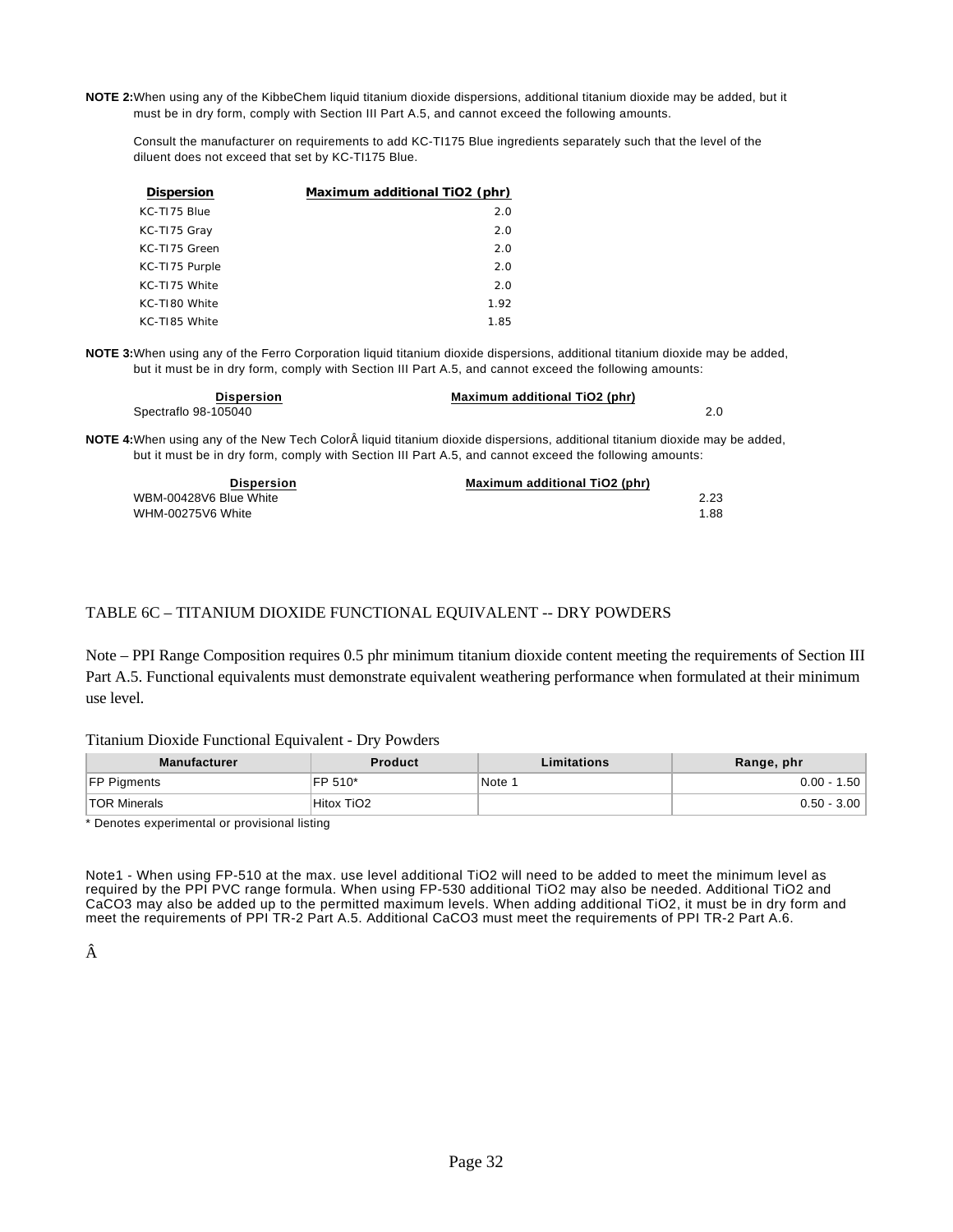#### TABLE 7A- CALCIUM CARBONATE

Note – Tables of Prequalified Ingredients contain products commonly used by industry. Calcium carbonates in compliance<br>with Section III Part A 6 need not appear on this table to be used in the PPI Range Composition

|                         | with Section III Part A.6 need not appear on this table to be used in the PPI Range Composition. |                           |
|-------------------------|--------------------------------------------------------------------------------------------------|---------------------------|
| <b>Ingredient Class</b> | <b>Qualification Requirement</b>                                                                 | Allowable Use Level (Phr) |
| Calcium Carbonate       | Compliance to Section III Part A.6                                                               | $0.0 - 5.0$               |

#### Calcium Carbonate

| <b>Manufacturer</b>     | <b>Product</b> | <b>Limitations</b> | Range, phr    |
|-------------------------|----------------|--------------------|---------------|
|                         | Hubercarb Q3T  |                    | $0.00 - 5.00$ |
| <b>Huber Carbonates</b> | Hubercarb G2   |                    | $0.00 - 5.00$ |
| <b>Huber Carbonates</b> | Hubercarb G2T  |                    | $0.00 - 5.00$ |
| <b>Huber Carbonates</b> | Hubercarb G3   |                    | $0.00 - 5.00$ |
| <b>Huber Carbonates</b> | Hubercarb G35  |                    | $0.00 - 5.00$ |
| <b>Huber Carbonates</b> | Hubercarb G35T |                    | $0.00 - 5.00$ |
| <b>Huber Carbonates</b> | Hubercarb G3T  |                    | $0.00 - 5.00$ |
| <b>Huber Carbonates</b> | Hubercarb Q2   |                    | $0.00 - 5.00$ |
| <b>Huber Carbonates</b> | Hubercarb Q2T  |                    | $0.00 - 5.00$ |
| <b>Huber Carbonates</b> | Hubercarb Q3   |                    | $0.00 - 5.00$ |
| <b>Huber Carbonates</b> | Hubercarb Q3T  |                    | $0.00 - 5.00$ |
| <b>Huber Carbonates</b> | Hubercarb W3N  |                    | $0.00 - 5.00$ |
| <b>Huber Carbonates</b> | Optifil        |                    | $0.00 - 5.00$ |
| <b>Huber Carbonates</b> | Optifil T      |                    | $0.00 - 5.00$ |
| TechnoBrick S.A.DE C.V  | TECHNOCARB-1T  |                    | $0.00 - 5.00$ |

\* Denotes experimental or provisional listing

#### TABLE 7B- CALCIUM CARBONATE FUNCTIONAL EQUIVALENT

#### Note – Cannot be used with other functional equivalents.

#### Calcium Carbonate Functional Equivalent

| <b>Manufacturer</b>             | <b>Product</b>     | Limitations | Range, phr    |
|---------------------------------|--------------------|-------------|---------------|
| Huber Carbonates                | Hubercarb M3       |             | $0.00 - 5.00$ |
| Huber Carbonates                | Hubercarb M3T      |             | $0.00 - 5.00$ |
| Omya, Inc                       | PULPROWHITE 3 - SA |             | $0.00 - 5.00$ |
| Specialty Minerals Incorporated | Ultra-Pflex        |             | $0.00 - 5.00$ |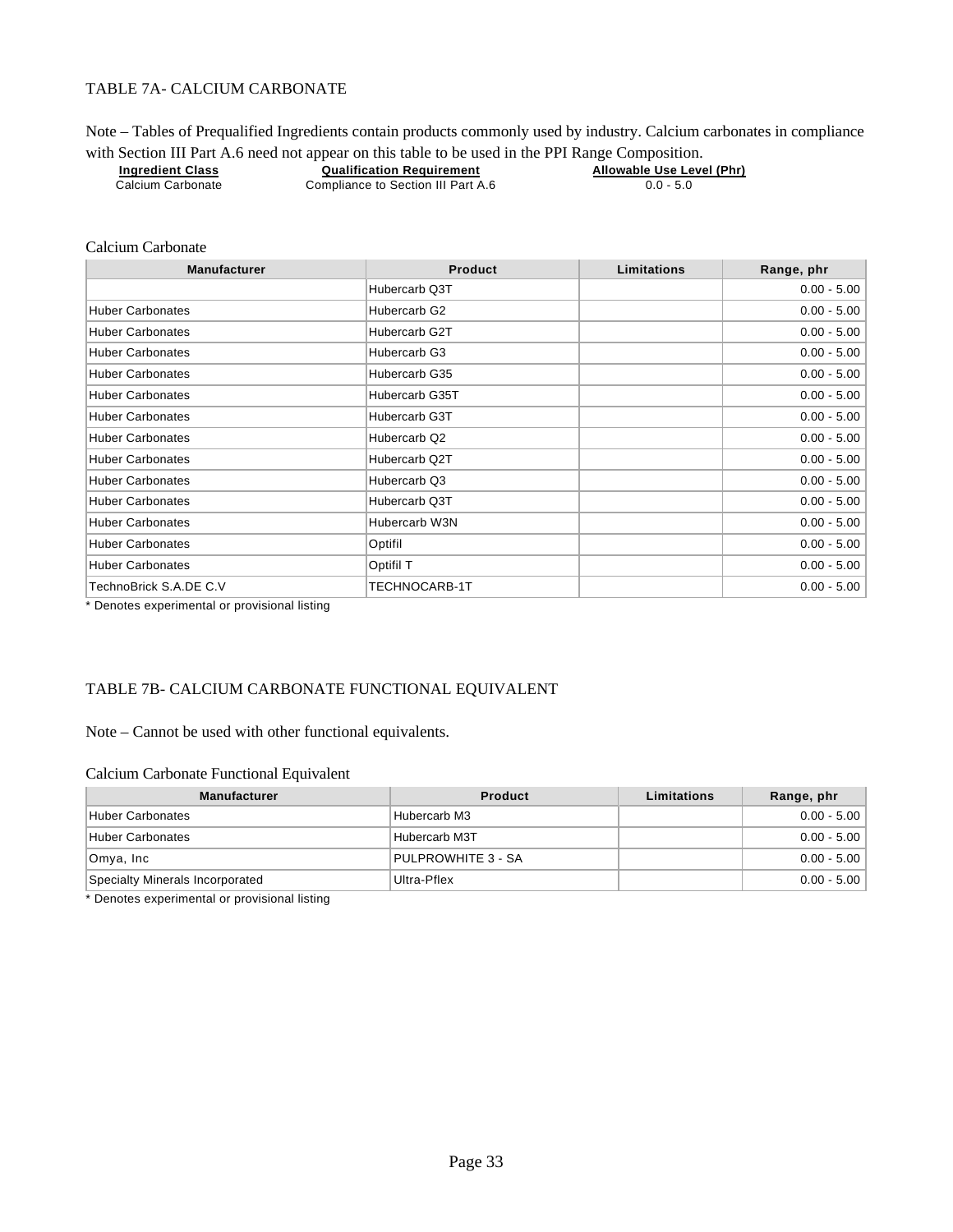#### TABLE 8 – PROCESSING AID

**Ingredient Class Qualification Requirement Allowable Use Level (Phr)** Processing Aid **Listing by PPI** 0.0 - 2.0 (unless otherwise stated)

#### Processing Aid

| <b>Manufacturer</b>      | <b>Product</b>      | Limitations | Range, phr    |
|--------------------------|---------------------|-------------|---------------|
| Arkema, Inc.             | PLASTICSTRENGTH 770 |             | $0.00 - 2.00$ |
| Arkema, Inc.             | PLASTISTRENGTH 530  |             | $0.00 - 3.00$ |
| Arkema, Inc.             | PLASTISTRENGTH 550  |             | $0.00 - 3.00$ |
| Arkema, Inc.             | PLASTISTRENGTH 551  |             | $0.00 - 3.00$ |
| Dow Chemical Co.         | Paraloid K-120 ND   |             | $0.00 - 2.00$ |
| Dow Chemical Co.         | Paraloid K-175      |             | $0.00 - 1.00$ |
| Dow Chemical Co.         | Paraloid KM-334     |             | $0.00 - 3.00$ |
| Dow Chemical Co.         | Paraloid KM-390     |             | $0.00 - 3.00$ |
| <b>Galata Chemicals</b>  | Blendex SA101       |             | $0.00 - 2.00$ |
| Galata Chemicals         | Blendex SA106       |             | $0.00 - 2.00$ |
| Galata Chemicals         | Blendex SA211       |             | $0.00 - 2.00$ |
| Galata Chemicals         | Blendex SS311       |             | $0.00 - 2.00$ |
| Kaneka North America LLC | Kane Ace PA-10      |             | $0.00 - 2.00$ |
| Kaneka North America LLC | Kane Ace PA-20      |             | $0.00 - 2.00$ |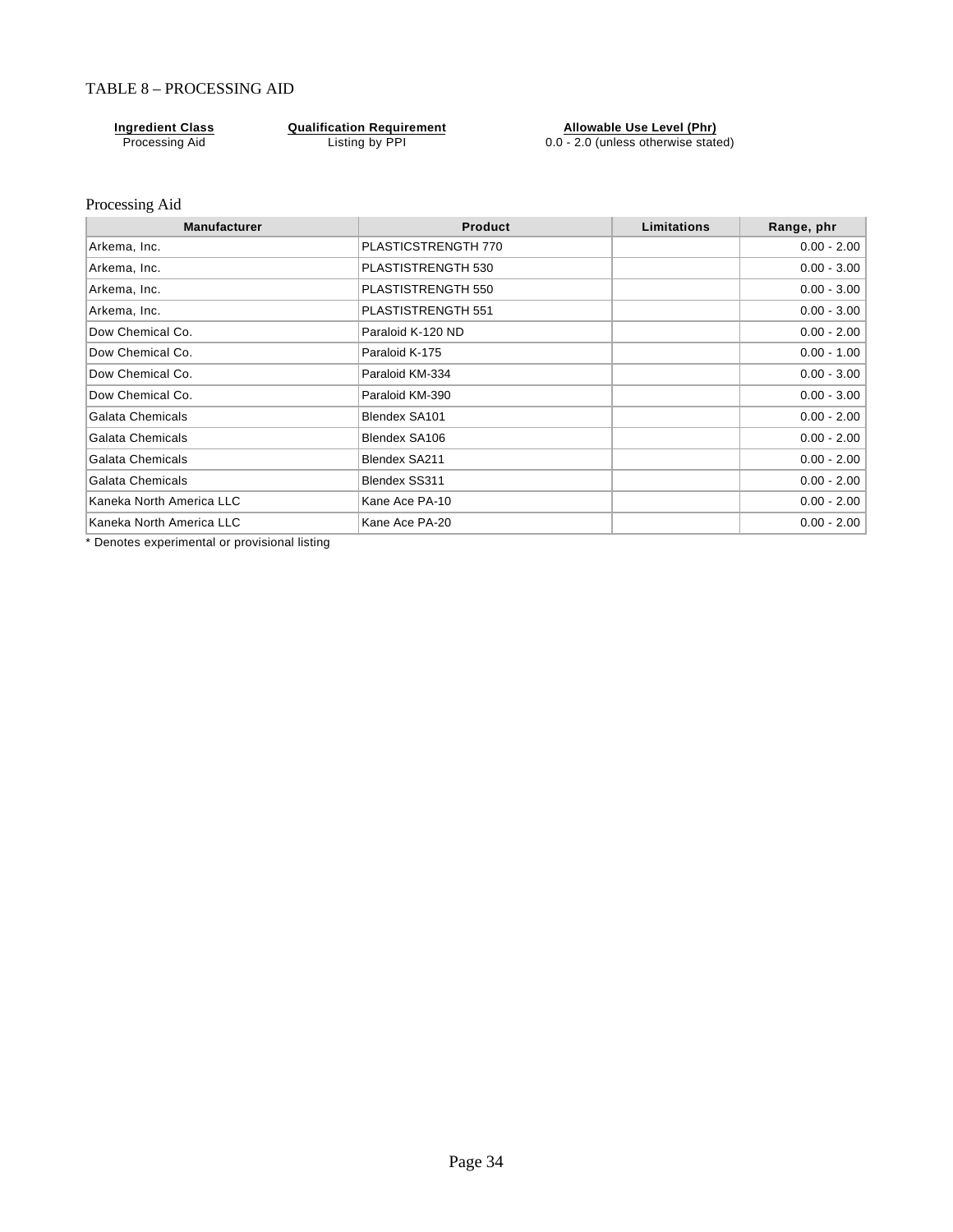#### TABLE 9A – COLORANT – DRY POWDER

Note: – In accordance with Part D.1 of PPI TR-3, the amount of dry colorant may be changed (decreased, or increased) from the amount specified by as much as 0.5 phr without the need to submit confirmatory stress-rupture data. Thus, it is permissible to mix different dry colorants to achieve a desired color, so long as the resultant mixture meets the requirements of TR-3 Part D.1.

| <b>Ingredient Class</b> | <b>Qualification Requirement</b> | Allowable Use Level (Phr) |
|-------------------------|----------------------------------|---------------------------|
| Colorant                | Listing by PPI                   | <b>Product Specific</b>   |
|                         |                                  |                           |

#### Colorant - Dry Powder

| <b>Manufacturer</b>      | <b>Product</b>              | <b>Limitations</b> | Range, phr    |
|--------------------------|-----------------------------|--------------------|---------------|
| <b>Birla Carbon</b>      | Raven 410                   |                    | $0.00 - 0.20$ |
| <b>Birla Carbon</b>      | Raven 520                   |                    | $0.00 - 0.20$ |
| Cabot Corporation        | <b>BLACK PEARLS 880</b>     |                    | $0.00 - 0.14$ |
| <b>Cabot Corporation</b> | MONARCH 700                 |                    | $0.00 - 0.20$ |
| <b>Cabot Corporation</b> | REGAL 660                   |                    | $0.00 - 0.20$ |
| <b>Cabot Corporation</b> | REGAL 660R                  |                    | $0.00 - 0.20$ |
| Holland Colours, Inc.    | Holcobatch C Black 938996   |                    | $0.00 - 1.00$ |
| Holland Colours, Inc.    | Holcobatch C Blue 93108 F   |                    | $0.00 - 0.50$ |
| Holland Colours, Inc.    | Holcobatch C Blue 934884 F  |                    | $0.00 - 1.00$ |
| Holland Colours, Inc.    | Holcobatch C Green 93427 F  |                    | $0.00 - 0.50$ |
| Holland Colours, Inc.    | Holcobatch C Violet 934690  |                    | $0.00 - 0.50$ |
| Holland Colours, Inc.    | Holcobatch C Yellow 93055 F |                    | $0.00 - 0.50$ |
| KibbeChem, Inc.          | <b>KC-MP Black</b>          |                    | $0.00 - 0.50$ |
| KibbeChem, Inc           | <b>KC-MP Blue</b>           |                    | $0.00 - 0.50$ |
| KibbeChem, Inc.          | <b>KC-MP Green</b>          |                    | $0.00 - 0.50$ |
| KibbeChem, Inc.          | <b>KC-MP Purple</b>         |                    | $0.00 - 0.50$ |
| KibbeChem, Inc.          | KC-MP Tan                   |                    | $0.00 - 0.50$ |
| KibbeChem, Inc           | <b>KC-MP Yellow</b>         |                    | $0.00 - 0.50$ |
| KibbeChem, Inc           | <b>KC-MP Yellow Green</b>   |                    | $0.00 - 0.50$ |
| Tri-Tex Co. Inc          | <b>Tricolith Blue GLS</b>   |                    | $0.00 - 0.10$ |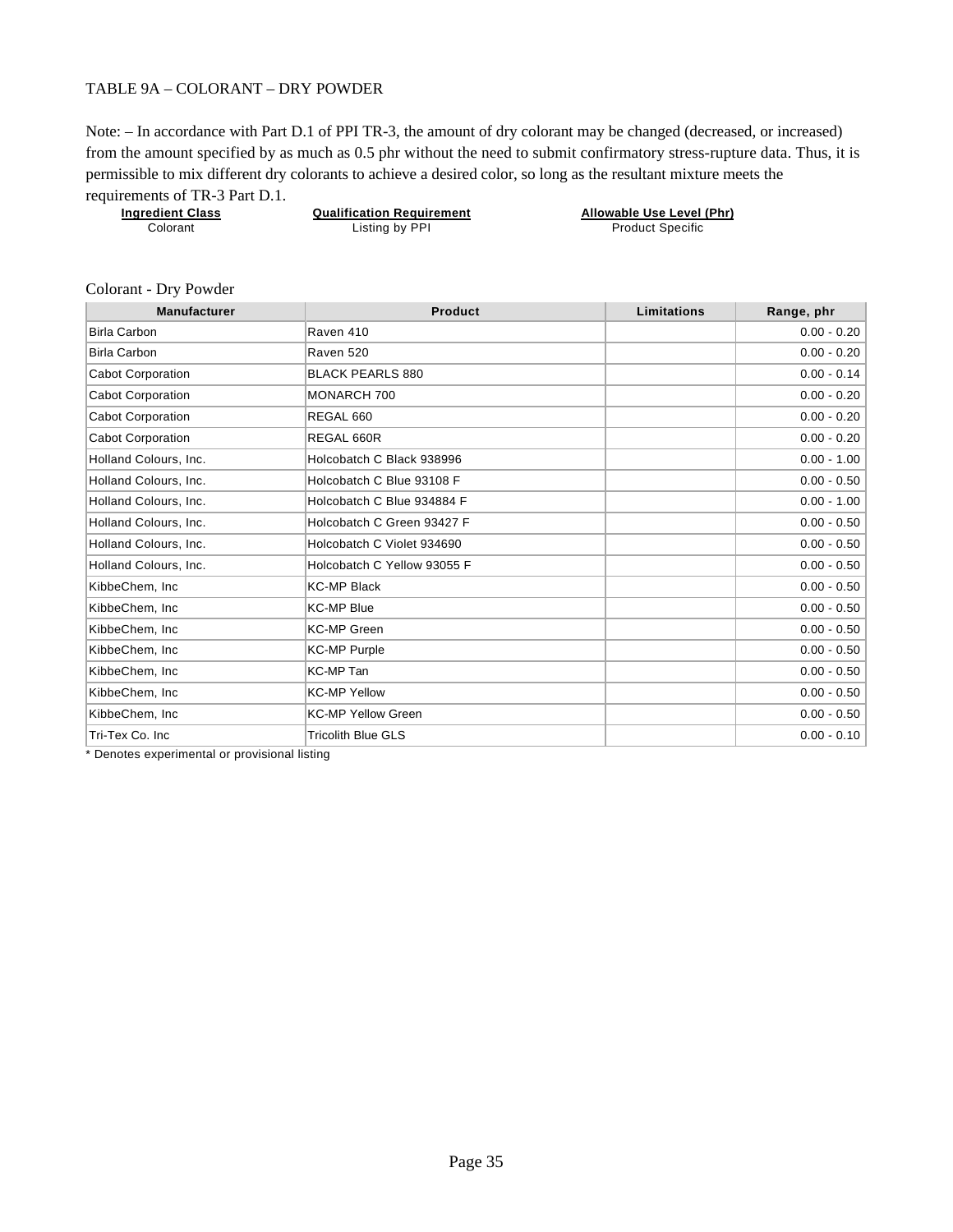# TABLE 9B – COLORANT – LIQUID DISPERSED

# Note – Liquid dispersed colorant may not be combined with other liquid dispersed colorants

| Manufacturer                 | <b>Product</b>            | Limitations | Range, phr    |
|------------------------------|---------------------------|-------------|---------------|
| ColorMatrix Corp.            | CC10201262, Violet        |             | $0.00 - 0.10$ |
| ColorMatrix Corp.            | CC10201264, Blue          |             | $0.00 - 0.40$ |
| ColorMatrix Corp.            | CC10201271, Purple        |             | $0.00 - 0.50$ |
| ColorMatrix Corp.            | CC10201272, Brown         |             | $0.00 - 0.30$ |
| ColorMatrix Corp.            | CC10201273, Black         |             | $0.00 - 0.50$ |
| ColorMatrix Corp.            | CC10201274, Yellow        |             | $0.00 - 0.40$ |
| ColorMatrix Corp.            | CC10201275, Violet        |             | $0.00 - 0.50$ |
| ColorMatrix Corp.            | CC10201283, Blue          |             | $0.00 - 0.40$ |
| ColorMatrix Corp.            | CC10201284, Brown         |             | $0.00 - 0.40$ |
| ColorMatrix Corp.            | CC10201285, Gray          |             | $0.00 - 0.90$ |
| ColorMatrix Corp.            | CC10201288, Black         |             | $0.00 - 0.43$ |
| ColorMatrix Corp.            | CC10201415, Blue          |             | $0.00 - 1.20$ |
| ColorMatrix Corp.            | CC10201416, Blue          |             | $0.00 - 0.45$ |
| ColorMatrix Corp.            | CC10201417, Blue          |             | $0.00 - 0.41$ |
| ColorMatrix Corp.            | CC10201419, Dark Gray     |             | $0.00 - 0.85$ |
| ColorMatrix Corp.            | CC10201420, Black         |             | $0.00 - 0.34$ |
| ColorMatrix Corp.            | CC10201421, Brown         |             | $0.00 - 0.40$ |
| ColorMatrix Corp.            | CC10256367, Green         |             | $0.00 - 0.40$ |
| KibbeChem, Inc               | <b>KC-LD Black</b>        |             | $0.00 - 0.50$ |
| KibbeChem, Inc               | <b>KC-LD Blue</b>         |             | $0.00 - 0.50$ |
| KibbeChem, Inc               | <b>KC-LD Green</b>        |             | $0.00 - 0.50$ |
| KibbeChem, Inc               | <b>KC-LD Purple</b>       |             | $0.00 - 0.50$ |
| KibbeChem, Inc               | <b>KC-LD Tan</b>          |             | $0.00 - 0.50$ |
| KibbeChem, Inc               | <b>KC-LD Yellow</b>       |             | $0.00 - 0.50$ |
| KibbeChem, Inc               | <b>KC-LD-Yellow Green</b> |             | $0.00 - 0.50$ |
| New Tech Color and Additives | <b>BLM-00429V6 Blue</b>   |             | $0.00 - 0.40$ |
| New Tech Color and Additives | <b>TKM-00714V6 Black</b>  |             | $0.00 - 0.50$ |

### Colorant - Liquid Dispersed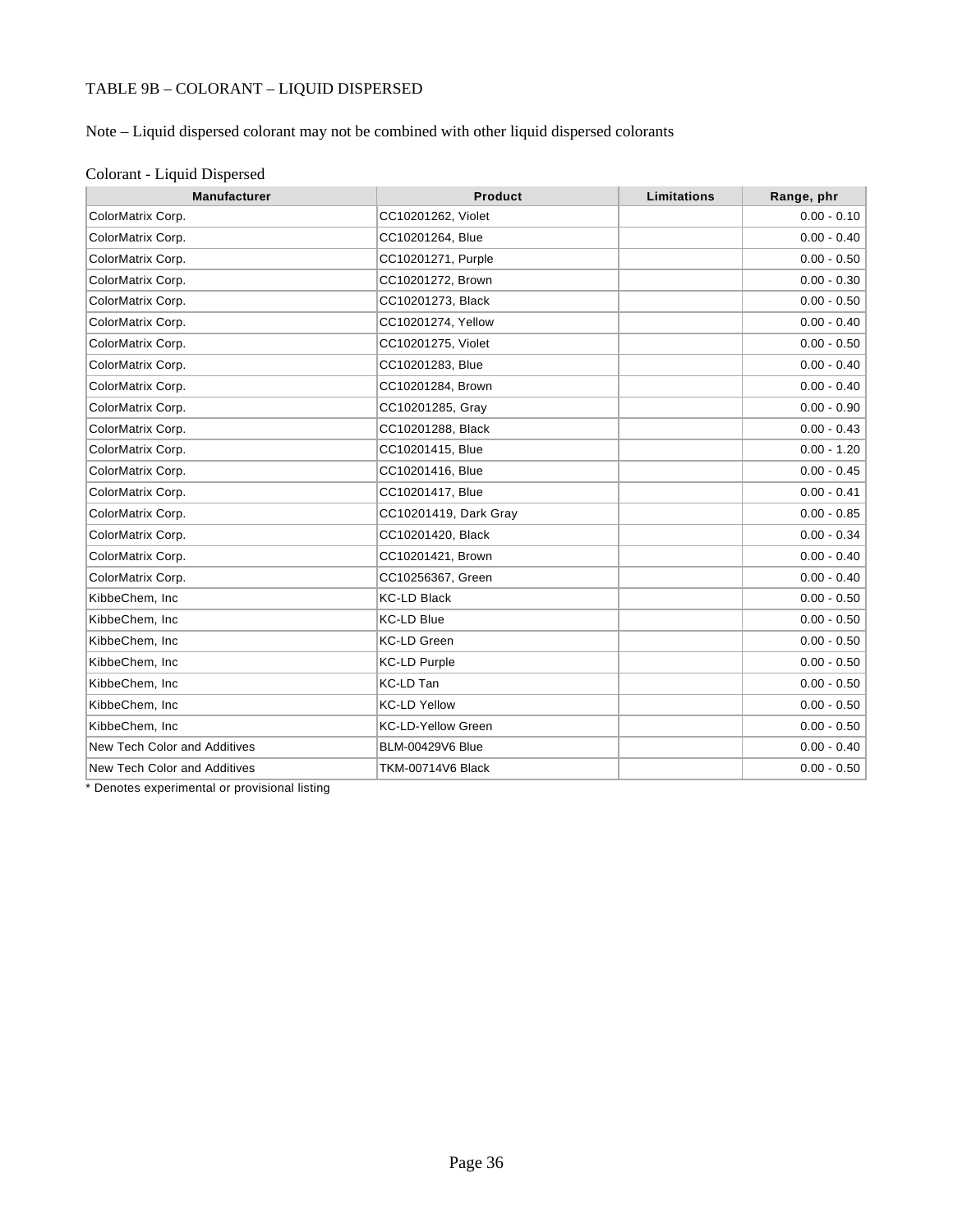# TABLE 10 – COMBINATION INGREDIENT PACKAGE

A set ratio of a pre-blended combination of pre-qualified ingredients under TR-2 policies. This table lists the percentage of the maximumallowable usage under the PPI generic range formulation (see Table I) that each ingredient contributes when used at its maximum use range. Additional amounts of other qualified ingredients can be added, but the total combined percentage can not exceed 100% of the allowable. See the example following this table.

| <b>Manufacturer</b>        | <b>Product</b>          | Range, phr |      | <b>Heat Stabilizer</b> | <b>Calcium Stearate</b> | <b>Paraffin Wax</b> | Polyethylene Wax | <b>Titanium Dioxide</b> | <b>Calcium Carbonate</b> | <b>Processing Aid</b> |
|----------------------------|-------------------------|------------|------|------------------------|-------------------------|---------------------|------------------|-------------------------|--------------------------|-----------------------|
|                            |                         | min        | max  |                        |                         |                     |                  |                         |                          |                       |
| <b>Galata Chemicals</b>    | Mark 2910               | 1.32       | 1.97 | 47%                    |                         | 100%                |                  |                         |                          |                       |
| Honeywell Inc.             | <b>RL 315</b>           | 0.70       | 1.50 |                        |                         | 89%                 | 55%              |                         |                          |                       |
| Honeywell Inc.             | <b>RL 410</b>           | 0.70       | 1.65 |                        |                         | 99%                 | 55%              |                         |                          |                       |
| Honeywell Inc.             | <b>RL 415</b>           | 0.70       | 1.75 |                        |                         | 99%                 | 88%              |                         |                          |                       |
| Honeywell Inc.             | <b>RL 420</b>           | 0.70       | 1.50 |                        |                         | 80%                 | 100%             |                         |                          |                       |
| <b>International Group</b> | <b>INTERFLO L-355</b>   | 0.60       | 1.50 |                        |                         | 89%                 | 55%              |                         |                          |                       |
| <b>International Group</b> | <b>INTERFLO L-4853A</b> | 0.75       | 1.50 |                        |                         | 80%                 | 100%             |                         |                          |                       |
| International Group        | <b>INTERFLO L8688A</b>  | 0.70       | 1.67 |                        | 56%                     | 56%                 |                  |                         |                          |                       |
| <b>International Group</b> | <b>INTERFLO L8688B</b>  | 1.20       | 3.00 |                        | 100%                    | 80%                 | 100%             |                         |                          |                       |
| <b>International Group</b> | INTERFLO L8688C         | 1.20       | 2.30 |                        | 46%                     | 100%                | 38%              |                         |                          |                       |
| KibbeChem, Inc             | KC-TI80 WC              | 0.63       | 3.75 |                        |                         | 50%                 |                  | 100%                    |                          |                       |
| Masterank Wax, Inc         | MR7010                  | 0.67       | 1.50 |                        |                         | 90%                 | 50%              |                         |                          |                       |
| Masterank Wax, Inc         | <b>MR7577</b>           | 0.80       | 1.67 |                        | 56%                     | 56%                 |                  |                         |                          |                       |
| <b>PMC Biogenix</b>        | <b>ADVAPAK LS-203R</b>  | 1.95       | 2.77 | 43%                    | 39%                     | 99%                 | 62%              |                         | 1%                       |                       |
| <b>PMC Biogenix</b>        | ADVAPAK S-1201R         | 2.08       | 2.60 | 37%                    | 37%                     | 100%                | 41%              |                         | 1%                       |                       |
| PMC Biogenix               | ADVAPAK S-1203R         | 2.40       | 2.52 | 32%                    | 38%                     | 100%                | 27%              |                         | 1%                       |                       |
| Reagens USA                | Realube RW 9310         | 0.54       | 1.66 |                        |                         | 100%                | 55%              |                         |                          |                       |
| Reagens USA                | Realube RW 9310-3       | 0.54       | 1.66 |                        |                         | 100%                | 55%              |                         |                          |                       |
| Reagens USA                | <b>RW 7030</b>          | 1.33       | 2.14 |                        | 43%                     | 100%                |                  |                         |                          |                       |
| Reagens USA                | <b>SL 25</b>            | 1.68       | 2.58 | 27%                    | 41%                     | 100%                | 65%              |                         |                          |                       |
| <b>Rheogistics LLC</b>     | Synertive Rx-2675       | 1.50       | 2.25 |                        | 40%                     | 99%                 | 56%              |                         |                          |                       |

Combination Ingredient Package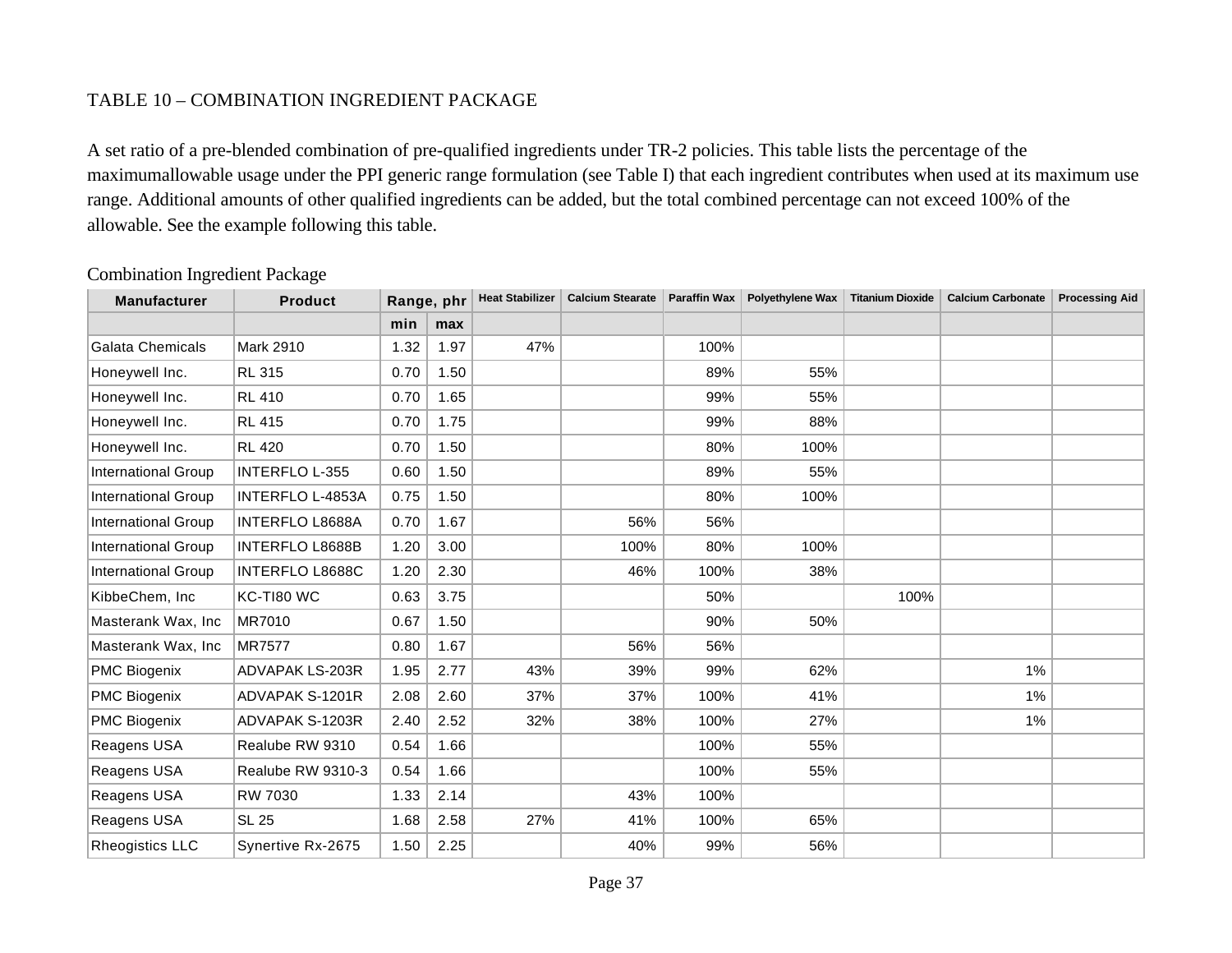| <b>Manufacturer</b>    | <b>Product</b>     | Range, phr        |      | <b>Heat Stabilizer</b> | <b>Calcium Stearate</b> | <b>Paraffin Wax</b> | <b>Polyethylene Wax</b> | <b>Titanium Dioxide</b> | <b>Calcium Carbonate</b> | <b>Processing Aid</b> |
|------------------------|--------------------|-------------------|------|------------------------|-------------------------|---------------------|-------------------------|-------------------------|--------------------------|-----------------------|
|                        |                    | min               | max  |                        |                         |                     |                         |                         |                          |                       |
| <b>Rheogistics LLC</b> | Synertive Rx-3075  | 1.50              | 2.40 |                        | 48%                     | 100%                | 60%                     |                         |                          |                       |
| <b>Rheogistics LLC</b> | Synertive Rx-310   | 0.54              | .66  |                        |                         | 100%                | 55%                     |                         |                          |                       |
| <b>Rheogistics LLC</b> | Synertive RX-313   | 0.80              | 1.73 |                        |                         | 100%                | 77%                     |                         |                          |                       |
| <b>Rheogistics LLC</b> | Synertive Rx-315-S | 0.70              | 1.76 |                        |                         | 100%                | 88%                     |                         |                          |                       |
| <b>Rheogistics LLC</b> | Synertive Rx-320   | 0.74              | .60  |                        |                         | 87%                 | 100%                    |                         |                          |                       |
| <b>Rheogistics LLC</b> | Synertive Rx-320-S | 0.75              | .50  |                        |                         | 80%                 | 100%                    |                         |                          |                       |
| <b>Rheogistics LLC</b> | Synertive Rx-3370  | 1.50 <sup>7</sup> | 2.50 |                        | 56%                     | 100%                | 58%                     |                         |                          |                       |
| <b>Rheogistics LLC</b> | Synertive Rx-5050  | 0.80              | 2.00 |                        | 67%                     | 67%                 |                         |                         |                          |                       |

Note 1 - Intercoastal ISM Brite White 1000 - contains dry pigment and cannot be combined with additional pigments when utilized.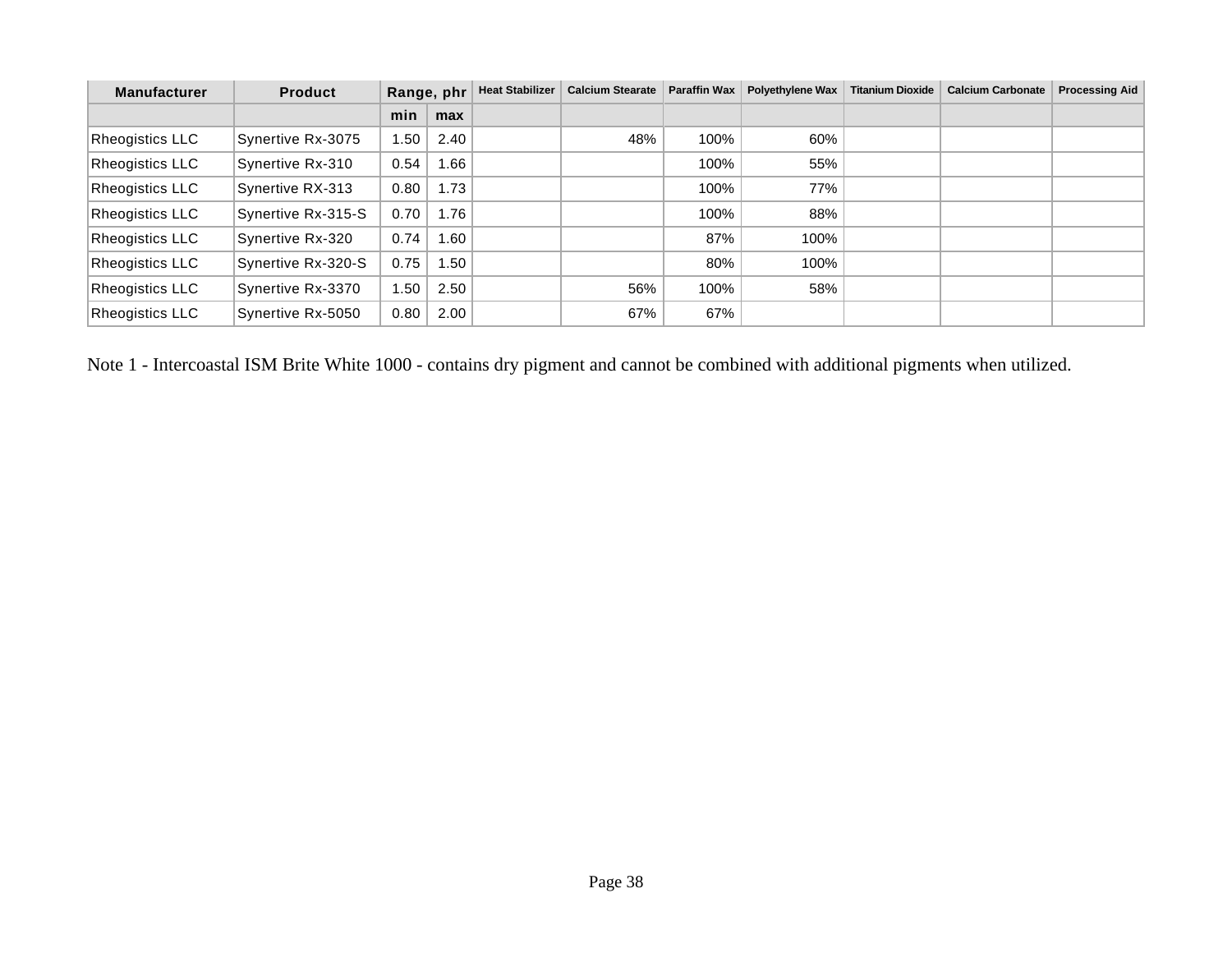# **Using Table 10**

Percentages shown in Table 10 are the percentages each Pre-qualified Ingredient present, in the Combination Package, contributes toward the maximum allowed in the PPI Range Formula when that package is used at the maximum phr of its range.

### **Example:**

| Manufacturer              | Product              | Range<br>[phr] | ä<br>abiliz<br>$ext{a}$<br>보<br>Ò. | Calcium<br><b>rate</b><br>Stea | araffin<br>ă<br>В<br>≏ | Φ<br>thyl<br>ax<br>В<br>٥<br>Poly | ទ្ទ<br>äde<br><b>itaniu</b><br>Diox | ٥<br>nat<br>Calcium<br>dire | ç0<br>ssing<br>್ಲದ<br>تة<br>⋖<br>$P_{\rm r0}$ |
|---------------------------|----------------------|----------------|------------------------------------|--------------------------------|------------------------|-----------------------------------|-------------------------------------|-----------------------------|-----------------------------------------------|
| Rheogistics<br><b>LLC</b> | Synertive<br>Rx-3370 | 2.50<br>1.50   |                                    | 56%                            | $100\%$                | 58%                               |                                     |                             |                                               |

When the above package is used at 2.5 phr (PVC resin) it contributes the following phr of each ingredient to the blended compound:

|                   |                   |              |                    | Contribution to |
|-------------------|-------------------|--------------|--------------------|-----------------|
| Product           | Ingredient        | Contribution | <b>PPI Maximum</b> | blend           |
| Synertive Rx-3370 | Heat Stabilizer   | $0\%$        | $1.0$ phr          | $0.00$ phr      |
|                   | Calcium Stearate  | 56%          | $1.5$ phr          | $0.84$ phr      |
|                   | Paraffin Wax      | $100\%$      | $1.5$ phr          | $1.5$ phr       |
|                   | Polyethylene Wax  | 58%          | $0.3$ phr          | $0.174$ phr     |
|                   | Titanium Dioxide  | $0\%$        | $3.0$ phr          | $0.00$ phr      |
|                   | Calcium Carbonate | $0\%$        | $5.0$ phr          | $0.00$ phr      |
|                   | Processing Aid    | $0\%$        | $2.0$ phr          | $0.00$ phr      |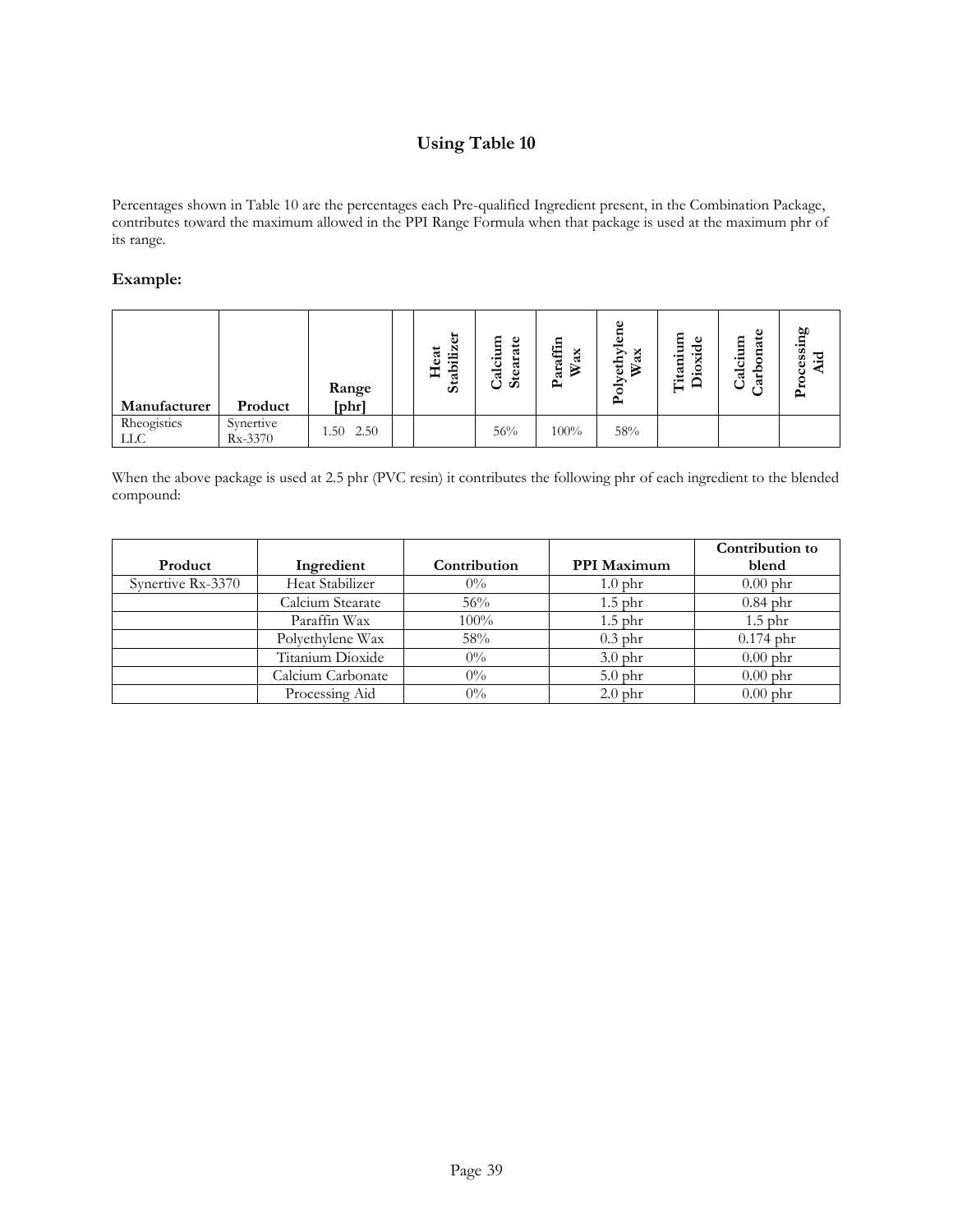# TABLE 11 – FUNCTIONALLY EQUIVALENT INGREDIENT PACKAGE

A set ratio of a pre-blended combination of ingredients containing one or more ingredients that is not pre-qualified under thepolicies of TR-2. This table lists the percentage of the maximum allowable usage under the PPI generic range formulation(see Table I) that each ingredient contributes when used at its maximum use range. Additional amounts of other qualified ingredients can be added, but the total combined percentage can not exceed 100% of the allowable. **The addition of other Functional Equivalent Ingredients is not allowed.** See the example following this table.

| <b>Manufacturer</b> | <b>Product</b>          | Range, phr |      | <b>Heat Stabilizer</b> | Calcium Stearate   Paraffin Wax |      | Polyethylene Wax | <b>Titanium Dioxide</b> | <b>Calcium Carbonate</b> | <b>Processing Aid</b> |
|---------------------|-------------------------|------------|------|------------------------|---------------------------------|------|------------------|-------------------------|--------------------------|-----------------------|
|                     |                         | min        | max  |                        |                                 |      |                  |                         |                          |                       |
| Honeywell Inc.      | <b>HPL-6875</b>         | 0.60       | 1.50 |                        |                                 | 100% |                  |                         |                          |                       |
| Honeywell Inc.      | <b>RL 1800</b>          | 0.65       | 1.15 |                        | 54%                             | 23%  |                  |                         |                          |                       |
| Honeywell Inc.      | <b>TLP-2020</b>         | 1.60       | 2.38 |                        | 47%                             | 100% | 59%              |                         |                          |                       |
| Honeywell Inc.      | <b>TLP-2030</b>         | 1.60       | 2.45 |                        | 54%                             | 97%  | 61%              |                         |                          |                       |
| Honeywell Inc.      | TLP-2620                | 1.65       | 2.48 |                        | 46%                             | 99%  | 100%             |                         |                          |                       |
| KibbeChem, Inc      | KC-TI75S White (Note 1) | 0.66       | 1.50 | 15%                    |                                 |      |                  | 45%                     |                          |                       |
| Norac Additives     | Norac XL-207            | 0.70       | 1.80 |                        |                                 | 106% | 72%              |                         |                          |                       |
| PMC Biogenix        | ADVALUBE B-3020         | 1.20       | 2.53 |                        | 56%                             | 100% | 63%              |                         |                          |                       |
| PMC Biogenix        | ADVAPAK LS-203NHS       | 1.95       | 2.77 | 43%                    | 39%                             | 99%  | 62%              |                         | 1%                       |                       |
| PMC Biogenix        | ADVAPAK S-1201          | 2.08       | 2.60 | 37%                    | 37%                             | 100% | 41%              |                         | 1%                       |                       |
| PMC Biogenix        | ADVAPAK S-1203          | 2.40       | 2.52 | 32%                    | 38%                             | 100% | 27%              |                         | $1\%$                    |                       |
| Reagens USA         | <b>RLS 5000</b>         | 0.00       | 2.25 |                        | 42%                             | 98%  | 53%              |                         |                          |                       |
| Reagens USA         | <b>RW 4545</b>          | 0.89       | 2.20 |                        | 66%                             | 66%  | 73%              |                         |                          |                       |
| Reagens USA         | RW 5050                 | 0.00       | 2.00 |                        | 67%                             | 67%  |                  |                         |                          |                       |
| Reagens USA         | RW 9010                 | 0.67       | 1.60 |                        |                                 | 96%  | 53%              |                         |                          |                       |
| Rheogistics LLC     | Synertive Rx-2977       | 1.50       | 2.24 |                        | 40%                             | 100% | 46%              |                         |                          |                       |
| Rheogistics LLC     | Synertive Rx-2990       | 1.60       | 1.85 |                        | 32%                             | 78%  | 68%              |                         |                          |                       |
| Rheogistics LLC     | Synertive Rx-4252       | 1.20       | 2.81 |                        | 79%                             | 100% | 46%              |                         |                          |                       |

### Functionally Equivalent Ingredient Package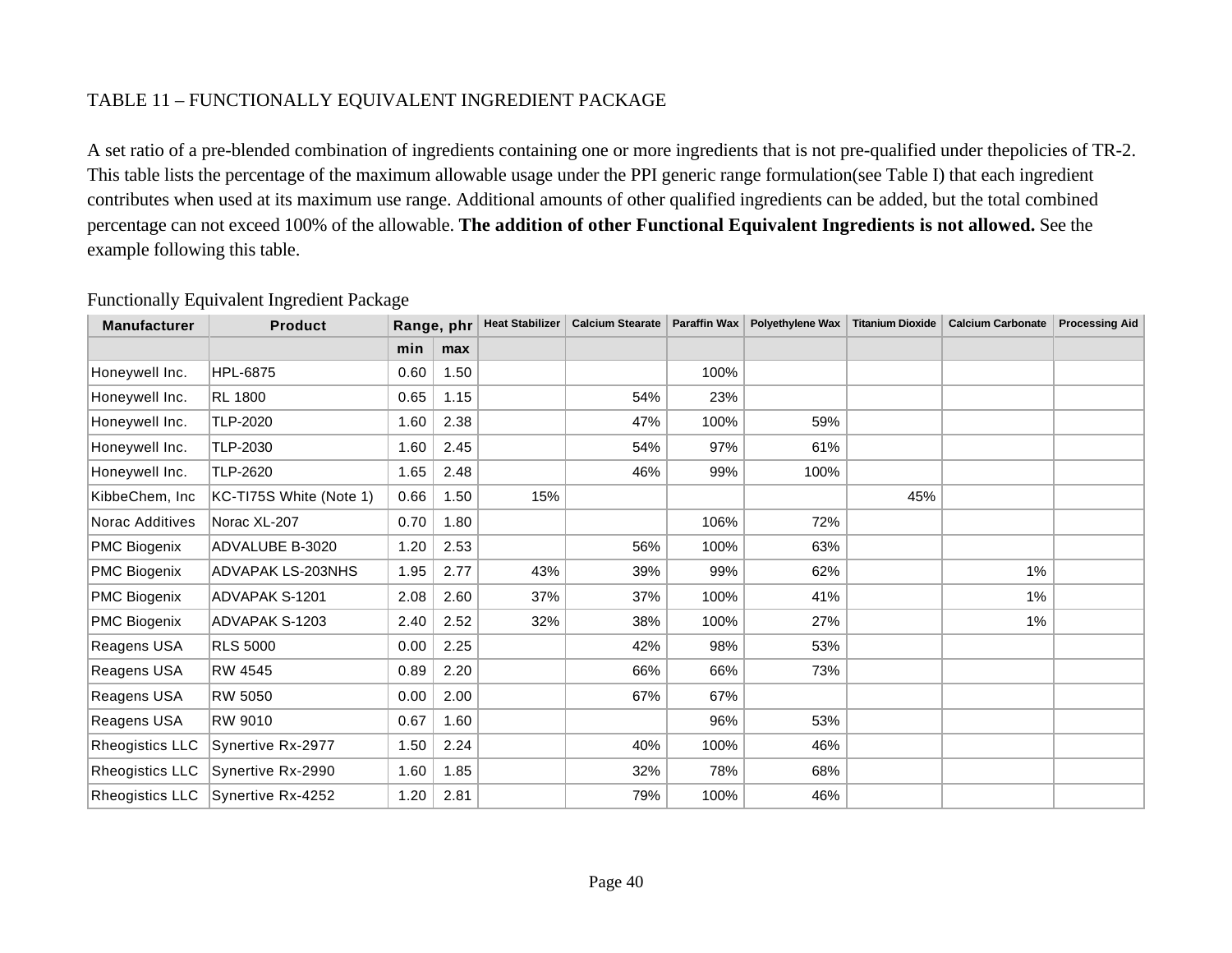### **Using Table 11**

Percentages shown in Table 11 are the percentages the package contributes in terms of functionality toward the maximums allowed in the PPI Range Formula when that package is used at the maximum phr of its range.

#### **Example:**

| Manufacturer | Product         | Range<br>[phr]   | ⊷<br>r.<br>а<br>abili<br>ェ<br>ပ္ပ | alcium<br>g<br>ra<br>ω<br>Φ<br>ت<br>O<br>ဖာ | ᄃ<br>affi<br>×<br>ಡ<br>В<br>ä<br>⊶ | ω<br>thyl<br>ω<br>⋼<br>٥<br>≏ | ទ្ទ<br>Ο<br>ರ<br>⊶<br>ina<br>an<br>⊣<br>÷<br>┙ | ω<br>nat<br>Ξ<br>⊶<br>ల<br>arb<br>ನ<br>-<br>◡ | 60<br>essin<br>모<br>⋖<br>Ō<br>$P_{\rm T0}$ |
|--------------|-----------------|------------------|-----------------------------------|---------------------------------------------|------------------------------------|-------------------------------|------------------------------------------------|-----------------------------------------------|--------------------------------------------|
| Reagens USA  | <b>RLS 5000</b> | 2.25<br>$0.00\,$ |                                   | 42%                                         | 98%                                | 53%                           |                                                |                                               |                                            |

When the above package is used at 2.25 phr (PVC resin) it contributes the following phr of each ingredient to the blended compound:

|                   |                   |              |                    | Contribution to |
|-------------------|-------------------|--------------|--------------------|-----------------|
| Product           | Ingredient        | Contribution | <b>PPI Maximum</b> | blend           |
| Synertive Rx-3370 | Heat Stabilizer   | $0\%$        | $1.0$ phr          | $0.00$ phr      |
|                   | Calcium Stearate  | 42%          | $1.5$ phr          | $0.63$ phr      |
|                   | Paraffin Wax      | 98%          | $1.5$ phr          | $1.47$ phr      |
|                   | Polyethylene Wax  | 53%          | $0.3$ phr          | $0.16$ phr      |
|                   | Titanium Dioxide  | $0\%$        | $3.0$ phr          | $0.00$ phr      |
|                   | Calcium Carbonate | $0\%$        | $5.0$ phr          | $0.00$ phr      |
|                   | Processing Aid    | $0\%$        | $2.0$ phr          | $0.00$ phr      |

The addition of supplemental **pre-qualified ingredients** is allowed up to the PPI Maximum. **The addition of Functional Equivalent Ingredients is not allowed.** In those instances where the use level of the package contributes less than the minimum use level specified in the PPI Range Formulation, the addition of supplemental pre-qualified ingredients is required.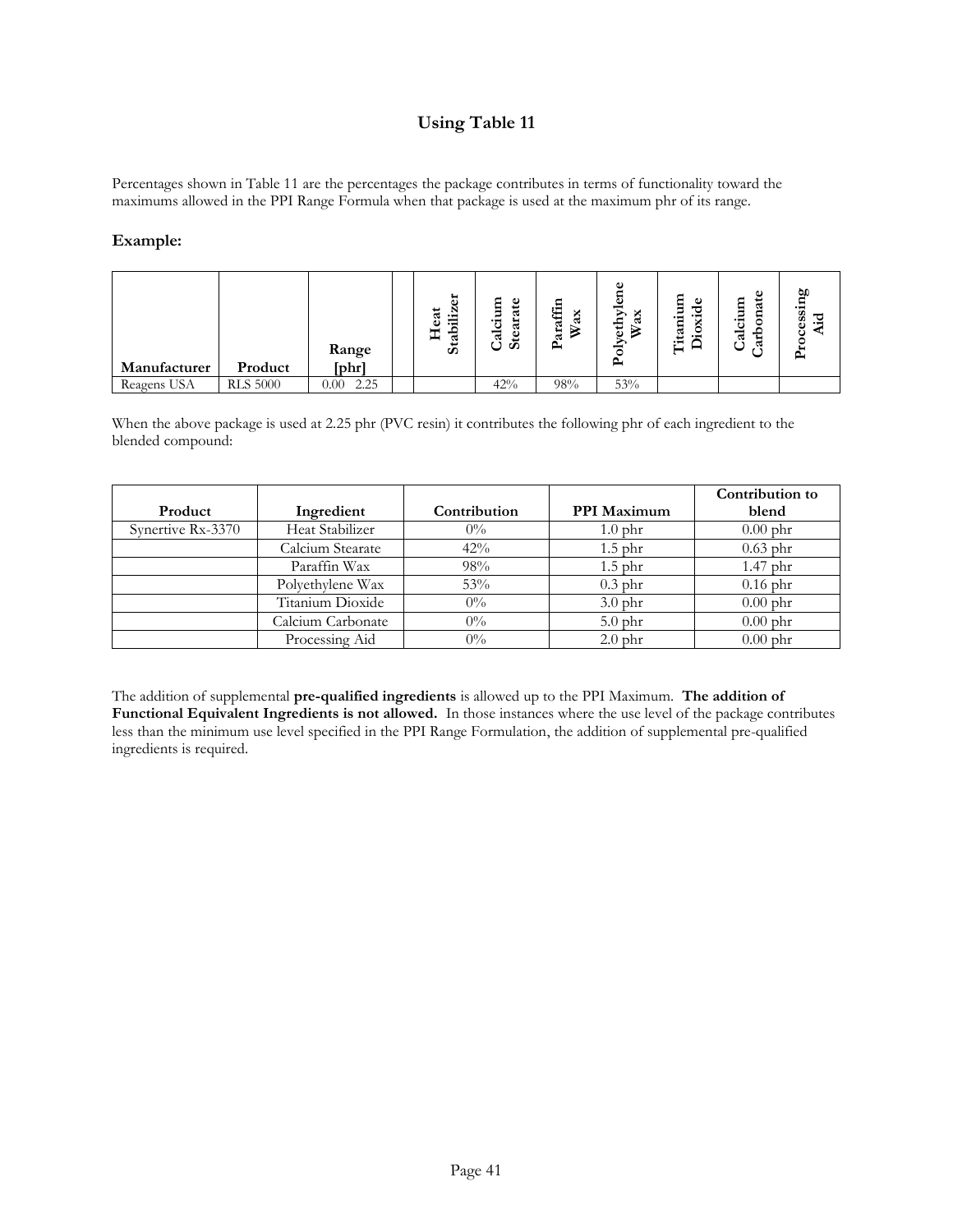# **APPENDIX A – Example Letter for Requesting a Dependent Listing for the PPI PVC Generic Range Formulation**

\*\*The request template is available on the PPI HSB web page.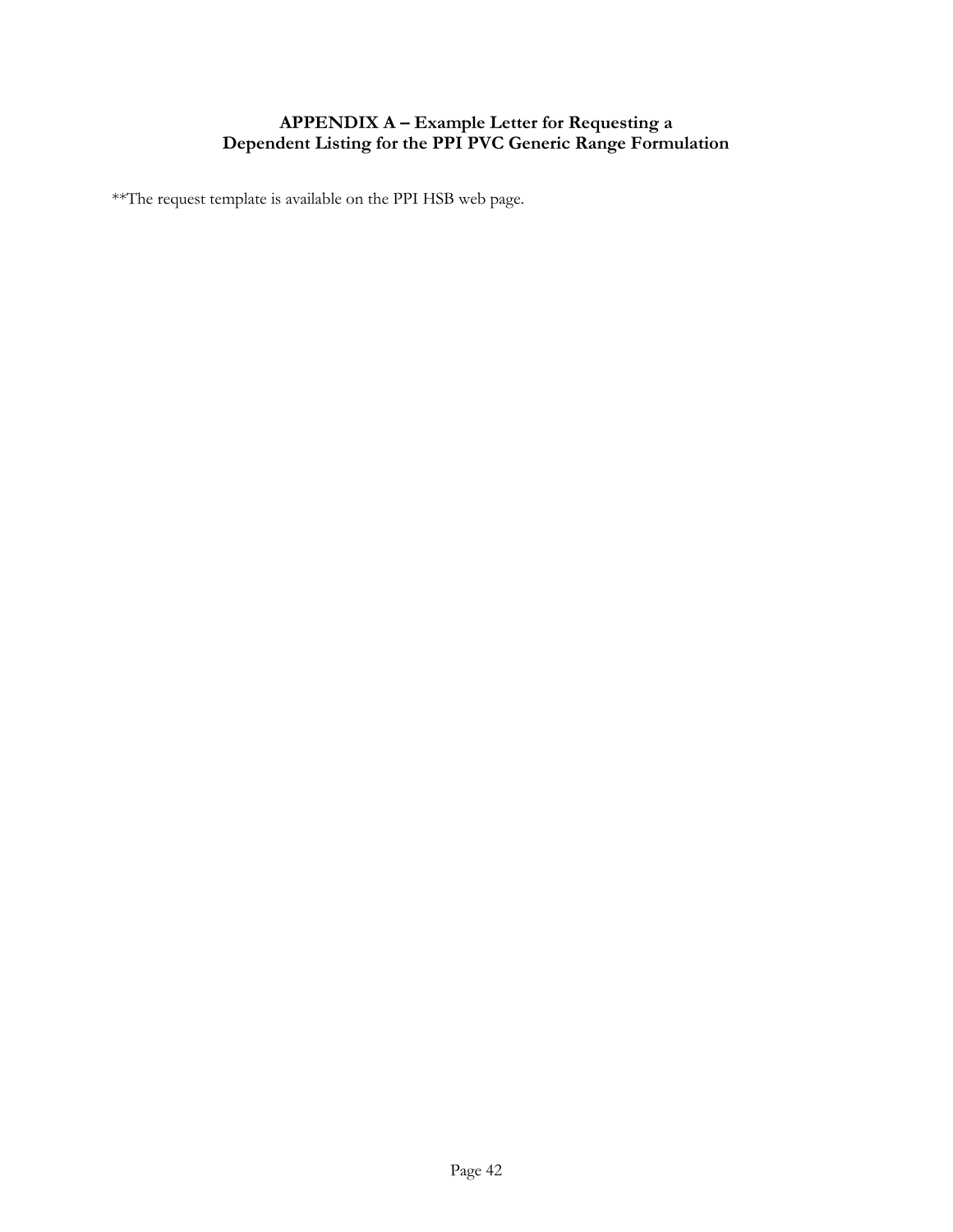# **APPENDIX B**

### **PMD Test Procedures & References for the Evaluation of Calcium Carbonate**

PMD-1: Calcium Carbonate Analysis**:** Acceptable data is generated when using EDTA titration procedures as per ASTM-C25 or equivalent, or as listed in the assay procedures of the current edition of Food Chemicals Codex for Limestone, Ground.

**PMD-2: Iron, as Ferric Oxide:** Acceptable data is generated when using wet chemical analysis as per ASTM-C25 or equivalent, or when using firmly established Atomic Absorption methods.

**PMD-3: Silica, SiO2**: Acceptable data is generated when using wet chemical analysis as per ASTM-C25 or equivalent, or using firmly established X-ray diffraction methodology.

**PMD-4: Weight Loss at 221 deg. F**.: Acceptable data is generated when using an oven method as described in ASTM-C25 or equivalent.

**PMD-5: Fatty acids as stearic acid**: Acceptable data is generated when using a heated weight loss procedure as described in Appendix A as published by the PMD or by using firmly established thermo gravimetric analysis (TGA) methods.

**PMD-6: Particle type**: Visual inspection via optical or SEM microscopy.

**PMD-7: Particle Size, range & mean**: Acceptable data is generated when using a Sedigraph\* and following procedures as described in ASTM-D1199 or equivalent.

**PMD-8: Density**: Acceptable data is generated when following procedures as described in ASTM-D153 and C188 or their equivalents. Sedigraph: Micromeritics, One Micromeritics Drive, Norcross, Ga. 30093-1877 Procedure for the determination of the organic treatment found on Stearate Treated Ground Limestone (Weight Difference Method).

**Scope:** This method of test is intended for the determination of stearate treated ground limestone products using a weight difference method.

**Method:** Weight loss is carefully determined when a ground limestone sample that has been stearate treated is heated to a temperature of 400 deg. C.

#### **Apparatus:**

a) Crucibles, porcelain, 30 ml. Capacity with cover.

- b) Muffle Furnace, capable of maintaining 400 deg. C. + or 10 deg. C.
- c) Analytical balance accurate to 0.1 mg.
- d) Dessicator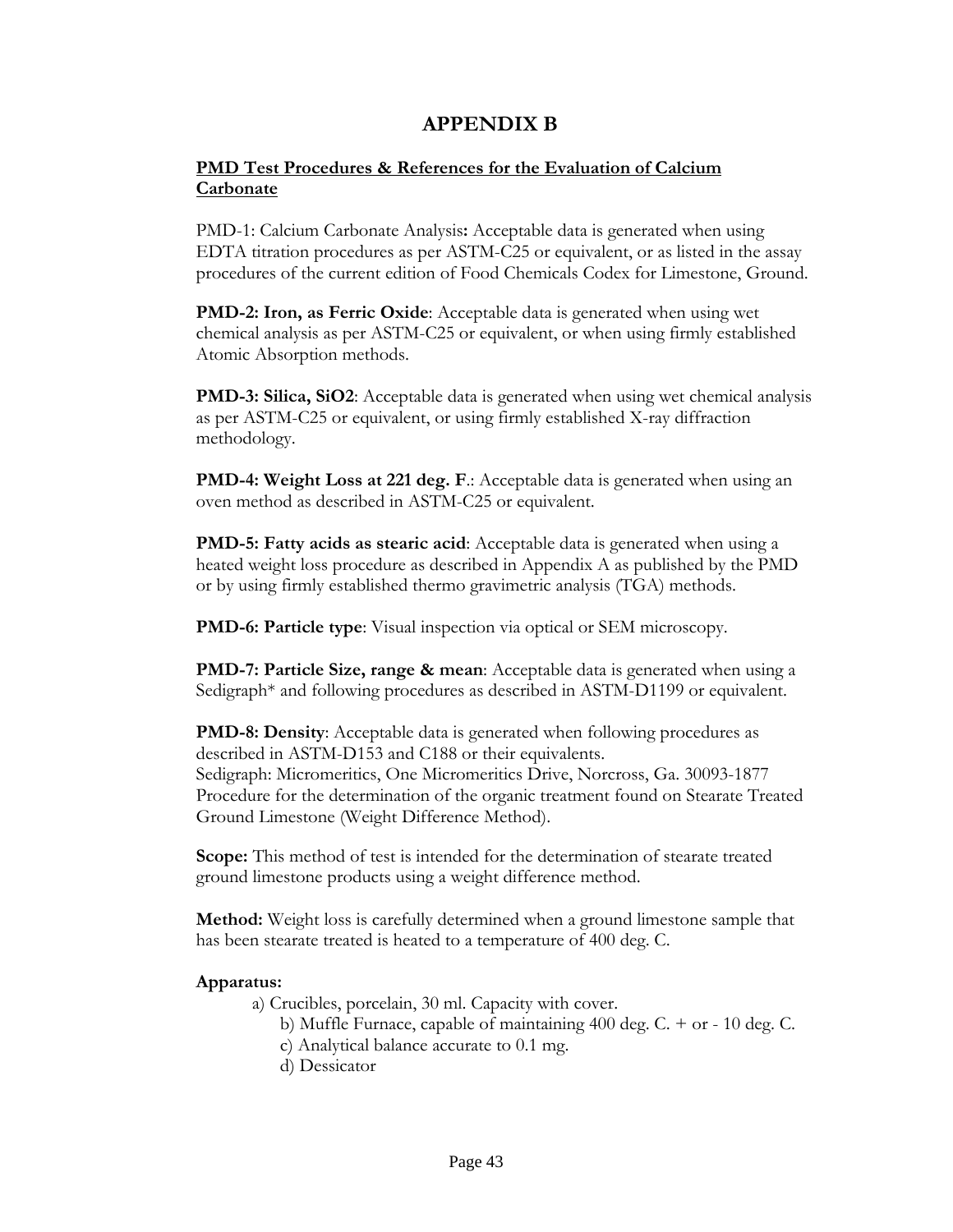### **Procedure:**

- a) Dry approximately 5 grams of the stearate treated limestone product and approximately 5 grams of the limestone product prior to treatment with stearate, at 105 deg. C. for 2 hours. Cool in a dessicator.
- b) Transfer the crucibles containing the limestone samples, treated and untreated, to a separate, previously ignited, weighed porcelain crucible and cover. The crucible and cover should have been cooled in a dessicator after ignition and weighed to 0.1 mg.
- c) Weigh the crucibles containing the limestone samples, and the covers to 0.1 mg.
- d) Remove the cover and place it and the crucibles containing the limestone samples in the muffle furnace. Heat the samples to 400 deg. C. for 1.5 hours.
- e) Replace the covers, cool in dessicator and weigh to 0.1mg. To assure that constant weight has been achieved, heat the samples again for 30 minutes at 400 deg. C., cool and weigh.
- f) Determine the percent weight loss in each crucible.

 $L_W$  = [SC<sub>B</sub> – SC<sub>A</sub> X 100]/ [SC<sub>B</sub> – C<sub>T</sub>] Where:  $L_W = \%$  Loss of Weight  $C_T$  = Tare Weight of Crucible and Cover

 $SC_B$  = Weight of Sample, Crucible and Cover before heating  $SC_A$  = Weight of Sample, Crucible and Cover after heating

**Reporting:** The amount of stearate treatment in percent should be reported. The following calculation can be used to determine the amount of stearate treatment in percent.

 $P_T = L_W T - L_W U$ Where:

 $P_T$  = Amount of Treatment in Percent  $LwT = \%$  Loss of Weight of the Treated Sample  $LwU = \%$  Loss of Weight off the Untreated Sample

**Precision:** Duplicate determinations should agree within plus or minus 0.1%.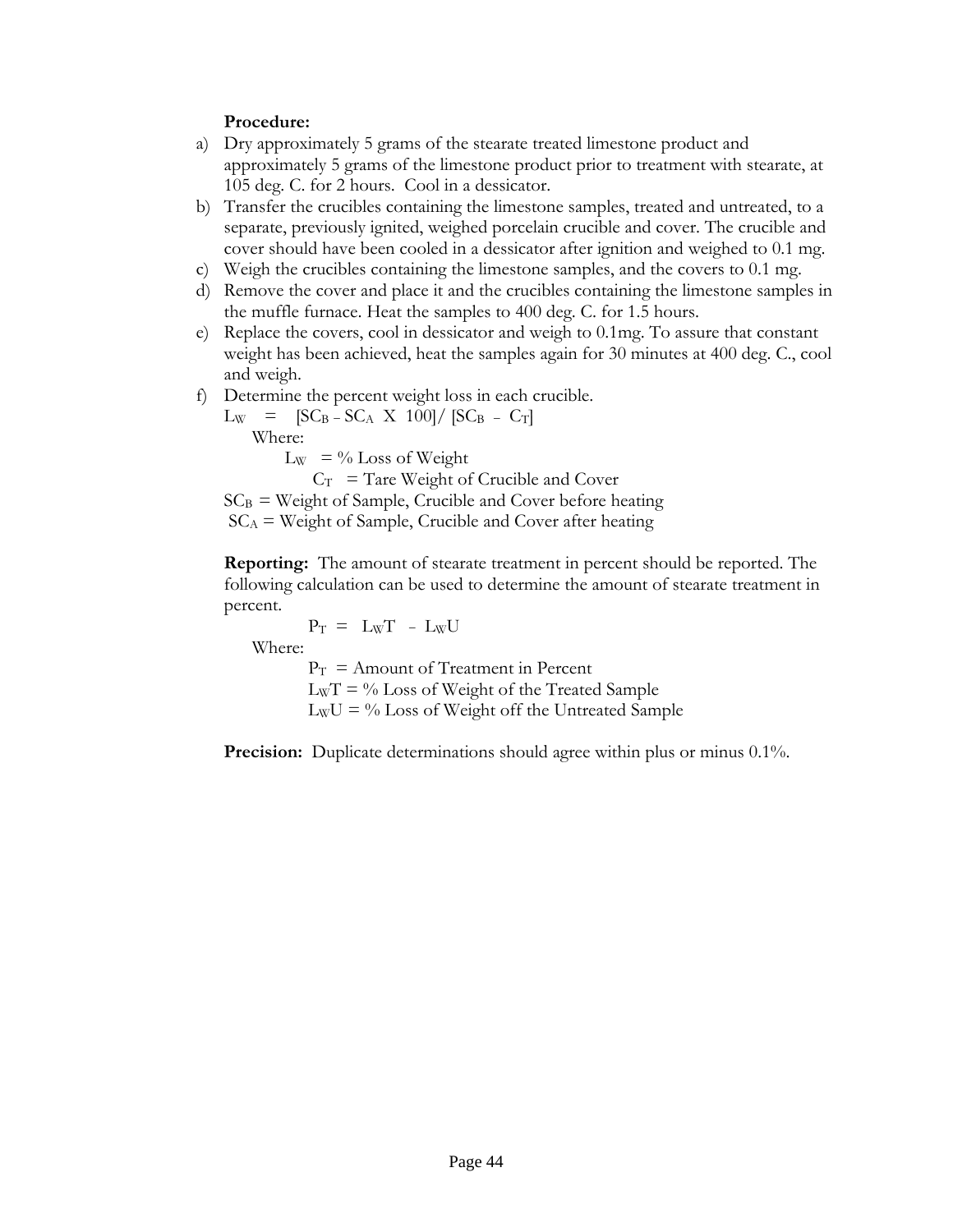# **APPENDIX C**

#### **CALCULATION EXAMPLE TO CONVERT PVC COMPOUND FORMULATIONS FROM PHR TO WEIGHT PERCENT**

#### **GIVEN:** A typical PVC pressure pipe compound formulation is expressed in PHR, or parts of a specific ingredient per 100 parts resin used. This makes batching calculations easier. PHR is not the same as weight percent, but the conversion from one basis to the other is fairly straight forward.

An example of such a formulation is given in the Table below.

| <b>Ingredient Type</b>  | <b>PHR</b> | <b>Weight Percent</b><br>$(\% )$ |
|-------------------------|------------|----------------------------------|
| Resin                   | 100.00     | 92.57                            |
| <b>Heat Stabilizer</b>  | 0.70       | 0.65                             |
| Paraffin                | 1.20       | 1.11                             |
| PE Wax                  | 0.15       | 0.14                             |
| Calcium Carbonate       | 5.00       | 4.63                             |
| <b>Titanium Dioxide</b> | 0.50       | 0.46                             |
| Pigment                 | 0.03       | 0.03                             |
| Calcium Stearate        | 0.45       | 0.42                             |
| TOTAL                   | 108.03     | 100.00                           |

#### **DETERMINE: What is the weight percent for each individual ingredient?**

1. Write down the PVC compound ingredients expressed as parts by weight for every ingedient in the formulation.(see column headed "PHR")

2. Add the PHR column of individual ingredients to obtain a total number of parts utilized (i.e. pounds / one hundred lbs. of PVC resin) (e.g. 100+0.7+ 1.2+0.15+5.0+0.5+0.03+0.45 = 108.03 3. To calculate the corresponding weight percent for each ingredient, divide the PHR for each ingredient by the total number of parts utilized. Then multiply by 100 (e.g. (1.20 / 108.03) x 100  $= 1.11\%$ ).

4. Record these results in the column labeled "weight percent".

5. Check - If the calculation was performed correctly, the total weight percent must equal 100 percent.